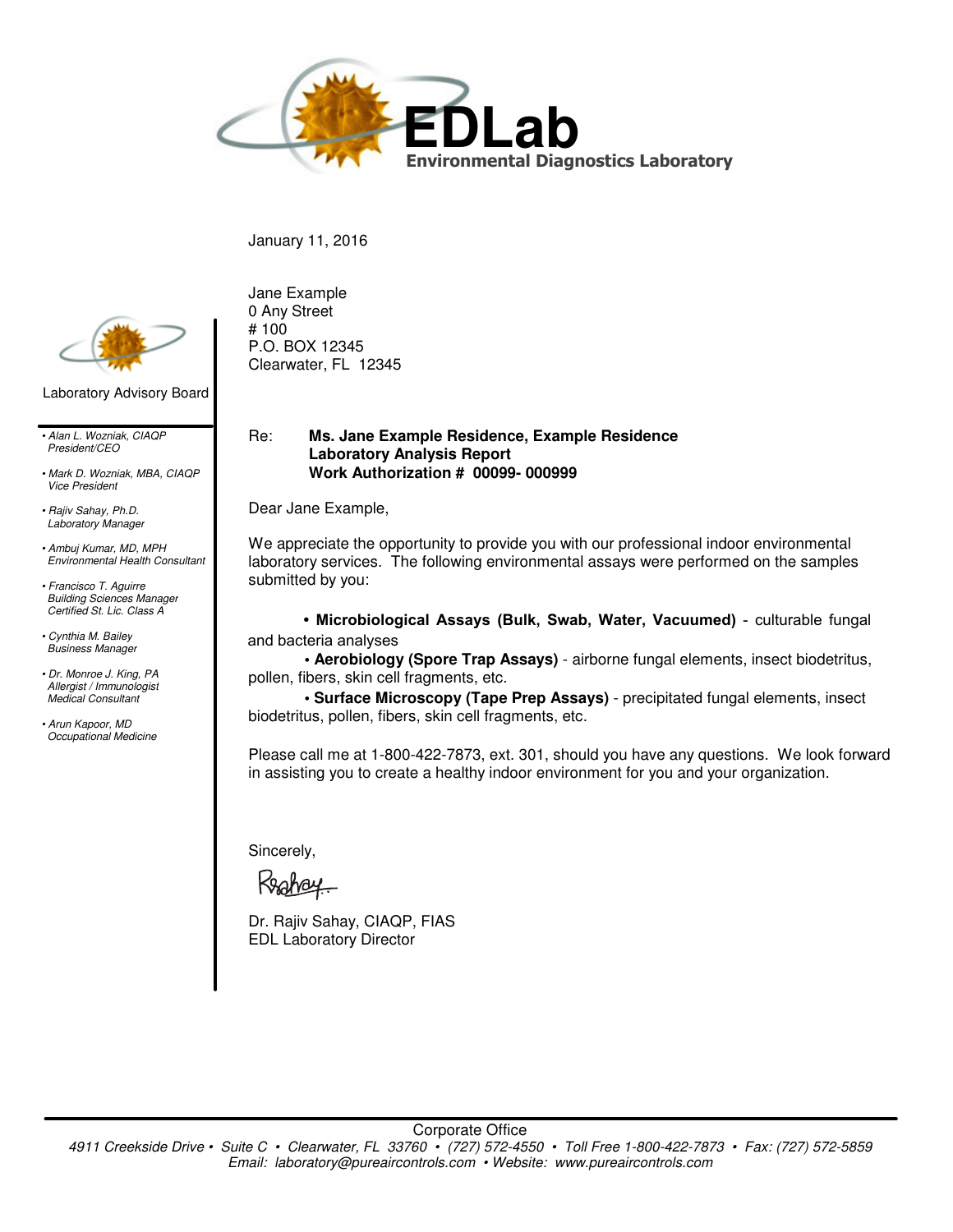

## **Laboratory Analysis Report Bacteria / Fungi Identified From Culture**

### Client : **Client : Jane Example**<br>
Jobsite : **Ms. Jane Example Residence**<br>
Jobsite : **Ms. Jane Example Residence**<br> **PACS ID # : 000999** Jobsite : **Ms. Jane Example Residence** Location : **Example Residence Project Date : 1/1/2006**

Date Issued : **1/11/2016**

| <b>Location of Test</b>                                            | <b>Sample Information</b>                                                   |                               | <b>Isolated Organisms</b>                                                            |                           |                  |                         |
|--------------------------------------------------------------------|-----------------------------------------------------------------------------|-------------------------------|--------------------------------------------------------------------------------------|---------------------------|------------------|-------------------------|
| Unit:                                                              | Field Sample #: 6                                                           | 7771115                       | Identification<br><b>Bacteria</b>                                                    | <b>Raw Count</b>          | CFU/gm           | % of Total              |
| Zone:<br><b>Bedroom</b><br>Test Site: Carpet<br><b>Run #:</b><br>1 | Lab Sample #:<br>Sample Date:<br>Sample Time:<br>Date Lab Rec'd.: 1/11/2016 | 1/11/2016<br>12:00            | <b>Total Bacteria</b><br><u>Fungi</u>                                                | N/A                       | N/A              |                         |
| Sample Type: Bulk                                                  | Date Analyzed: 1/16/2016                                                    |                               | Cladosporium cladosporioides<br>Penicillium brevicompactum<br>Sterile Fungi          | 12<br>9<br>$\overline{2}$ | 472<br>354<br>79 | 52.2%<br>39.1%<br>8.73% |
|                                                                    |                                                                             |                               | <b>Total Fungi</b>                                                                   | 23                        | 905              | 100 %                   |
|                                                                    | Field Sample #: 7<br>Lab Sample #:<br>Sample Date:<br>Sample Time:          | 7771116<br>1/11/2016<br>12:00 | <b>Bacteria</b><br>Streptococcus species<br>Bacillus cereus<br>Staphylococcus aureus | 7<br>4<br>3               | 70<br>40<br>30   | 50.0%<br>28.6%<br>21.4% |
|                                                                    | Date Lab Rec'd.: 1/11/2016<br>Date Analyzed: 1/16/2016                      |                               | <b>Total Bacteria</b><br>Fungi                                                       | 14                        | 140              | 100 %                   |
|                                                                    |                                                                             |                               | <b>Total Fungi</b>                                                                   | N/A                       | N/A              |                         |
|                                                                    | B:F Ratio:                                                                  | 00.15:1                       | <b>Total Microorganisms:</b>                                                         | 14                        | 1,050            | 100 %                   |

### **Method of Analysis: Bacteria: EDLAB SOP-7/07001, Fungi: EDLAB SOP-7/08001**

CFU = Colony Forming Units CFU/gm = Colony Forming Units per gram of sample CFU/ml = Colony Forming Units per milliliter of sample CFU/cm² = Colony Forming Units per square centimeter of sample BDL = Below Detectable Limit: **Detection Limit** = 1 CFU  $N/A = Not Appliedble$ 

The results in this report apply only to the sample(s) specifically listed above and tested at Environmental Diagnostics Laboratory. Unless otherwise noted, samples were received in good condition. Laboratory-prepared Quality Control (QC) samples are analyzed with the samples routinely; however, unless a blank (control) is received, the result for the control is not compared. Quantitative data is based on 3 significant figures; Grand Total may not equal 100% due to rounding.

**Quality Controlled By Approved By . Rajiv R. Sahay,** 

*© Copyright 1996-2016, Environmental Diagnostics Laboratory*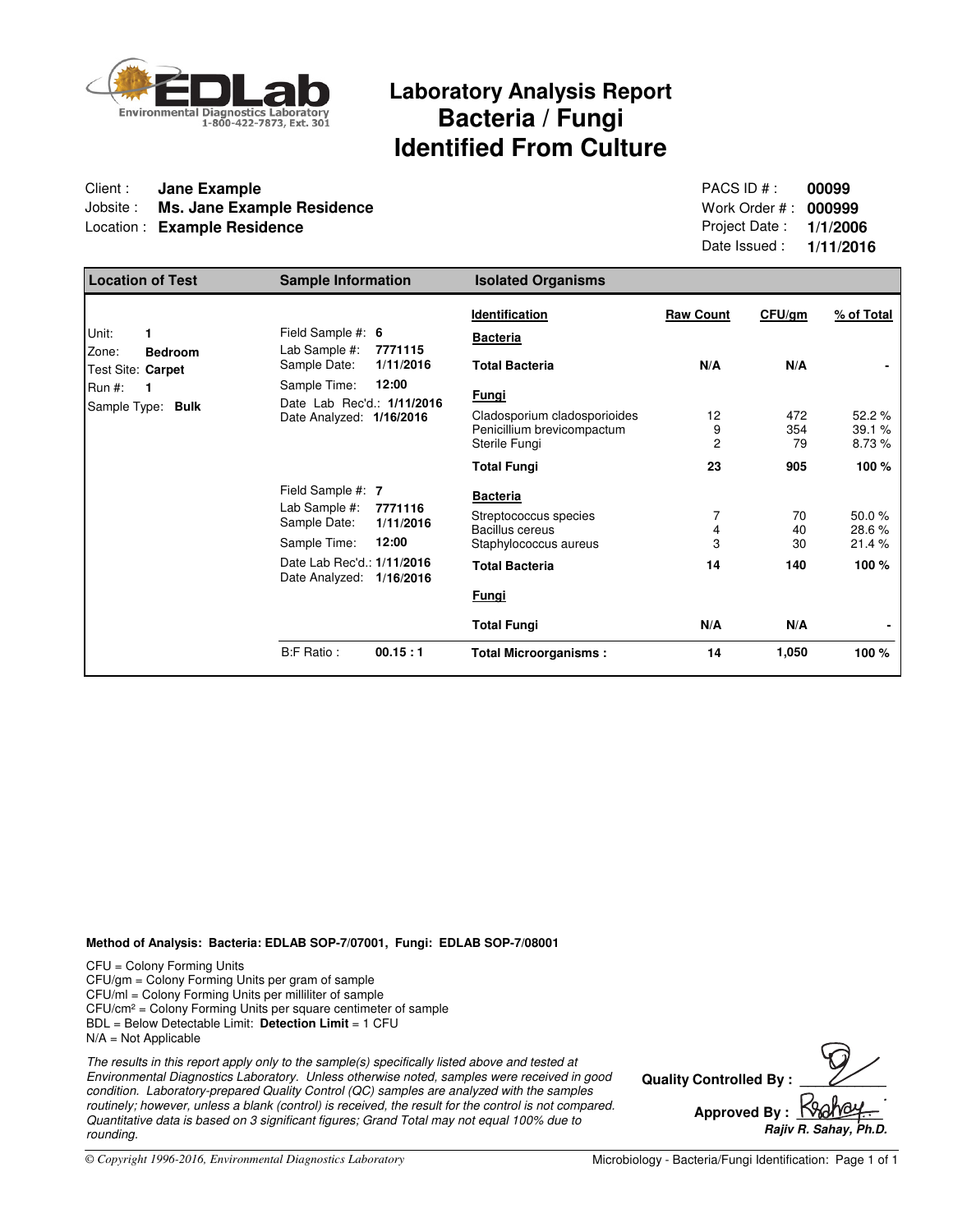

## **Bacteria Identified from Environmental Specimens**

| Client : | Jane Example                        | PACS ID # :                  | 00099 |
|----------|-------------------------------------|------------------------------|-------|
|          | Jobsite: Ms. Jane Example Residence | Work Order # : <b>000999</b> |       |

### **Bacillus cereus**

A large aerobic, gram-positive or gram-variable bacillus that produces endospores and appears in chains. Colonies appearing on agar medium may be smooth, or may have hair-like outgrowths from the edge. It is ubiquitous in nature being found in soil, dust, water, plants, humans and animals. It can cause food poisoning in humans and animals. Usually considered nonpathogenic for humans, but may occasionally be an opportunistic pathogen.

### **Staphylococcus aureus**

An aerobic gram-positive coccus that produces smooth colonies. Pigmentation of the colonies may range from gray, gray-white, yellow, yellow-orange or orange. It produces both free and bound coagulases and hemolysins (exotoxins). Some isolates produce an epidermolytic toxin that is responsible for the staphylococcal scalded skin syndrome. Some isolates produce endotoxins which when ingested are responsible for staphylococcal food poisoning. It can be part of the normal flora of the skin, skin glands, anterior nares, mucous membranes, gastrointestinal tract, and genital tract of humans, warm-blooded animals, and birds. It is an opportunistic pathogen causing a wide range of infections including: furuncles (boils), carbuncles, impetigo, epidermal necrolysis, osteomyelitis, meningitis, endocarditis, pneumonia, mastitis, bacteremia, enterocolitis, staphylococcal food poisoning and toxic shock syndrome.

### **Streptococcus species**

A Gram-positive bacterium that comprises of spherical or ovoid cells; these can occur in pairs or chains. Sometimes they are elongated in the axis of the chain to form a lanceolate shape. The colony variants differed in colony size (large, medium, and small) and their morphological appearance, such as mucoid, etc., on microbiological media under laboratory conditions. It is non-motile, non-sporing, catalase negative bacterium. Some species are encapsulated and facultatively anaerobic. The growth is usually restricted to a temperature of 25-45 degrees Celsius with optimal growth at 37 degrees Celsius. It can enter the environment mainly from vertebrates, where they inhabit the mouth and upper respiratory tract.

Some species of this bacterium are pathogenic for humans and animals.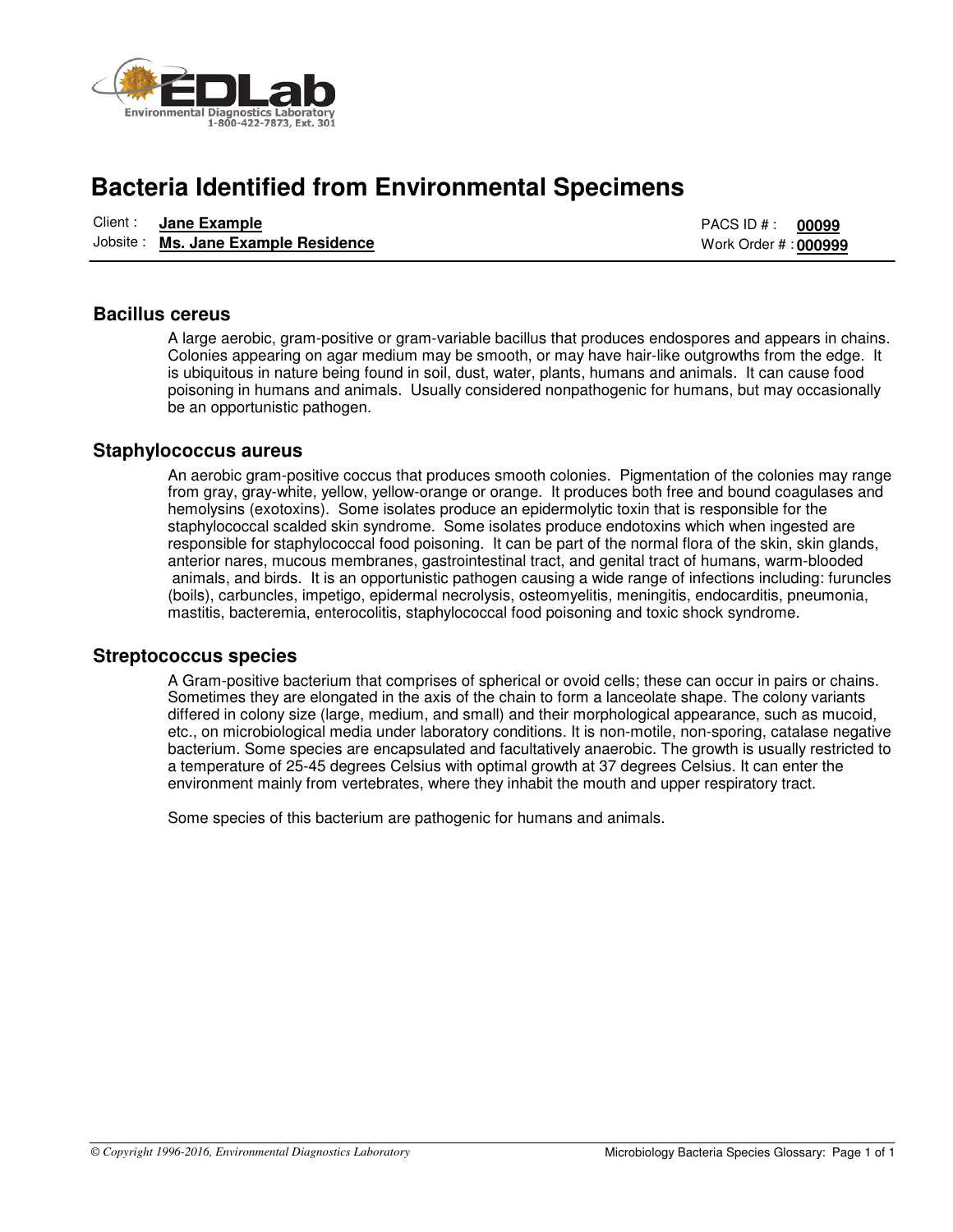

## **Fungi Identified from Environmental Specimens**

| Client: Jane Example                | PACS ID # :           | 00099 |
|-------------------------------------|-----------------------|-------|
| Jobsite: Ms. Jane Example Residence | Work Order # : 000999 |       |

### **Cladosporium cladosporioides**

A slow growing fungus that produces a velvety, dark greenish-brown to blackish colony with an olivaceous-black reverse, when incubated at 25C (77F) in 5-10 days. The hyphae, conidiophores, and conidia are pigmented olivaceous-brown (dematiaceous). It is found worldwide and is the most common fungus isolated from the air, soil, water, sewage and activated sludge, compost beds, stored woods, bird feathers, food products, and on plants. Rarely, it can be an opportunist human pathogen but it can cause an immediate-type hypersensitivity-type I (IgE-mediated) extrinsic asthma.

### **Penicillium brevicompactum**

A slow growing fungus that produces a grayish-green colony with an uncolored or brownish reverse, within fourteen days, when incubated at 25 Degree Celsius (77 Fahrenheit). Penicillium brevicompacutum is a cosmopolitan species, especially in soil, but never particulary frequent. It is common under humid mixed hardwood, various coniferous forests, grassland and salt marshes. This species is also known as a frequent contaminant of water-damaged building matterials such as gypsum wallboard (Scott, 1999 a). Rarely, it can be an opportunistic human pathogen.

### **Sterile Fungi**

A group of fungi that produce only mycelium on the isolation media. Because they do not produce spores on this media, they cannot be identified.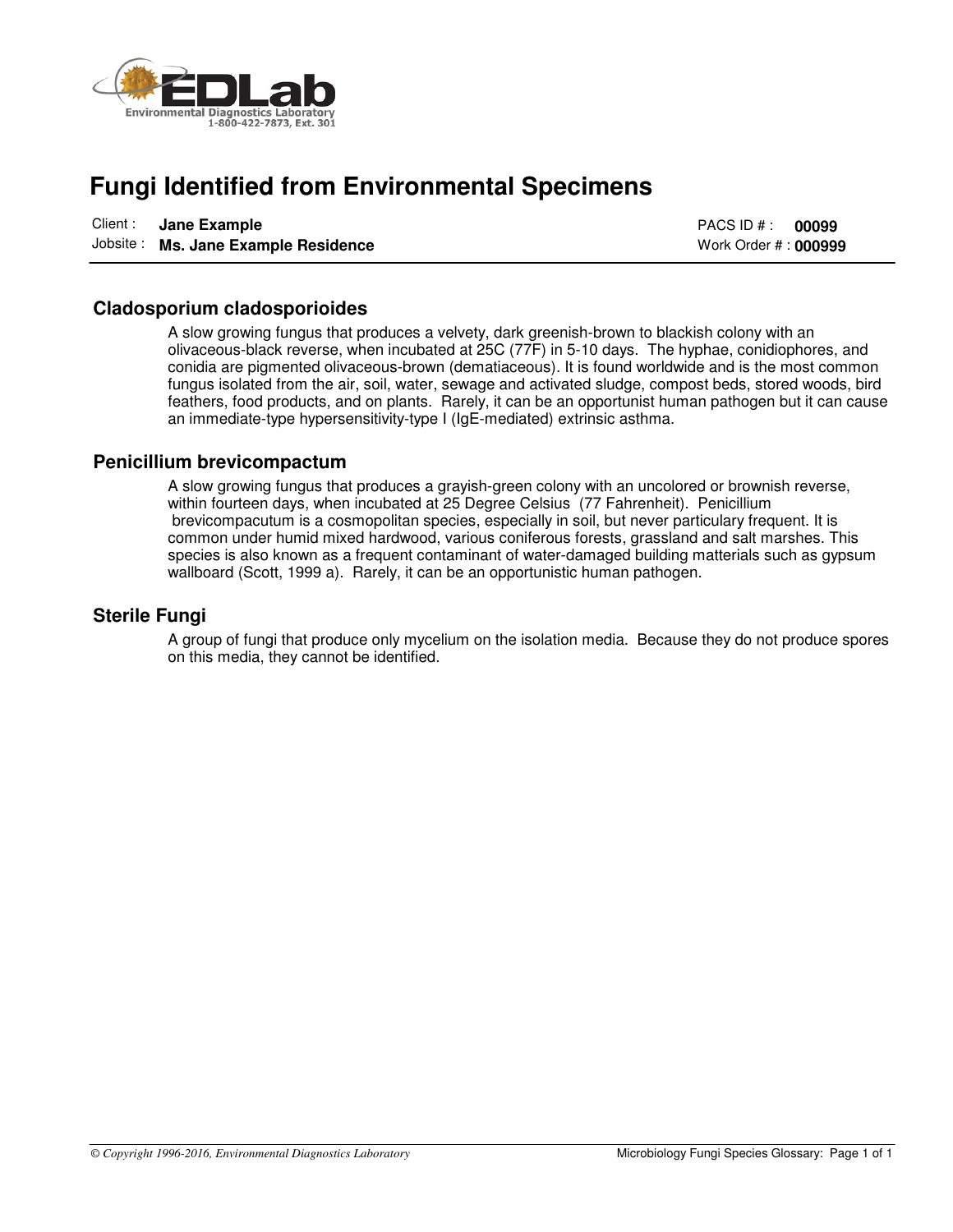

| Client:<br>Jane Example<br>Jobsite:<br>Ms. Jane Example Residence<br>Location :<br><b>Example Residence</b>                                                                |                                                                                                   |                                             | PACS ID#:<br>Work Order #:<br>Project Date:                                                                              | 00099<br>000999<br>1/1/2006 |
|----------------------------------------------------------------------------------------------------------------------------------------------------------------------------|---------------------------------------------------------------------------------------------------|---------------------------------------------|--------------------------------------------------------------------------------------------------------------------------|-----------------------------|
| Unit:<br>N/A<br>Zone:<br><b>Outdoors</b><br>Test Site:<br><b>Control</b><br>Diagnostic Tech: RRS<br>SampleType: Microscopic Particle Assay (SporeTrap), Fungi Only, 24 hr. | Lab Sample# :<br>102<br>Field Sample#: 1<br>Sample Date:<br>1/11/2016<br>Sample Time:<br>10:00 AM |                                             | Date Lab. Rec'd.: 1/11/2016<br>Date Analyzed :<br>Date Issued:<br>Sample Serial #: 14035601<br>Sampling Device: AirOCell | 1/11/2016<br>1/11/2016      |
| <b>Particle Identification</b>                                                                                                                                             | <b>Raw Count</b>                                                                                  | <b>Total Count</b><br>(Cts/m <sup>3</sup> ) | Percent of<br><b>Total Count</b>                                                                                         | Remarks                     |
| <b>Total Fungal Elements/Spores</b><br>Aspergillus/Penicillium-Like Spores                                                                                                 | 122<br>55                                                                                         | 4880<br>2200                                | 100 %<br>45.1%                                                                                                           |                             |
| Ascospores<br>Dematiaceous Fungal Spore Elements<br>Fusarium species<br>Phoma eupyrena<br>Curvularia species                                                               | 25<br>15<br>12<br>10<br>5                                                                         | 1000<br>600<br>480<br>400<br>200            | 20.5%<br>12.3%<br>9.84%<br>8.20%<br>4.10%                                                                                |                             |
| <b>Total Counts:</b>                                                                                                                                                       | 122                                                                                               | 4,880                                       | 100 $%$                                                                                                                  |                             |

Comments : Air-O-Cell #14035601 (Fungi Only)

Detection Limits\* : 40 Cts/m<sup>3</sup> (Flow rate: 5.00 lpm, Exposure Time: 5.00 minutes, with 33 traverses under 400x Magnification) **Method of Analysis: EDLAB SOP-7/05001**  $R$ emarks: **A LOW S**  $=$  At or Below Guidelines\* **MODERATE** =Moderately Above Guidelines\* **HIGH S** =Significantly Above Guidelines\* **\* Please refer to Appendix-1 for Guidelines. Known Pathogens are significant and high priority irrespective of above referenced Guidelines.**

\*Detection limits may vary with flow rate, exposure time and microscopic fields observed for particle count at a defined magnification.

**BDL** = Below Detection Limits **N/A** = Not Applicable

The results in this report apply only to the sample(s) specifically listed above and tested at Environmental Diagnostics Laboratory. Unless otherwise noted, samples were received in good condition. Laboratory-prepared Quality Control (QC) samples are analyzed with the samples routinely; however, unless a blank (control) is received, the result for the control is not compared. Quantitative data is based on 3 significant figures; Grand Total may not equal 100% due to rounding.

**Quality Controlled By:** Approved By : **Rajiv R. Sahay, Ph.D. .**

*© Copyright 1996-2011, Environmental Diagnostics Laboratory*

Aerobiology: Page 1 of 8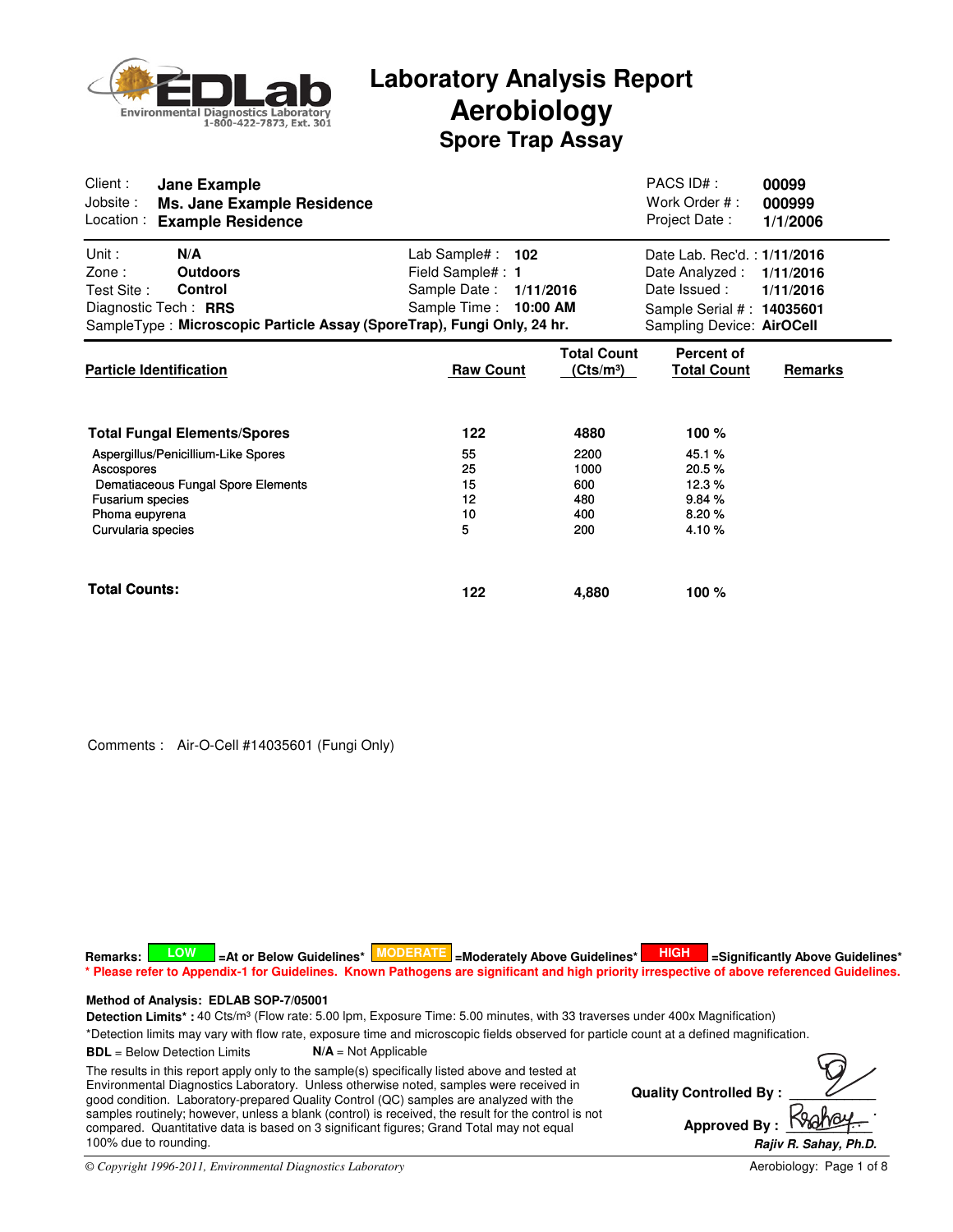

| Client:<br>Jane Example<br>Jobsite:<br><b>Ms. Jane Example Residence</b><br>Location:<br><b>Example Residence</b>                                                                          |                                                                                              |                                             | PACS ID# :<br>Work Order #:<br>Project Date:                                                                             | 00099<br>000999<br>1/1/2006 |
|--------------------------------------------------------------------------------------------------------------------------------------------------------------------------------------------|----------------------------------------------------------------------------------------------|---------------------------------------------|--------------------------------------------------------------------------------------------------------------------------|-----------------------------|
| Unit:<br>1<br>$\mathsf{Zone}$ :<br><b>Bathroom</b><br>Test Site:<br>N/A<br>Diagnostic Tech: RRS<br>SampleType: Microscopic Particle Assay (SporeTrap), Fungi Only                          | Lab Sample# :<br>103<br>Field Sample# : 2<br>Sample Date: 1/11/2016<br>Sample Time: 10:05 AM |                                             | Date Lab. Rec'd.: 1/11/2016<br>Date Analyzed :<br>Date Issued:<br>Sample Serial #: 14035602<br>Sampling Device: AirOCell | 1/11/2016<br>1/11/2016      |
| <b>Particle Identification</b>                                                                                                                                                             | <b>Raw Count</b>                                                                             | <b>Total Count</b><br>(Cts/m <sup>3</sup> ) | <b>Percent of</b><br><b>Total Count</b>                                                                                  | Remarks                     |
| <b>Total Fungal Elements/Spores</b><br>Aspergillus/Penicillium-Like Spores<br>Ascospores<br>Dematiaceous Fungal Spore Elements<br>Dematiaceous Fungal Hyphal Elements<br>Epicoccum species | 82<br>30<br>25<br>12<br>10<br>5                                                              | 976<br>357<br>298<br>143<br>119<br>59       | 100%<br>36.6%<br>30.5%<br>14.7%<br>12.2%<br>6.05%                                                                        | <b>LOW</b>                  |
| <b>Total Counts:</b>                                                                                                                                                                       | 82                                                                                           | 976                                         | 100 %                                                                                                                    |                             |

Comments : Air-O-Cell #14035602 (Fungi Only)

**Quality Controlled By:** Approved By : Detection Limits\* : 11 Cts/m<sup>3</sup> (Flow rate: 28.00 lpm, Exposure Time: 3.00 minutes, with 36 traverses under 400x Magnification) \*Detection limits may vary with flow rate, exposure time and microscopic fields observed for particle count at a defined magnification. **BDL** = Below Detection Limits **N/A** = Not Applicable **Method of Analysis: EDLAB SOP-7/05001 Rajiv R. Sahay, Ph.D. .** The results in this report apply only to the sample(s) specifically listed above and tested at Environmental Diagnostics Laboratory. Unless otherwise noted, samples were received in good condition. Laboratory-prepared Quality Control (QC) samples are analyzed with the samples routinely; however, unless a blank (control) is received, the result for the control is not compared. Quantitative data is based on 3 significant figures; Grand Total may not equal 100% due to rounding.  $R$ emarks: **A LOW S**  $=$  At or Below Guidelines\* **MODERATE** =Moderately Above Guidelines\* **HIGH S** =Significantly Above Guidelines\* **\* Please refer to Appendix-1 for Guidelines. Known Pathogens are significant and high priority irrespective of above referenced Guidelines.**

*© Copyright 1996-2011, Environmental Diagnostics Laboratory*

Aerobiology: Page 2 of 8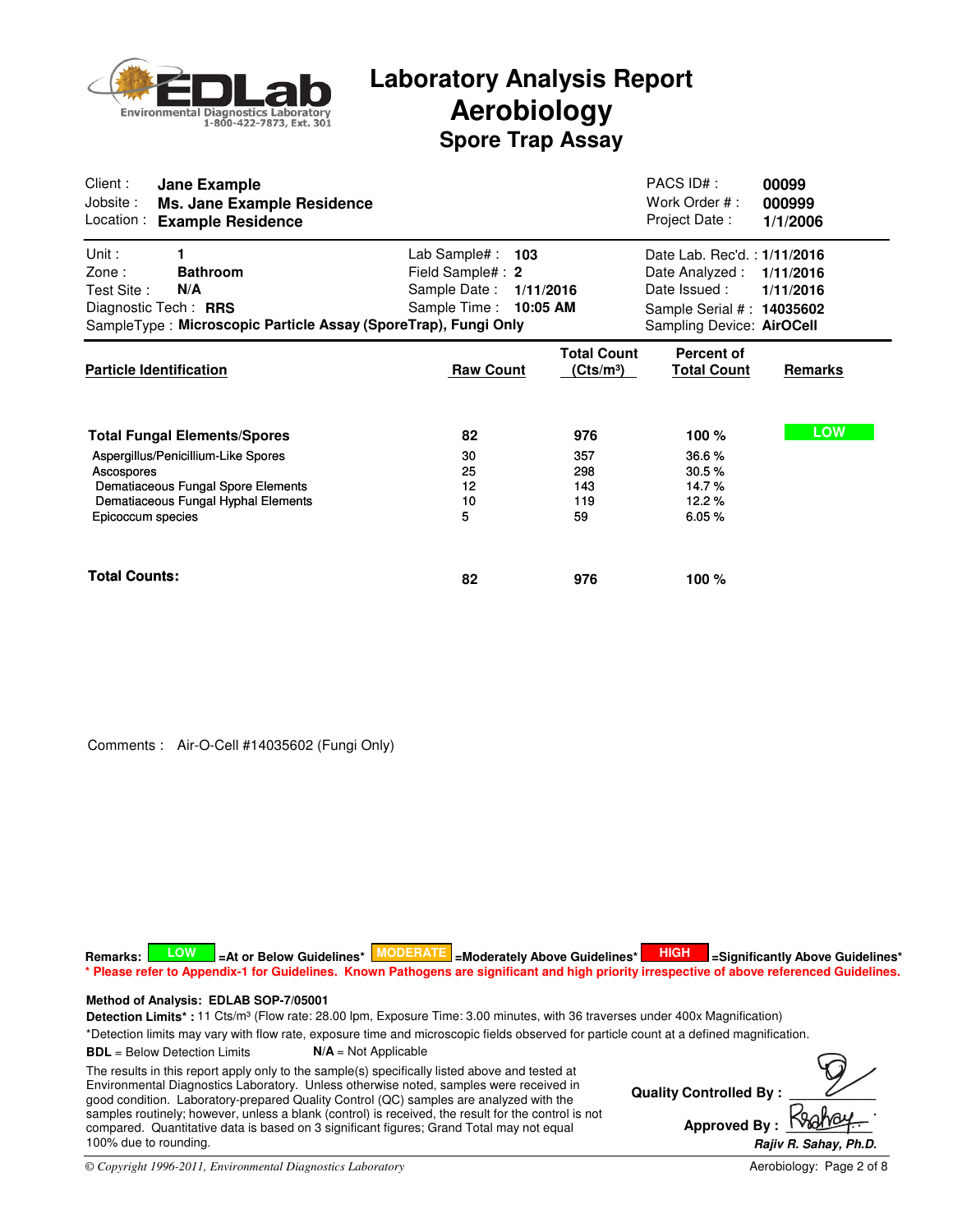

| Client:<br><b>Jane Example</b><br>Jobsite:<br><b>Ms. Jane Example Residence</b><br>Location:<br><b>Example Residence</b>                             |                                                                                   |                                             | PACS ID#:<br>Work Order #:<br>Project Date:                                                                              | 00099<br>000999<br>1/1/2006 |
|------------------------------------------------------------------------------------------------------------------------------------------------------|-----------------------------------------------------------------------------------|---------------------------------------------|--------------------------------------------------------------------------------------------------------------------------|-----------------------------|
| Unit:<br>1<br>Zone:<br><b>Bedroom</b><br>Test Site:<br>N/A<br>Diagnostic Tech: RRS<br>SampleType: Microscopic Particle Assay (SporeTrap), Fungi Only | Lab Sample# :<br>104<br>Field Sample#: 3<br>Sample Date:<br>Sample Time: 10:10 AM | 1/11/2016                                   | Date Lab. Rec'd.: 1/11/2016<br>Date Analyzed :<br>Date Issued:<br>Sample Serial #: 14035602<br>Sampling Device: AirOCell | 1/11/2016<br>1/11/2016      |
| <b>Particle Identification</b>                                                                                                                       | <b>Raw Count</b>                                                                  | <b>Total Count</b><br>(Cts/m <sup>3</sup> ) | <b>Percent of</b><br><b>Total Count</b>                                                                                  | Remarks                     |
| <b>Opaque Particles</b>                                                                                                                              | 66                                                                                | 880                                         | 27.5 %                                                                                                                   | <b>LOW</b>                  |
| <b>Skin Cell Fragments</b>                                                                                                                           | 55                                                                                | 733                                         | 22.9%                                                                                                                    | <b>LOW</b>                  |
| <b>Insect Biodetritus</b>                                                                                                                            | 1                                                                                 | 13                                          | 0.406%                                                                                                                   | <b>LOW</b>                  |
| <b>Total Fibers</b>                                                                                                                                  | $\mathbf{2}$                                                                      | 26                                          | 0.813%                                                                                                                   | <b>LOW</b>                  |
| <b>Manmade Fibers</b>                                                                                                                                | 2                                                                                 | 26                                          | 0.813%                                                                                                                   |                             |
| <b>Total Pollen</b>                                                                                                                                  | $\mathbf{2}$                                                                      | 26                                          | 0.813%                                                                                                                   | <b>MODERATE</b>             |
| Pinaceae (Pine) Species                                                                                                                              | $\overline{c}$                                                                    | 26                                          | 0.813%                                                                                                                   |                             |
| <b>Total Fungal Elements/Spores</b>                                                                                                                  | 65                                                                                | 865                                         | 27.0%                                                                                                                    | <b>LOW</b>                  |
| Curvularia species<br>Aspergillus/Penicillium-Like Spores<br>Chaetomium species<br>Dematiaceous Fungal Spore Elements<br>Epicoccum species           | 22<br>15<br>13<br>10<br>5                                                         | 293<br>200<br>173<br>133<br>66              | 9.16%<br>6.25%<br>5.41 %<br>4.16%<br>2.06%                                                                               |                             |
| <b>Total "Other"</b>                                                                                                                                 | 49                                                                                | 653                                         | 20.4 %                                                                                                                   | <b>LOW</b>                  |
| <b>OpaqueParticles</b><br>Completenticles Air-O-Cell #14035602                                                                                       | 27<br>22                                                                          | 360<br>293                                  | 11.3%<br>9.16%                                                                                                           |                             |
| <b>Total Counts:</b>                                                                                                                                 | 240                                                                               | 3.200                                       | 100 %                                                                                                                    |                             |

 $R$ emarks: **A LOW S**  $=$  At or Below Guidelines\* **MODERATE** =Moderately Above Guidelines\* **HIGH S** =Significantly Above Guidelines\* **\* Please refer to Appendix-1 for Guidelines. Known Pathogens are significant and high priority irrespective of above referenced Guidelines.**

### **Method of Analysis: EDLAB SOP-7/05001**

Detection Limits\* : 13 Cts/m<sup>3</sup> (Flow rate: 15.00 lpm, Exposure Time: 5.00 minutes, with 25 traverses under 400x Magnification)

\*Detection limits may vary with flow rate, exposure time and microscopic fields observed for particle count at a defined magnification.

**BDL** = Below Detection Limits **N/A** = Not Applicable

The results in this report apply only to the sample(s) specifically listed above and tested at Environmental Diagnostics Laboratory. Unless otherwise noted, samples were received in good condition. Laboratory-prepared Quality Control (QC) samples are analyzed with the samples routinely; however, unless a blank (control) is received, the result for the control is not compared. Quantitative data is based on 3 significant figures; Grand Total may not equal 100% due to rounding.

**Quality Controlled By: Approved By: Rajiv R. Sahay, Ph.D. .**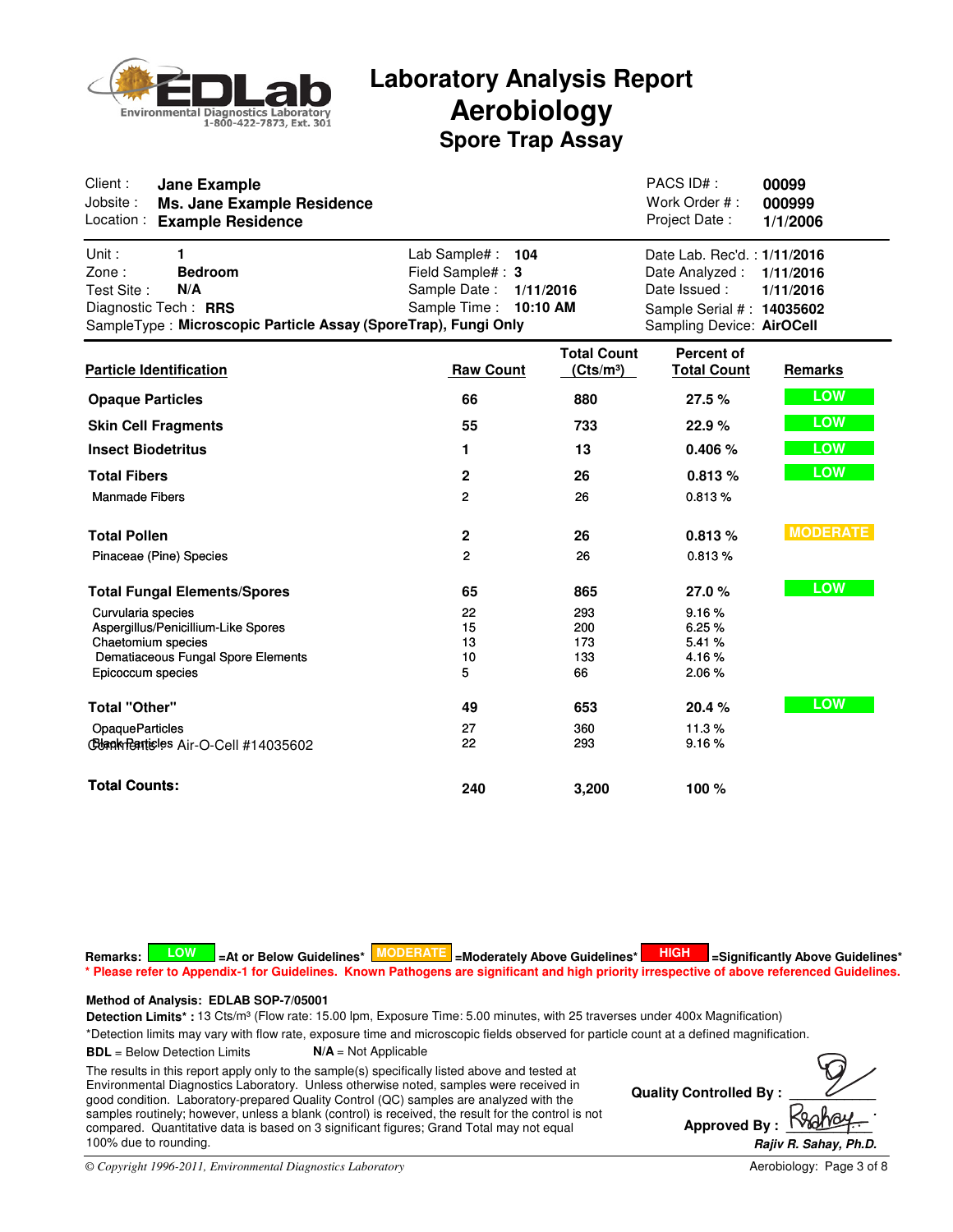

| Client:<br><b>Jane Example</b><br>Jobsite:<br>Ms. Jane Example Residence<br>Location:<br><b>Example Residence</b>                                    |                                                                                            |                                             | PACS ID#:<br>Work Order #:<br>Project Date:                                                                                       | 00099<br>000999<br>1/1/2006 |
|------------------------------------------------------------------------------------------------------------------------------------------------------|--------------------------------------------------------------------------------------------|---------------------------------------------|-----------------------------------------------------------------------------------------------------------------------------------|-----------------------------|
| Unit:<br>1<br>Zone:<br><b>Kitchen</b><br>N/A<br>Test Site:<br>Diagnostic Tech: RRS<br>SampleType: Microscopic Particle Assay (SporeTrap), Fungi Only | Lab Sample#: 105<br>Field Sample#: 4<br>Sample Date:<br>1/11/2016<br>Sample Time: 10:15 AM |                                             | Date Lab. Rec'd.: 1/11/2016<br>Date Analyzed: 1/11/2016<br>Date Issued:<br>Sample Serial #: 14035604<br>Sampling Device: AirOCell | 1/11/2016                   |
| <b>Particle Identification</b>                                                                                                                       | <b>Raw Count</b>                                                                           | <b>Total Count</b><br>(Cts/m <sup>3</sup> ) | <b>Percent of</b><br><b>Total Count</b>                                                                                           | Remarks                     |
| <b>Opaque Particles</b>                                                                                                                              | 108                                                                                        | 1440                                        | 40.8%                                                                                                                             | <b>LOW</b>                  |
| <b>Skin Cell Fragments</b>                                                                                                                           | 28                                                                                         | 373                                         | 10.6 %                                                                                                                            | <b>LOW</b>                  |
| <b>Insect Biodetritus</b>                                                                                                                            | $\overline{2}$                                                                             | 26                                          | 0.737%                                                                                                                            | LOW                         |
| <b>Total Fibers</b>                                                                                                                                  | <b>BDL</b>                                                                                 | <b>BDL</b>                                  | N/A                                                                                                                               | LOW                         |
| <b>Total Pollen</b>                                                                                                                                  | <b>BDL</b>                                                                                 | <b>BDL</b>                                  | N/A                                                                                                                               | <b>LOW</b>                  |
| <b>Total Fungal Elements/Spores</b>                                                                                                                  | 82                                                                                         | 1093                                        | 31.0%                                                                                                                             | <b>MODERATE</b>             |
| Curvularia species                                                                                                                                   | 30                                                                                         | 400                                         | 11.3%                                                                                                                             |                             |
| <b>Fungal Hyphal Elements</b>                                                                                                                        | 15<br>15                                                                                   | 200<br>200                                  | 5.67%<br>5.67%                                                                                                                    |                             |
| Ascospores<br>Dematiaceous Fungal Spore Elements                                                                                                     | 12                                                                                         | 160                                         | 4.53%                                                                                                                             |                             |
| Dematiaceous Fungal Hyphal Elements                                                                                                                  | 10                                                                                         | 133                                         | 3.77%                                                                                                                             |                             |
| <b>Total "Other"</b>                                                                                                                                 | 45                                                                                         | 599                                         | 17.0%                                                                                                                             | <b>LOW</b>                  |
| <b>OpaqueParticles</b>                                                                                                                               | 31                                                                                         | 413                                         | 11.7%                                                                                                                             |                             |
| <b>Reddish-Brown Particles</b>                                                                                                                       | 12                                                                                         | 160                                         | 4.53%                                                                                                                             |                             |
| <b>Black Particles</b><br>Comments: Air-O-Cell #14035604                                                                                             | $\overline{2}$                                                                             | 26                                          | 0.737%                                                                                                                            |                             |
| <b>Total Counts:</b>                                                                                                                                 | 265                                                                                        | 3.530                                       | 100.0%                                                                                                                            |                             |

 $R$ emarks: **A LOW S**  $=$  At or Below Guidelines\* **MODERATE** =Moderately Above Guidelines\* **HIGH S** =Significantly Above Guidelines\* **\* Please refer to Appendix-1 for Guidelines. Known Pathogens are significant and high priority irrespective of above referenced Guidelines.**

### **Method of Analysis: EDLAB SOP-7/05001**

Detection Limits\* : 13 Cts/m<sup>3</sup> (Flow rate: 15.00 lpm, Exposure Time: 5.00 minutes, with 25 traverses under 400x Magnification)

\*Detection limits may vary with flow rate, exposure time and microscopic fields observed for particle count at a defined magnification.

**BDL** = Below Detection Limits **N/A** = Not Applicable

The results in this report apply only to the sample(s) specifically listed above and tested at Environmental Diagnostics Laboratory. Unless otherwise noted, samples were received in good condition. Laboratory-prepared Quality Control (QC) samples are analyzed with the samples routinely; however, unless a blank (control) is received, the result for the control is not compared. Quantitative data is based on 3 significant figures; Grand Total may not equal 100% due to rounding.

**Quality Controlled By: Approved By: Rajiv R. Sahay, Ph.D. .**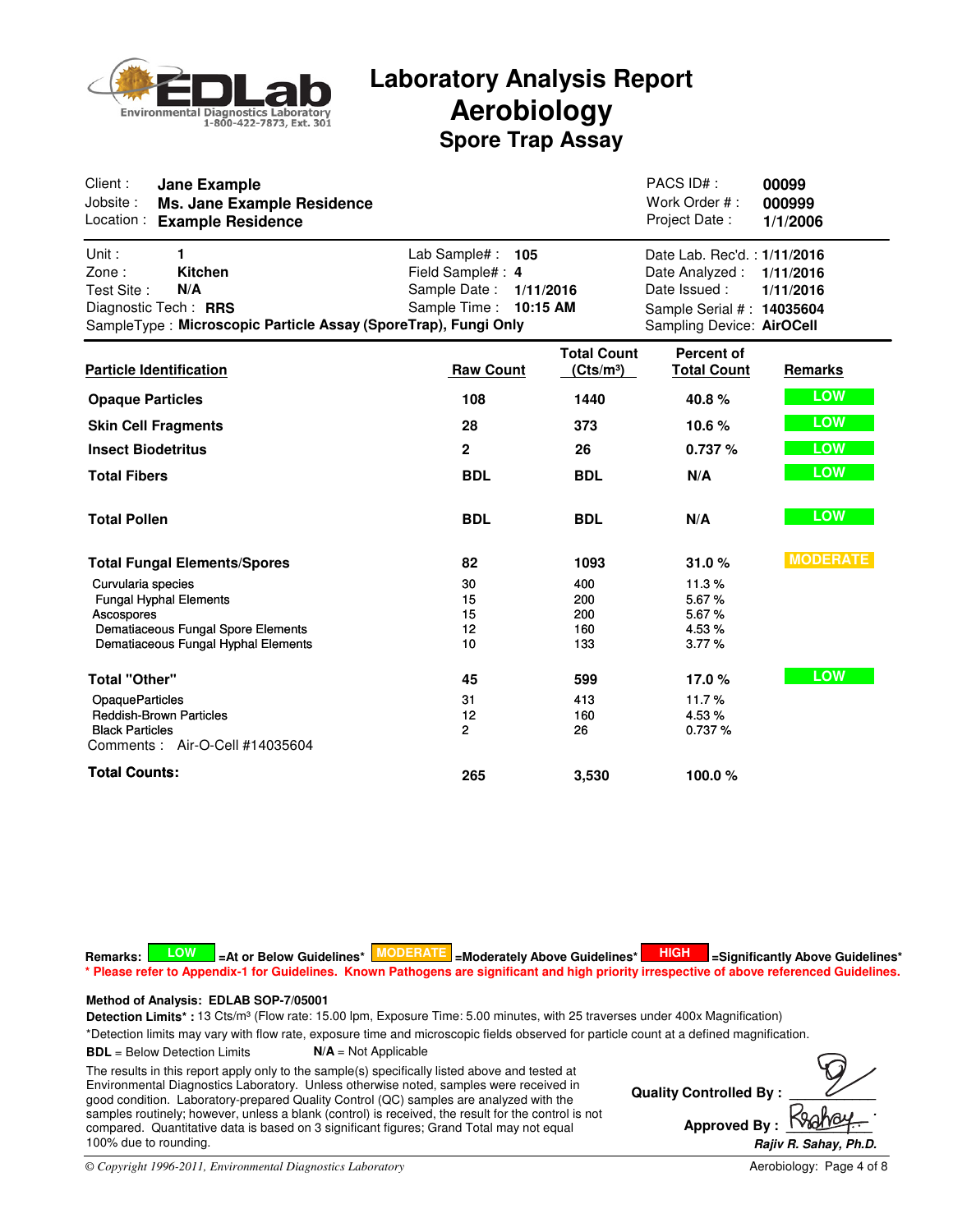

| Client:<br>Jobsite:<br>Location:         | Jane Example<br>Ms. Jane Example Residence<br><b>Example Residence</b>                                                                                  |                                                                                                 |                                             | PACS ID#:<br>Work Order #:<br>Project Date:                                                                               | 00099<br>000999<br>1/1/2006 |
|------------------------------------------|---------------------------------------------------------------------------------------------------------------------------------------------------------|-------------------------------------------------------------------------------------------------|---------------------------------------------|---------------------------------------------------------------------------------------------------------------------------|-----------------------------|
| Unit:<br>$\mathsf{Zone}$ :<br>Test Site: | 1<br><b>Living Room</b><br>N/A<br>Diagnostic Tech: RRS<br>SampleType: Microscopic Particle Assay (SporeTrap), Fungi Only                                | Lab Sample# :<br>106<br>Field Sample# : 5<br>Sample Date:<br>1/11/2016<br>Sample Time: 10:20 AM |                                             | Date Lab. Rec'd.: 1/11/2016<br>Date Analyzed :<br>Date Issued :<br>Sample Serial #: 14035605<br>Sampling Device: AirOCell | 1/11/2016<br>1/11/2016      |
|                                          | <b>Particle Identification</b>                                                                                                                          | <b>Raw Count</b>                                                                                | <b>Total Count</b><br>(Cts/m <sup>3</sup> ) | <b>Percent of</b><br>Total Count                                                                                          | Remarks                     |
| Curvularia species                       | <b>Total Fungal Elements/Spores</b><br>Aspergillus/Penicillium-Like Spores<br>Dematiaceous Fungal Spore Elements<br>Dematiaceous Fungal Hyphal Elements | 78<br>29<br>22<br>17<br>10                                                                      | 1040<br>387<br>293<br>227<br>133            | 100 %<br>37.2%<br>28.2%<br>21.8%<br>12.8%                                                                                 | <b>MODERATE</b>             |
| <b>Total Counts:</b>                     |                                                                                                                                                         | 78                                                                                              | 1,040                                       | 100 %                                                                                                                     |                             |

Comments : Air-O-Cell #14035605 (Fungi Only)

**Quality Controlled By:** Approved By : Detection Limits\* : 13 Cts/m<sup>3</sup> (Flow rate: 15.00 lpm, Exposure Time: 5.00 minutes, with 25 traverses under 400x Magnification) \*Detection limits may vary with flow rate, exposure time and microscopic fields observed for particle count at a defined magnification. **BDL** = Below Detection Limits **N/A** = Not Applicable **Method of Analysis: EDLAB SOP-7/05001 Rajiv R. Sahay, Ph.D. .** The results in this report apply only to the sample(s) specifically listed above and tested at Environmental Diagnostics Laboratory. Unless otherwise noted, samples were received in good condition. Laboratory-prepared Quality Control (QC) samples are analyzed with the samples routinely; however, unless a blank (control) is received, the result for the control is not compared. Quantitative data is based on 3 significant figures; Grand Total may not equal 100% due to rounding.  $R$ emarks: **A LOW S**  $=$  At or Below Guidelines\* **MODERATE** =Moderately Above Guidelines\* **HIGH S** =Significantly Above Guidelines\* **\* Please refer to Appendix-1 for Guidelines. Known Pathogens are significant and high priority irrespective of above referenced Guidelines.**

*© Copyright 1996-2011, Environmental Diagnostics Laboratory*

Aerobiology: Page 5 of 8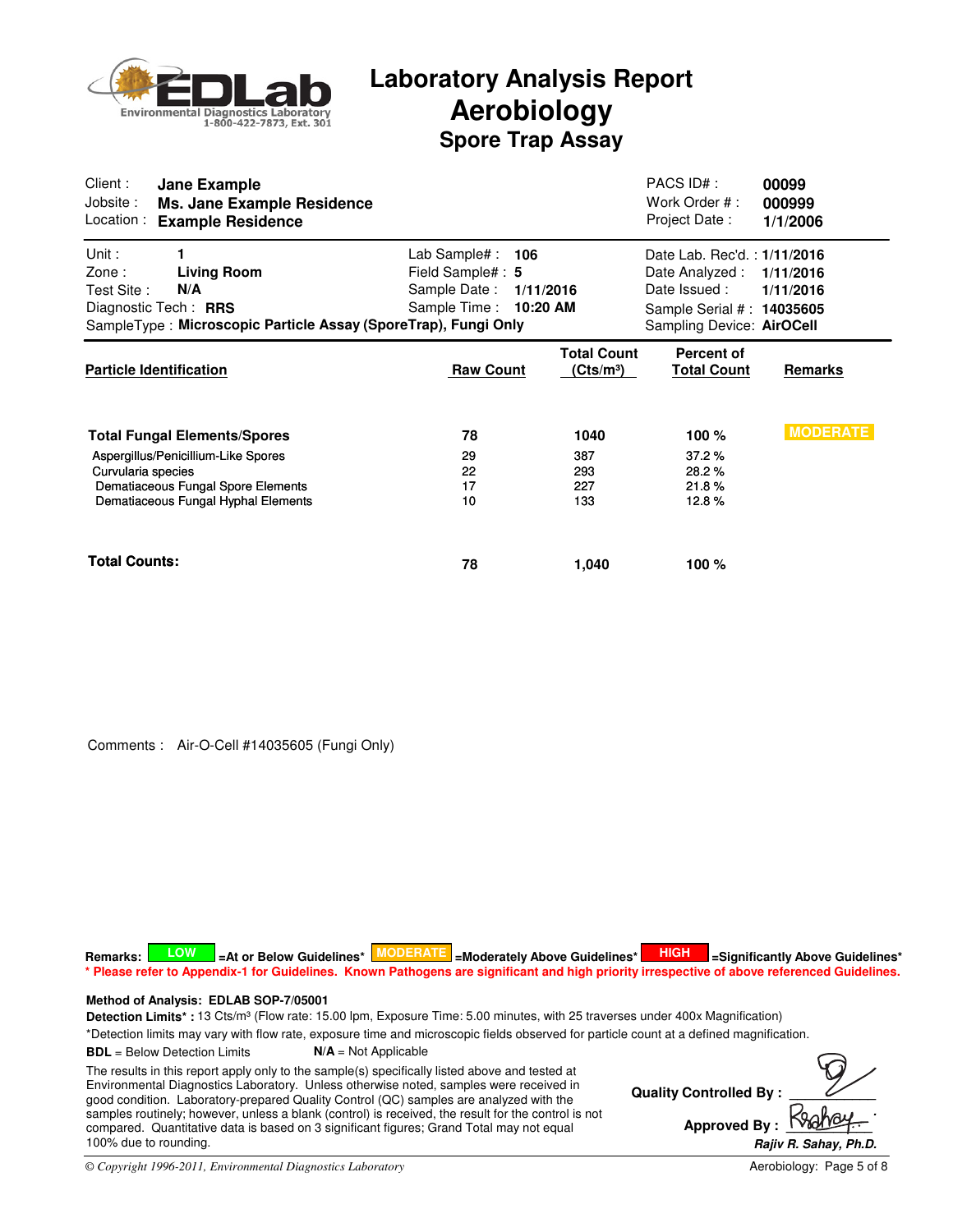

| Client:<br><b>Jane Example</b><br>Jobsite:<br><b>Ms. Jane Example Residence</b><br>Location:<br><b>Example Residence</b>                                      |                                                                                                  |                                             | PACS ID#:<br>Work Order #:<br>Project Date:                                                                              | 00099<br>000999<br>1/1/2006 |
|---------------------------------------------------------------------------------------------------------------------------------------------------------------|--------------------------------------------------------------------------------------------------|---------------------------------------------|--------------------------------------------------------------------------------------------------------------------------|-----------------------------|
| Unit:<br>1<br>Zone:<br><b>Air Handler</b><br>Test Site:<br><b>Cooling Tower</b><br>Diagnostic Tech: RRS<br>SampleType: Microscopic Particle Assay (SporeTrap) | Lab Sample#:<br>107<br>Field Sample#: 6<br>Sample Date:<br>1/11/2016<br>Sample Time:<br>10:00 AM |                                             | Date Lab. Rec'd.: 1/11/2016<br>Date Analyzed :<br>Date Issued:<br>Sample Serial #: 14035606<br>Sampling Device: AirOCell | 1/11/2016<br>1/11/2016      |
| <b>Particle Identification</b>                                                                                                                                | <b>Raw Count</b>                                                                                 | <b>Total Count</b><br>(Cts/m <sup>3</sup> ) | <b>Percent of</b><br><b>Total Count</b>                                                                                  | Remarks                     |
| <b>Opaque Particles</b>                                                                                                                                       | 12                                                                                               | 267                                         | 6.68%                                                                                                                    | <b>LOW</b>                  |
| <b>Skin Cell Fragments</b>                                                                                                                                    | 35                                                                                               | 778                                         | 19.5 %                                                                                                                   | <b>LOW</b>                  |
| <b>Insect Biodetritus</b>                                                                                                                                     | $\mathbf{2}$                                                                                     | 44                                          | 1.10%                                                                                                                    | LOW                         |
| <b>Total Fibers</b>                                                                                                                                           | 78                                                                                               | 1730                                        | 43.3%                                                                                                                    | <b>HIGH</b>                 |
| <b>Manmade Fibers</b>                                                                                                                                         | 78                                                                                               | 1730                                        | 43.3%                                                                                                                    |                             |
| <b>Total Pollen</b>                                                                                                                                           | <b>BDL</b>                                                                                       | <b>BDL</b>                                  | N/A                                                                                                                      | <b>LOW</b>                  |
| <b>Total Fungal Elements/Spores</b>                                                                                                                           | 8                                                                                                | 178                                         | 4.45 %                                                                                                                   | <b>LOW</b>                  |
| <b>Fusarium</b> species                                                                                                                                       | 8                                                                                                | 178                                         | 4.45 %                                                                                                                   |                             |
| <b>Total "Other"</b>                                                                                                                                          | 45                                                                                               | 1000                                        | 25.0%                                                                                                                    | <b>LOW</b>                  |
| <b>Black Particles</b>                                                                                                                                        | 45                                                                                               | 1000                                        | 25.0%                                                                                                                    |                             |
| <b>Total Counts:</b>                                                                                                                                          | 180                                                                                              | 4,000                                       | 100 %                                                                                                                    |                             |

Comments :

 $R$ emarks: **A LOW S**  $=$  At or Below Guidelines\* **MODERATE** =Moderately Above Guidelines\* **HIGH S** =Significantly Above Guidelines\* **\* Please refer to Appendix-1 for Guidelines. Known Pathogens are significant and high priority irrespective of above referenced Guidelines.**

### **Method of Analysis: EDLAB SOP-7/05001**

Detection Limits\* : 22 Cts/m<sup>3</sup> (Flow rate: 15.00 lpm, Exposure Time: 3.00 minutes, with 25 traverses under 400x Magnification)

\*Detection limits may vary with flow rate, exposure time and microscopic fields observed for particle count at a defined magnification.

**BDL** = Below Detection Limits **N/A** = Not Applicable

The results in this report apply only to the sample(s) specifically listed above and tested at Environmental Diagnostics Laboratory. Unless otherwise noted, samples were received in good condition. Laboratory-prepared Quality Control (QC) samples are analyzed with the samples routinely; however, unless a blank (control) is received, the result for the control is not compared. Quantitative data is based on 3 significant figures; Grand Total may not equal 100% due to rounding.

**Quality Controlled By: Approved By: Rajiv R. Sahay, Ph.D. .**

*© Copyright 1996-2011, Environmental Diagnostics Laboratory*

Aerobiology: Page 6 of 8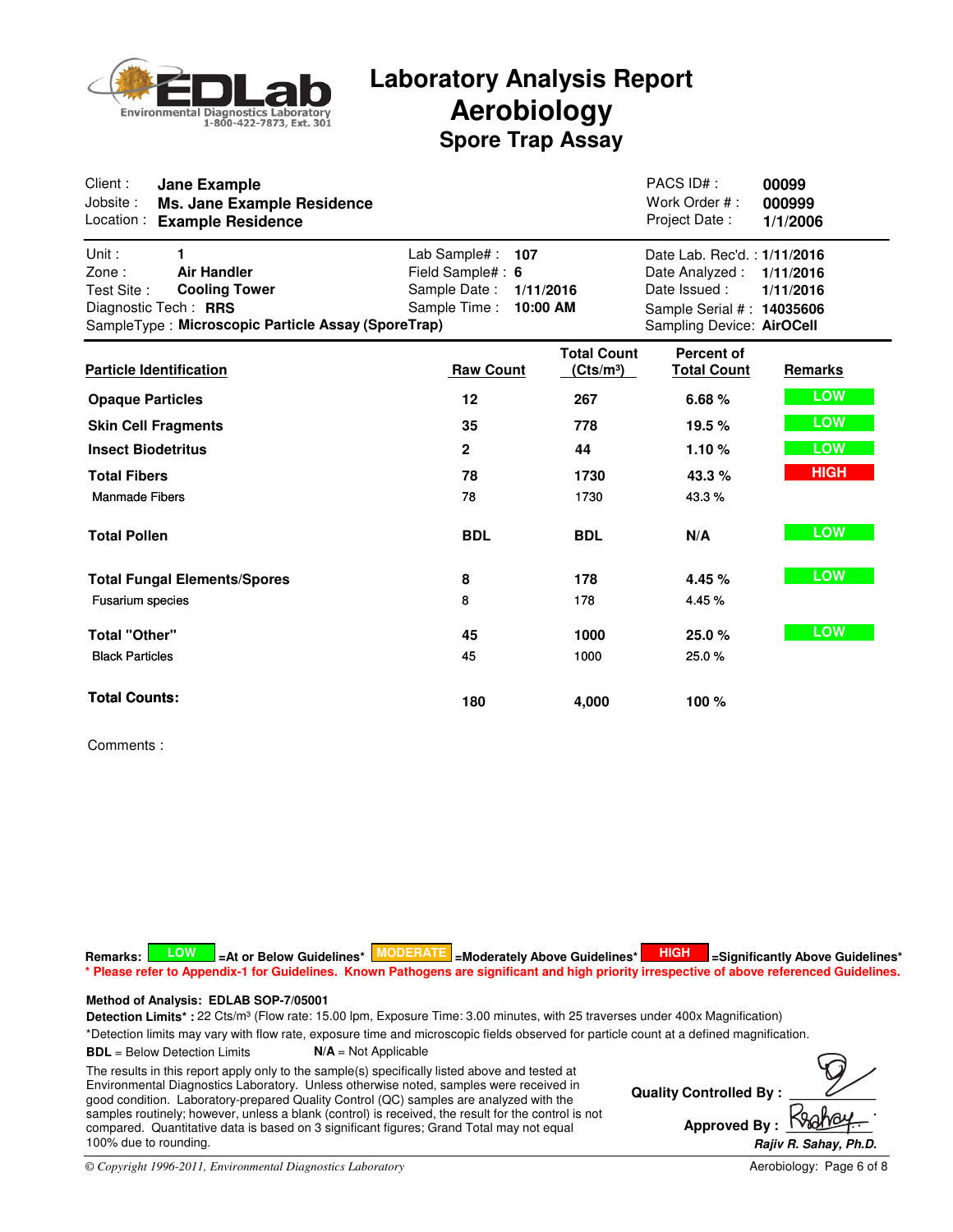

| Client :<br><b>Jane Example</b><br>Jobsite:<br>Ms. Jane Example Residence<br>Location:<br><b>Example Residence</b>                                             |                                                                         |                                             | PACS ID#:<br>Work Order #:<br>Project Date:                                                                             | 00099<br>000999<br>1/1/2006 |
|----------------------------------------------------------------------------------------------------------------------------------------------------------------|-------------------------------------------------------------------------|---------------------------------------------|-------------------------------------------------------------------------------------------------------------------------|-----------------------------|
| Unit:<br>N/A<br>Zone:<br><b>Living Room</b><br><b>Top of Clock</b><br>Test Site:<br>Diagnostic Tech: RRS<br>SampleType: Microscopic Particle Assay (SporeTrap) | Lab Sample#:<br>108<br>Field Sample#: 7<br>Sample Date:<br>Sample Time: | 1/11/2016<br>10:00 AM                       | Date Lab. Rec'd.: 1/11/2016<br>Date Analyzed:<br>Date Issued:<br>Sample Serial #: 14035608<br>Sampling Device: AirOCell | 1/11/2016<br>1/11/2016      |
| <b>Particle Identification</b>                                                                                                                                 | <b>Raw Count</b>                                                        | <b>Total Count</b><br>(Cts/m <sup>3</sup> ) | <b>Percent of</b><br><b>Total Count</b>                                                                                 | <b>Remarks</b>              |
| <b>Opaque Particles</b>                                                                                                                                        | 78                                                                      | 1730                                        | 27.6 %                                                                                                                  | <b>LOW</b>                  |
| <b>Skin Cell Fragments</b>                                                                                                                                     | 41                                                                      | 911                                         | 14.6 %                                                                                                                  | LOW                         |
| <b>Insect Biodetritus</b>                                                                                                                                      | <b>BDL</b>                                                              | <b>BDL</b>                                  | N/A                                                                                                                     | <b>LOW</b>                  |
| <b>Total Fibers</b>                                                                                                                                            | 12                                                                      | 267                                         | 4.27 $%$                                                                                                                |                             |
| <b>Fiberglass Fibers</b>                                                                                                                                       | 12                                                                      | 267                                         | 4.27%                                                                                                                   | <b>HIGH</b>                 |
| <b>Total Pollen</b>                                                                                                                                            | $\mathbf{2}$                                                            | 44                                          | 0.703%                                                                                                                  | <b>HIGH</b>                 |
| Pinaceae (Pine) Species                                                                                                                                        | $\overline{2}$                                                          | 44                                          | 0.703%                                                                                                                  |                             |
| <b>Total Fungal Elements/Spores</b>                                                                                                                            | 94                                                                      | 2090                                        | 33.4 %                                                                                                                  | <b>HIGH</b>                 |
| Erysiphaceae (Powdery Mildews)<br>Cladophialophora species                                                                                                     | 89<br>5.                                                                | 1980<br>111                                 | 31.6%<br>1.77%                                                                                                          |                             |
| <b>Total "Other"</b>                                                                                                                                           | 55                                                                      | 1220                                        | 19.5 %                                                                                                                  | <b>LOW</b>                  |
| <b>Reddish-Brown Particles</b><br>"Talc-Like" Particles                                                                                                        | 32<br>23                                                                | 711<br>511                                  | 11.4%<br>8.16%                                                                                                          |                             |
| <b>Estal Counts:</b>                                                                                                                                           | 282                                                                     | 6,260                                       | 100.0%                                                                                                                  |                             |

 $R$ emarks: **A LOW S**  $=$  At or Below Guidelines\* **MODERATE** =Moderately Above Guidelines\* **HIGH S** =Significantly Above Guidelines\* **\* Please refer to Appendix-1 for Guidelines. Known Pathogens are significant and high priority irrespective of above referenced Guidelines.**

### **Method of Analysis: EDLAB SOP-7/05001**

Detection Limits\* : 22 Cts/m<sup>3</sup> (Flow rate: 15.00 lpm, Exposure Time: 3.00 minutes, with 25 traverses under 400x Magnification)

\*Detection limits may vary with flow rate, exposure time and microscopic fields observed for particle count at a defined magnification.

**BDL** = Below Detection Limits **N/A** = Not Applicable

The results in this report apply only to the sample(s) specifically listed above and tested at Environmental Diagnostics Laboratory. Unless otherwise noted, samples were received in good condition. Laboratory-prepared Quality Control (QC) samples are analyzed with the samples routinely; however, unless a blank (control) is received, the result for the control is not compared. Quantitative data is based on 3 significant figures; Grand Total may not equal 100% due to rounding.

**Quality Controlled By: Approved By: Rajiv R. Sahay, Ph.D. .**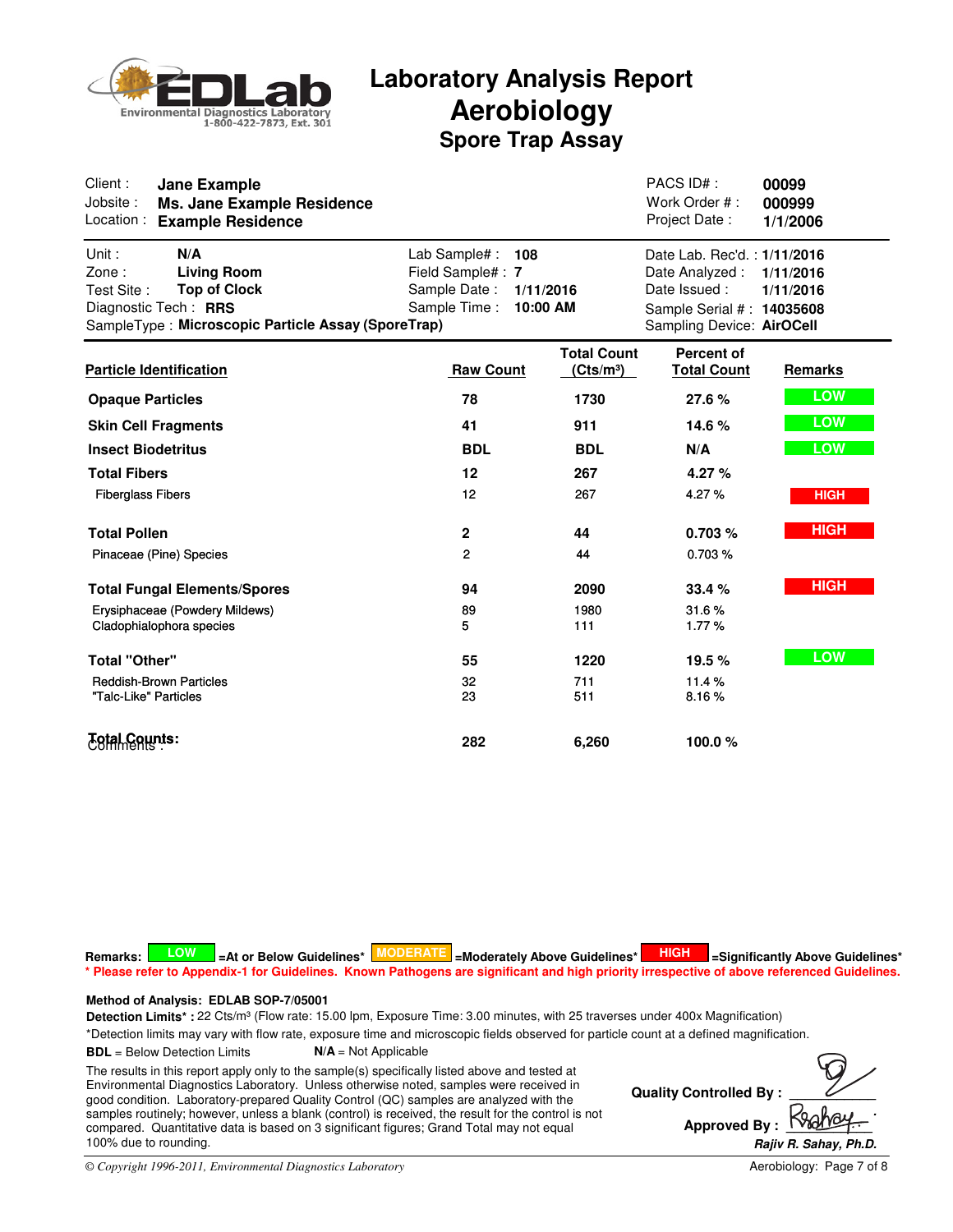

| Client:<br><b>Jane Example</b><br>Jobsite:<br>Ms. Jane Example Residence<br>Location:<br><b>Example Residence</b>                                         |                                                                                                   |                                             | PACS ID#:<br>Work Order #:<br>Project Date:                                                                             | 00099<br>000999<br>1/1/2006 |
|-----------------------------------------------------------------------------------------------------------------------------------------------------------|---------------------------------------------------------------------------------------------------|---------------------------------------------|-------------------------------------------------------------------------------------------------------------------------|-----------------------------|
| Unit:<br>N/A<br>Zone:<br><b>Master Bedroom</b><br>Test Site:<br>Top of T.V.<br>Diagnostic Tech: RRS<br>SampleType: Microscopic Particle Assay (SporeTrap) | Lab Sample# :<br>109<br>Field Sample#: 8<br>Sample Date:<br>1/11/2016<br>Sample Time:<br>10:00 AM |                                             | Date Lab. Rec'd.: 1/11/2016<br>Date Analyzed:<br>Date Issued:<br>Sample Serial #: 14035608<br>Sampling Device: AirOCell | 1/11/2016<br>1/11/2016      |
| <b>Particle Identification</b>                                                                                                                            | <b>Raw Count</b>                                                                                  | <b>Total Count</b><br>(Cts/m <sup>3</sup> ) | Percent of<br><b>Total Count</b>                                                                                        | Remarks                     |
| <b>Opaque Particles</b>                                                                                                                                   | 66                                                                                                | 1470                                        | 29.2%                                                                                                                   | <b>LOW</b>                  |
| <b>Skin Cell Fragments</b>                                                                                                                                | 56                                                                                                | 1240                                        | 24.6 %                                                                                                                  | <b>LOW</b>                  |
| <b>Insect Biodetritus</b>                                                                                                                                 | <b>BDL</b>                                                                                        | <b>BDL</b>                                  | N/A                                                                                                                     | LOW                         |
| <b>Total Fibers</b>                                                                                                                                       | 34                                                                                                | 755                                         | 15.0%                                                                                                                   | <b>MODERATE</b>             |
| Hair, Animal                                                                                                                                              | 30                                                                                                | 667                                         | 13.2%                                                                                                                   |                             |
| <b>Plant Fibers</b>                                                                                                                                       | 4                                                                                                 | 88                                          | 1.75%                                                                                                                   |                             |
| <b>Total Pollen</b>                                                                                                                                       | 5                                                                                                 | 111                                         | 2.20%                                                                                                                   | <b>HIGH</b>                 |
| Ambrosia (Ragweed) Species                                                                                                                                | 5                                                                                                 | 111                                         | 2.20%                                                                                                                   |                             |
| <b>Total Fungal Elements/Spores</b>                                                                                                                       | 28                                                                                                | 622                                         | 12.3%                                                                                                                   | <b>LOW</b>                  |
| Aspergillus flavus                                                                                                                                        | 23                                                                                                | 511                                         | 10.1%                                                                                                                   |                             |
| Penicillium species                                                                                                                                       | 5                                                                                                 | 111                                         | 2.20%                                                                                                                   |                             |
| <b>Total "Other"</b>                                                                                                                                      | 38                                                                                                | 844                                         | 16.7%                                                                                                                   | <b>LOW</b>                  |
| <b>Reddish-Brown Particles</b>                                                                                                                            | 33                                                                                                | 733                                         | 14.5%                                                                                                                   |                             |
| <b>Black Particles</b>                                                                                                                                    | 5.                                                                                                | 111                                         | 2.20%                                                                                                                   |                             |
| Comments:                                                                                                                                                 |                                                                                                   |                                             |                                                                                                                         |                             |
| <b>Total Counts:</b>                                                                                                                                      | 227                                                                                               | 5.040                                       | 100.0%                                                                                                                  |                             |

 $R$ emarks: **A LOW S**  $=$  At or Below Guidelines\* **MODERATE** =Moderately Above Guidelines\* **HIGH S** =Significantly Above Guidelines\* **\* Please refer to Appendix-1 for Guidelines. Known Pathogens are significant and high priority irrespective of above referenced Guidelines.**

### **Method of Analysis: EDLAB SOP-7/05001**

Detection Limits\* : 22 Cts/m<sup>3</sup> (Flow rate: 15.00 lpm, Exposure Time: 3.00 minutes, with 25 traverses under 400x Magnification)

\*Detection limits may vary with flow rate, exposure time and microscopic fields observed for particle count at a defined magnification.

**BDL** = Below Detection Limits **N/A** = Not Applicable

The results in this report apply only to the sample(s) specifically listed above and tested at Environmental Diagnostics Laboratory. Unless otherwise noted, samples were received in good condition. Laboratory-prepared Quality Control (QC) samples are analyzed with the samples routinely; however, unless a blank (control) is received, the result for the control is not compared. Quantitative data is based on 3 significant figures; Grand Total may not equal 100% due to rounding.

**Quality Controlled By: Approved By: Rajiv R. Sahay, Ph.D. .**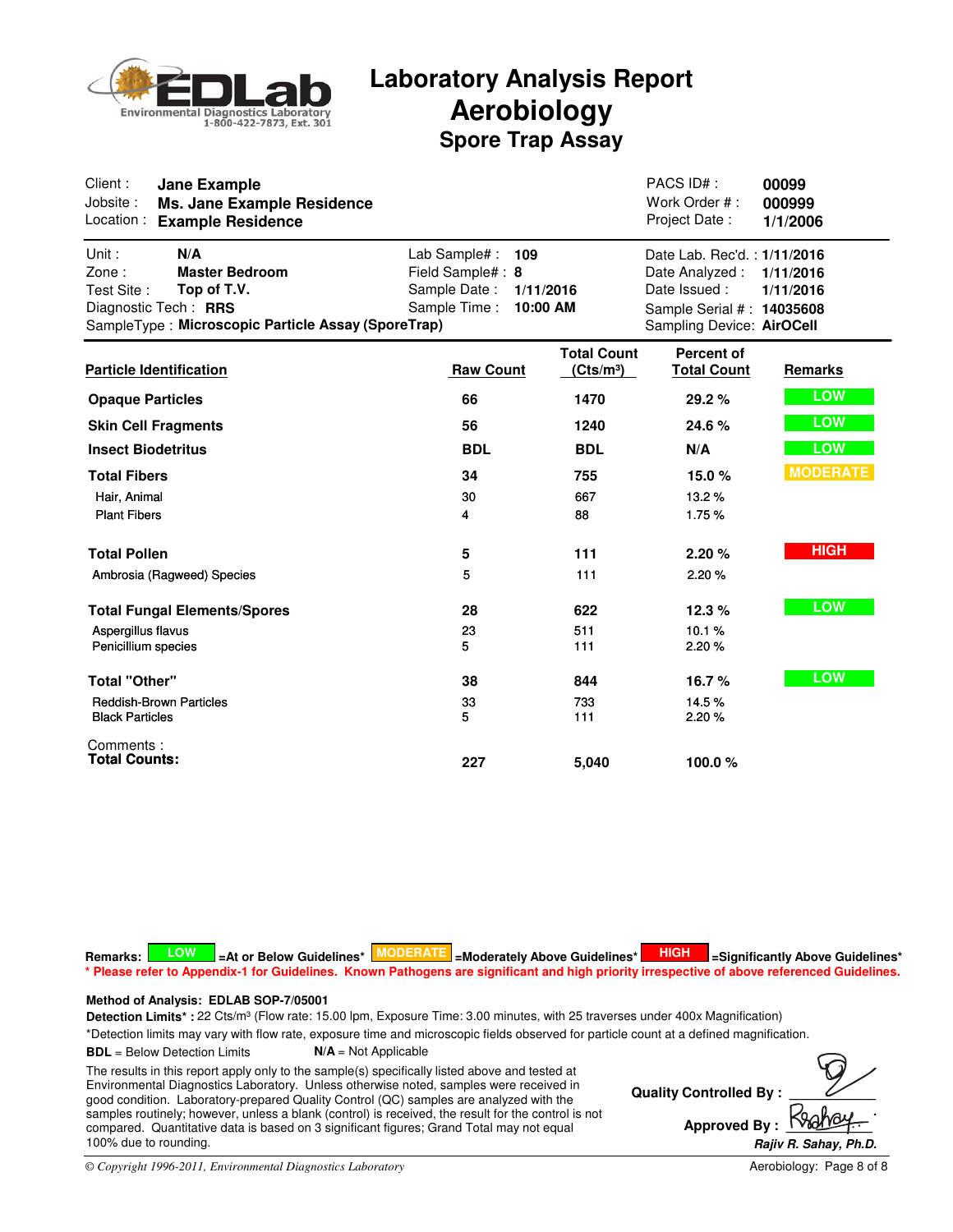

## **Opaque Particles Identified from Spore Trap Assays**

### Client : **Jane Example** Jobsite : **Ms. Jane Example Residence**

PACS ID# : **00099** Work Order # : **000999**

### **Opaque Particles**

These particles may originate from inorganic or organic sources in nature. However, it appears opaque when observed under light microscopy. It has various shape and sizes. It may be regular or irregular in shape. On an average it can be measured less than one micron to well over fifty microns with some exceptions. Commonly these particles include but are not limited to dust & debris, paint, combustions, emission, ash, silica and others.

These particulates are significant from a health/allergy point of view especially in case of respiratory disorder.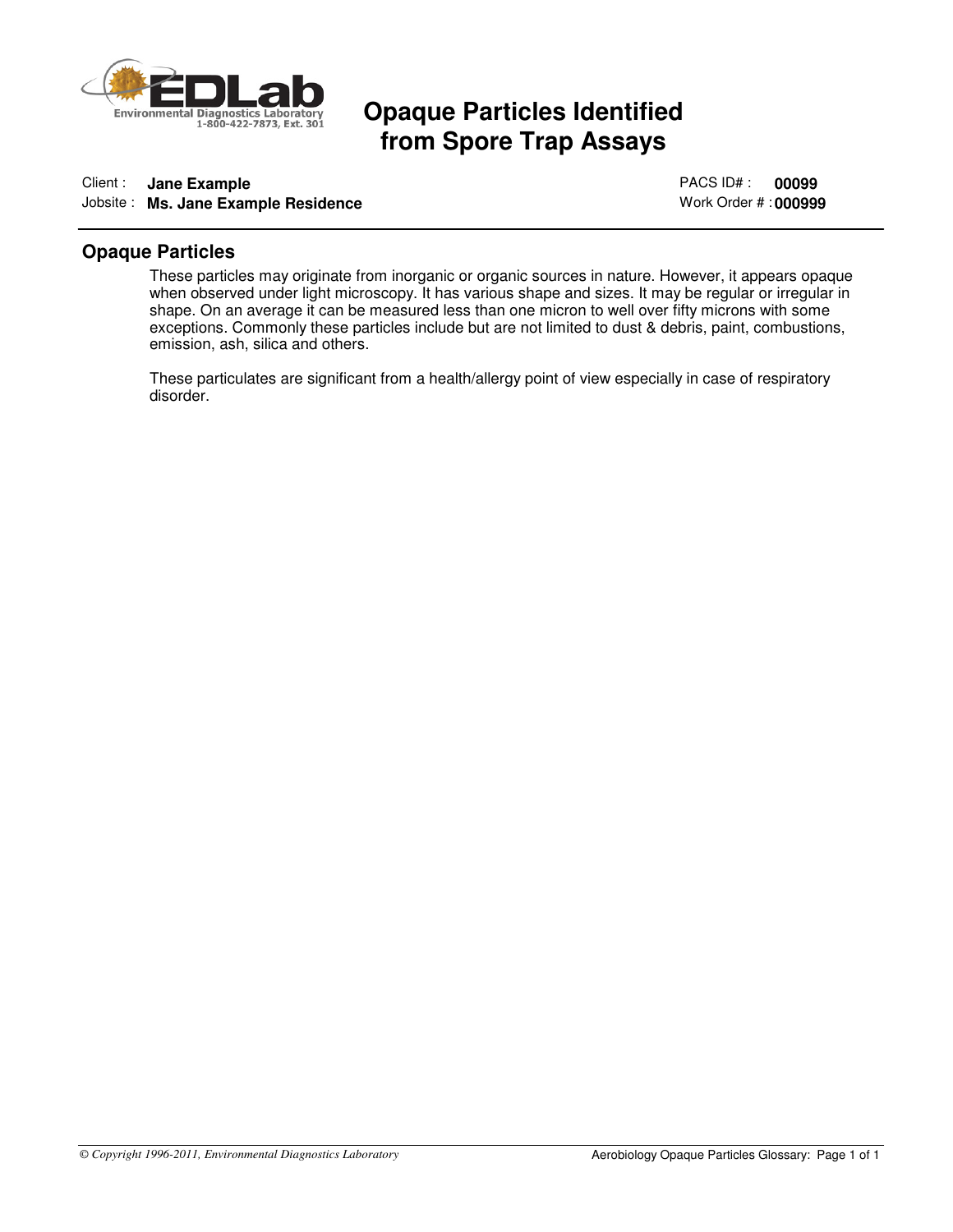

# **fibers Identified**<br>**from Spore Trap Assays**

## Client : **Jane Example**

Jobsite : **Ms. Jane Example Residence**

PACS ID# : **00099** Work Order # : **000999**

### **Fiberglass Fibers**

Fiberglass is a material made from extremely fine fibers of glass. In indoor environments, it is used as an insulating material for HVAC systems. It appears as a smooth-walled, elongated, tube-like structure under the microscope with varying size ranges (avg. range 1-micron to over 1000-microns).

It is listed as an irritant.

### **Hair, Animal**

### **Plant Fibers**

Technically, Plant fibers are known as Plant Trichomes. A Plant Trichome is the hairy out growth from the aerial part of the plant. Not all plants can produce plant trichomes. Plant trichomes vary greatly in their size and shape. On an average, these structures measure from a few microns to well over a few millimeters. It may be a simple unicellular elongated structure or a complex multi-cellular structure. Sometimes also filled with various biochemicals.

Plant trichomes are significant from an allergenic/disease point of view especially eczema and other dermal allergies.

### **Manmade Fibers**

Man-made fibers may come from natural raw materials like cellulose or from synthetic chemicals like rayon, nylon, etc. In indoor environments, some important sources of man made fiber include carpet, cellulose based building materials, clothing, paper and paper products, etc. Size of these fibers varies from a few microns to a several centimeters; however, an average size range may be 1 micron to over 500 microns.

Health implications of these particles are not well described, however some of the man-made fibers are important from an allergy point of view especially for dermal allergy.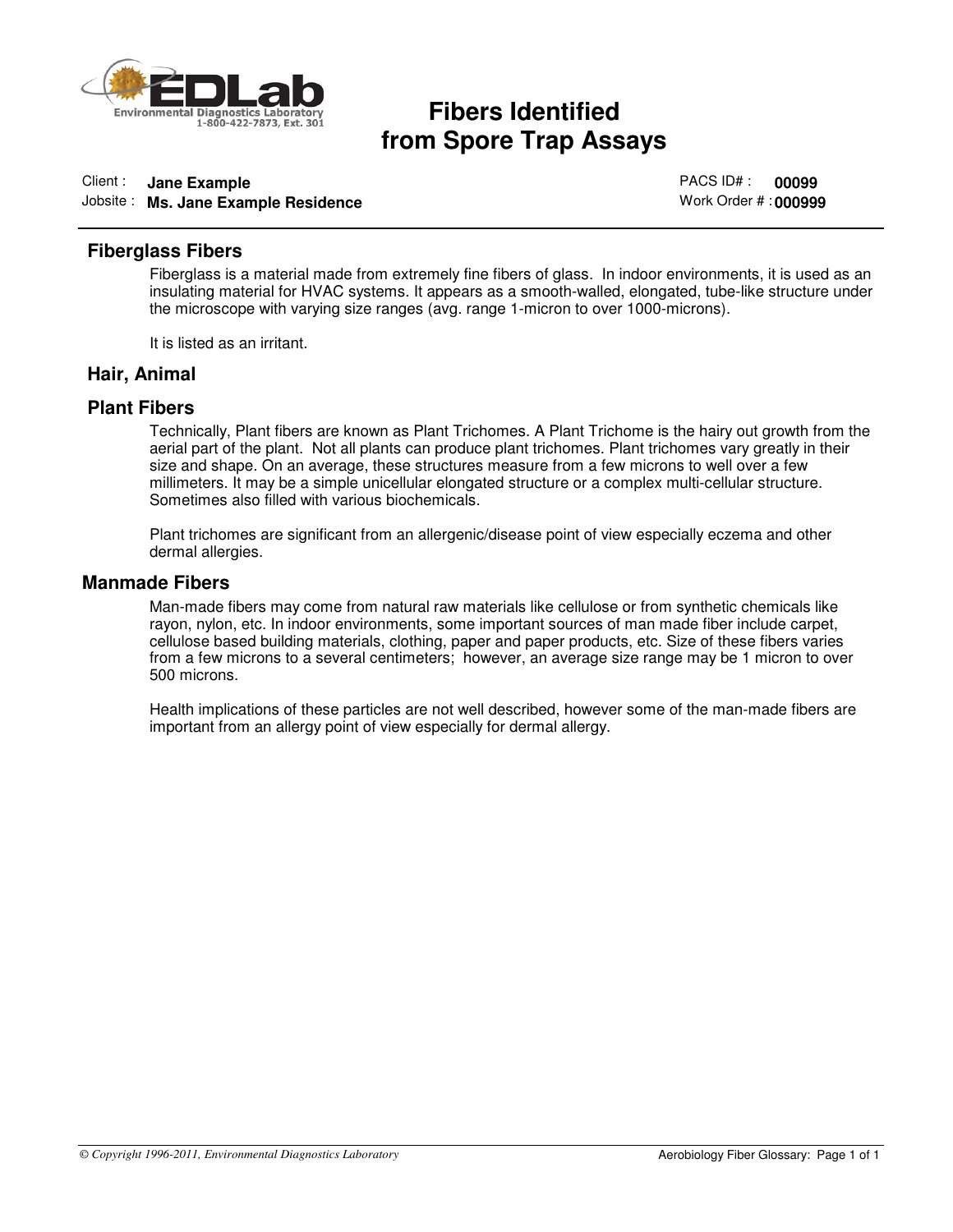

## **Pollen Species Identified from Spore Trap Assays**

### Client : **Jane Example** Jobsite : **Ms. Jane Example Residence**

PACS ID# : **00099** Work Order # : **000999**

### **Ambrosia (Ragweed) Species**

Every state in the United States except Alaska and Hawaii, has at least one species of Ambrosia. The pollens are extremely difficult to distinguish from each other and are usually reported as Ambrosia or ragweed pollen. The pollen is shed from July through November, however, some species may shed year round in Florida and the Southwest. In North America, Ambrosia is the most important cause of producing pollinosis [an allergic reaction (hay fever) resulting in a type I antibody-mediated hypersensitivity].

### **Pinaceae (Pine) Species**

There are six genera of evergreens that are found primarily in North America: fir (Abies); larch, tamarack (Larix); spruce (Picea); pine (Pinus); Douglas fir (Pseudotsuga); and hemlock (Tsuga). Abundant pollen is produced in the spring and early summer. The large pollen have air bladders which permit them to travel great distances. Rarely does it cause pollinosis [an allergic reaction (hay fever) resulting in a type I antibody-mediated hypersensitivity].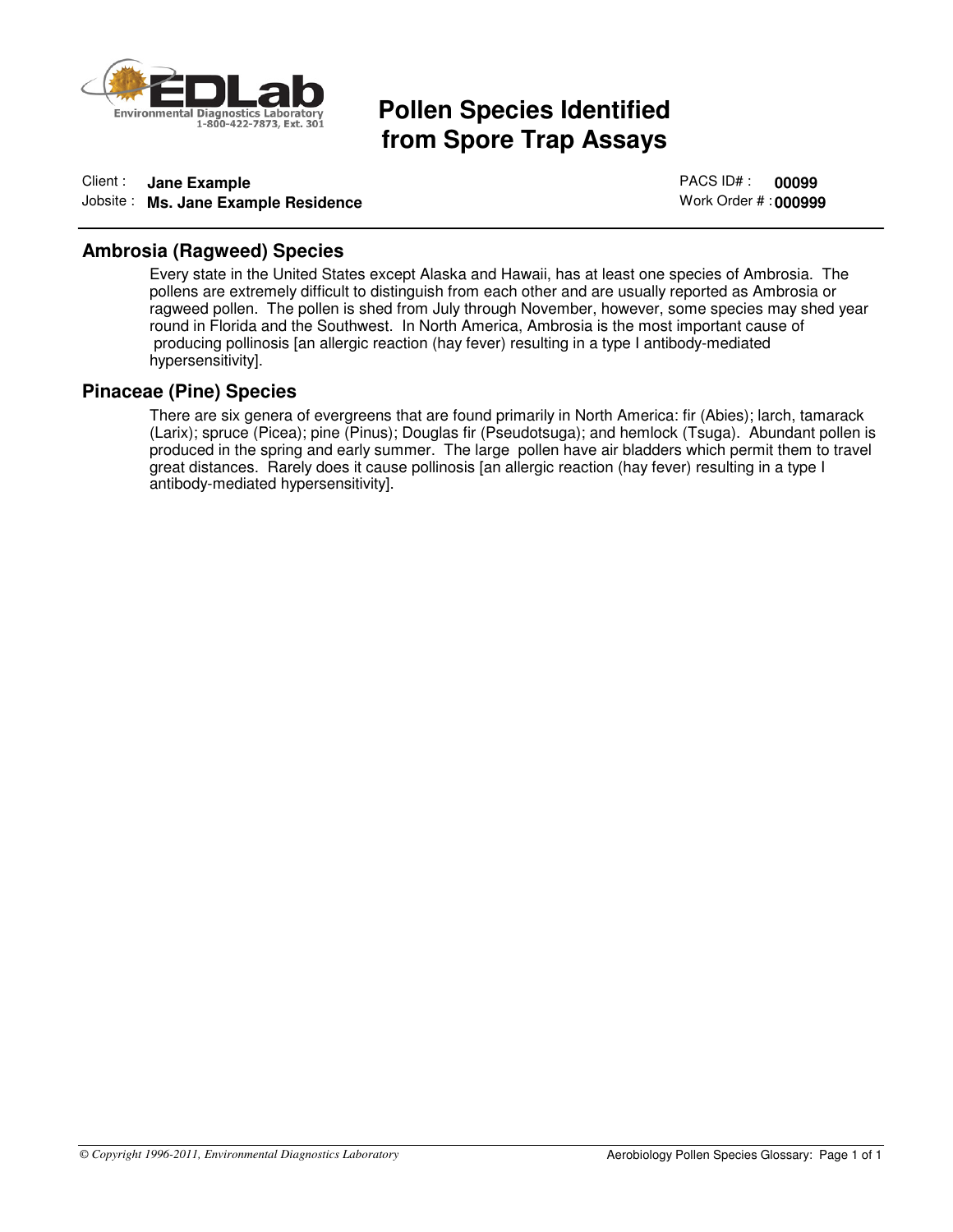

## **Spores / Fungal Elements<br>Identified from<br>Spore Trap Assays Identified from Spore Trap Assays**

### Client : **Jane Example**

Jobsite : **Ms. Jane Example Residence**

PACS ID# : **00099** Work Order # : **000999**

### **Dematiaceous Fungal Hyphal Elements**

Fungal hyphae that are brown to black. No identification to genus level can be made.

### **Dematiaceous Fungal Spore Elements**

Fungal spores that are brown to black. No identification to genus level can be made.

### **Fungal Hyphal Elements**

Fungal hyphae that are hyaline or colorless. No identification to genus level can be made.

### **Ascospores**

A kind of spore produced by the membranes of ascomycetes. Size and shape (circular to elongated) are greatly variable. May be unicellular or multi-cellular in structure. Development takes place within asci (a type of fruiting body), responsible for sexual propagation. Many of the ascospores can become airborne. This classification comprises a very large group of fungi, some allergenic, some rarely pathogenic, some pathogenic to plants only. A more definitive identification requires culturing and growth of the spores on laboratory media.

### **Aspergillus flavus**

Aspergillus flavus is very common worldwide especially in the subtropical and tropical regions. It can be isolated from soil, mangrove swamp, sewage sludge, foodstuffs including ground black pepper, bird feathers, gastrointestinal tract of man and animals, wood pulp, insects, cotton fabric, leather, and frescoes of a monastery. It produces aflatoxins which are very toxic to man, animals, fish, insects, and birds. Production of aflatoxins is dependent upon the substrate present and the growth conditions (temperature, relative humidity, etc.). Aflatoxins are toxic to the liver. They are teratogenic, mutagenic, and a known animal and suspected human carcinogen. Exposure to the aflatoxins occurs primarily when contaminated food is ingested. Occasionally it produces pulmonary infections when inhaled, eye (corneal) infections, ear infections, nasal and sinus infections, and may cause allergic disease.

### **Aspergillus/Penicillium-Like Spores**

Conidia that are characteristic of the following genera: Aspergillus, Penicillium, Paecilomyces, Scopulariopsis, and Gliocladium. Identification to genus level can not be made.

### **Chaetomium species**

Chaetomium species are found worldwide and may produce an earthy odor. They are an important cause of decay of cotton and other cellulose materials; causes soft rot in wood and fruit rot; and is an important component in the decomposition of plant material in composts. They can be isolated from dung, straw, bird feathers, soil and plants. They may be associated with allergic disease.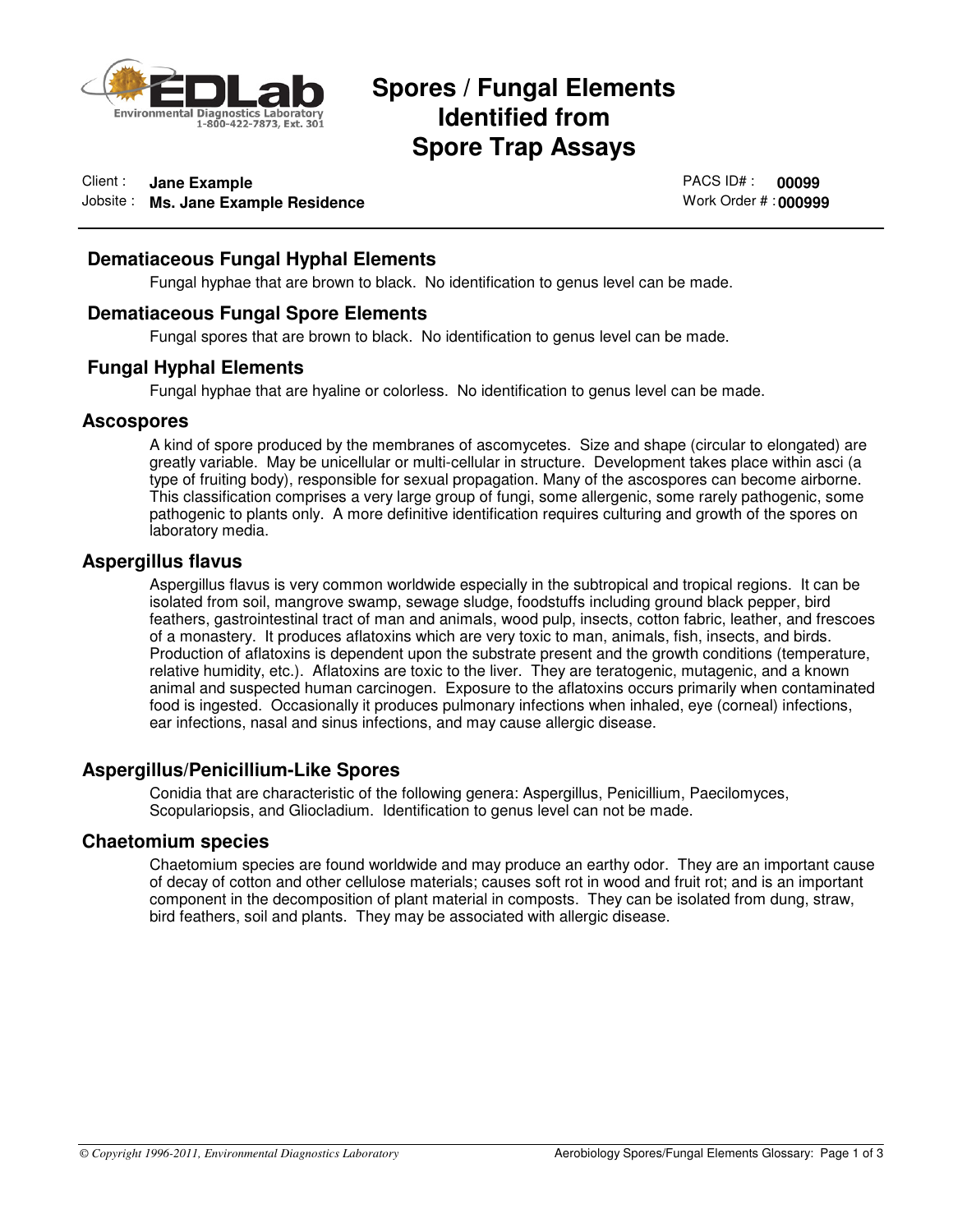

## **Spores / Fungal Elements<br>Identified from<br>Spore Trap Assays Identified from Spore Trap Assays**

### Client : **Jane Example** Jobsite : **Ms. Jane Example Residence**

PACS ID# : **00099** Work Order # : **000999**

### **Cladophialophora species**

Cladophialophora is a genus black, yeast-like fungus. The natural habitat of these fungi is soil and disintegrating plant materials, especially in tropical and sub-tropical regions. Some species of these fungi are discovered originating from soft drinks, alkylbenzene-polluted soil and infected patients. Under laboratory conditions, it can be cultured on microbiological media such as Malt Extract Agar (MEA), Potato Dextrose Agar (PDA), etc., with an optimum incubating temperature at 25øC; however, it can grow at temperatures as high as 42-43øC with a few exceptions in which the growth is restricted beyond 35-36øC. Colony color is variable from olivaceous green to black from the front and black from the reverse. Hyphae are brown and septate while conidiophores are not differentiated from the vegetative hyphae. Conidia are pale to dark brown and frequently arranged in a chain.

Some members of this genus are known human pathogens. They may cause phaeohyphomycosis, chromoblastomycosis and mycetoma.

### **Curvularia species**

Curvularia species are found worldwide and are very common. The hyphae, conidiophores, and conidia are pigmented olivaceous-brown (dematiaceous). They can be isolated from the air, plants (especially grasses), sand dune soil, and soil. Rarely, they can be an opportunist human pathogen causing allergic reactions, eye (corneal) infections, mycetoma, and infections in immunocompromised patients.

### **Epicoccum species**

Epicoccum species are found worldwide and are very common. The hyphae, conidiophores, and conidia are pigmented olivaceous-brown (dematiaceous). They can be isolated from air, plants, grains, textiles, animals, foodstuffs, and paper products. They can cause allergic disease in humans.

### **Erysiphaceae (Powdery Mildews)**

Members of the family Erysiphaceae cause a group of plant diseases known as powdery mildews. The infected plant material appears as a white, powdery coating. They infect western hackberry, apple, grape, roses, gooseberries, lilac, cucurbits and many other plants.

### **Fusarium species**

Fusarium species are found worldwide and are commonly isolated from plants, soil, caves, salt marshes, mangrove mud, insects, gerbils, bird feathers, water, wooden furniture, and wood pulp. Some isolates produce the mycotoxin trichothecene which can cause disease in humans and animals. Trichothecene targets the circulatory, alimentary, skin, and nervous systems. Some isolates produce the mycotoxin vomitoxin on cereal grains which produce disease by either ingestion or inhalation of the contaminated grains. It can be an opportunist human pathogen causing allergic disease, eye, skin, and nail infections.

### **Penicillium species**

Penicillium species are a common fungus isolated worldwide and can be isolated from air, soil, plants, sand dunes, sewage, swamps, mangrove swamps, salt marshes, caves, fresh and salt water, compost, cotton, cellulose, textiles, caterpillars, bird feathers, animal dung, leather, wooden furniture, bees and beehives, flour-based foodstuffs, optical lenses, paints, fruits, and fruit juices. Some species produce a mycotoxin. Rarely an opportunist human pathogen in corneal infections and systemic infections. They also cause hypersensitivity pneumonitis in cheese workers, humidifier lung disease, woodman's lung disease, and cork worker's (suberosis) disease.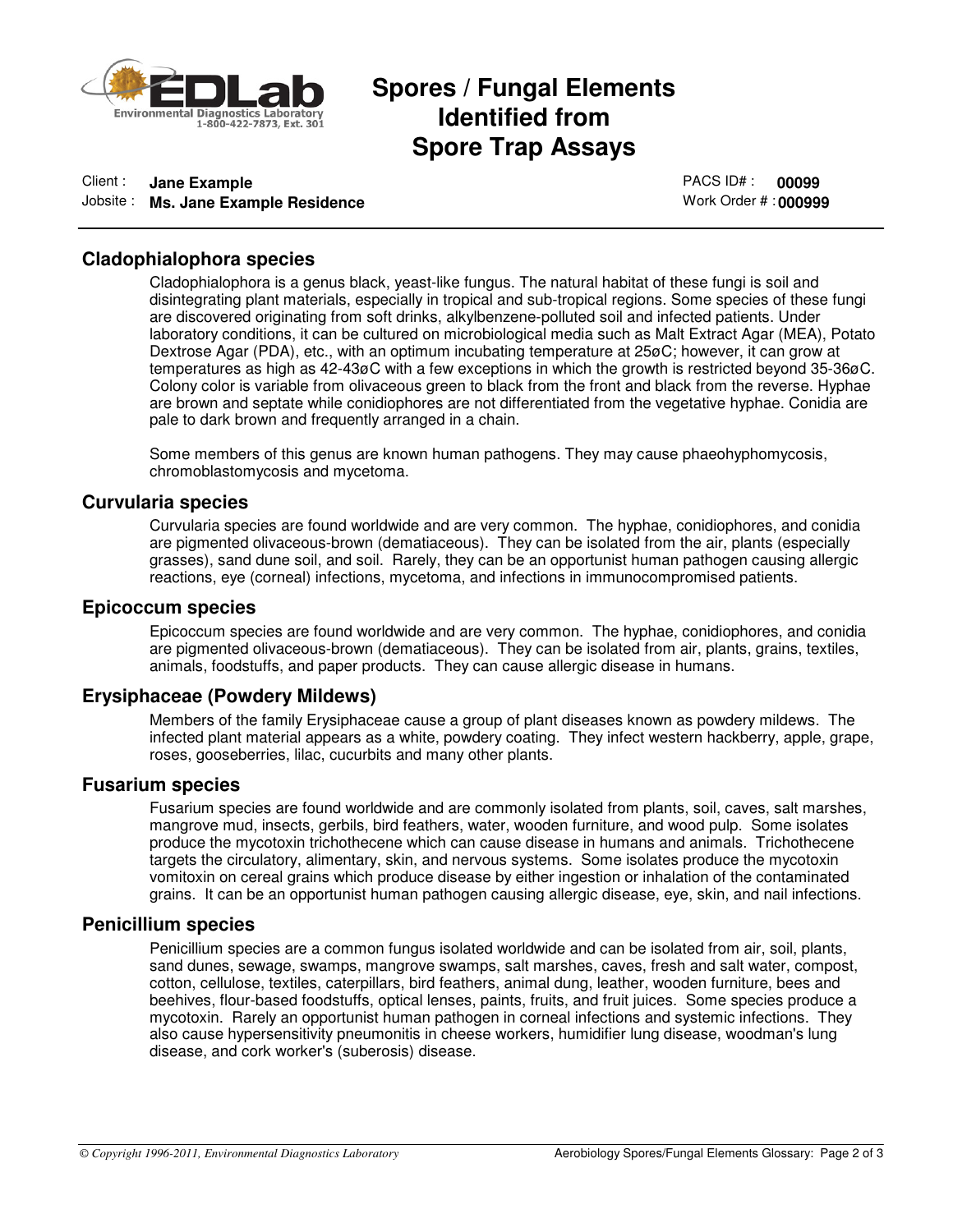

## **Spores / Fungal Elements<br>Identified from<br>Spore Trap Assays Identified from Spore Trap Assays**

### Client : **Jane Example**

Jobsite : **Ms. Jane Example Residence**

PACS ID# : **00099** Work Order # : **000999**

### **Phoma eupyrena**

Phoma eupyrena is found worldwide and has been isolated from soil, sandy soil, activated sludge, plants, and wood. Rarely, it can be an opportunist human pathogen causing infections of the hands, feet, ear and nose (phaeohydromycosis), allergenic reactions and a hypersensitivity pneumonitis known as "shower curtain" disease.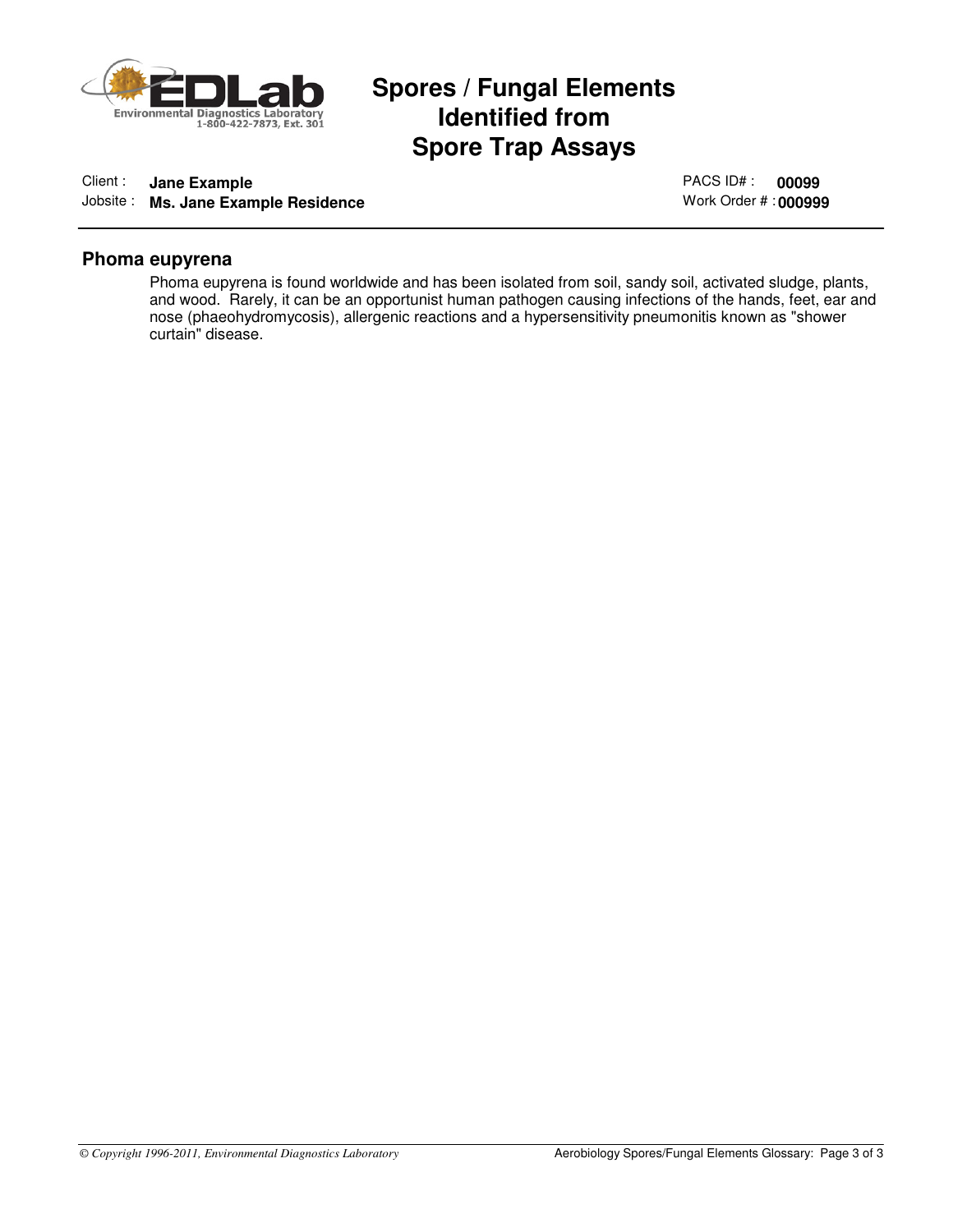

# **Other Material Identified<br>from Spore Trap Assays**

### Client : **Jane Example**

Jobsite : **Ms. Jane Example Residence**

PACS ID # : **00099** Work Order # : **000999**

### **"Talc-Like" Particles**

These are thin disk-like particles of variable size range (10 to 50 micron). It may be organic or inorganic in nature. In indoor environment these particles mainly come from cornmeal, other grain flour, talcum powder etc. Some of these particles may adversely influence the health of dweller (example talcum powder).

### **Black Particles**

These microscopic particles may originate from an organic source material. They greatly vary in their shape and sizes depending on their origin. However, an average size ranges between 1-micron to 5 micron with some exceptions. It may be regular or irregular in shape. In the indoor environment some important source/cause of these particles includes but are not limited to combustion, burning of oil & candles, chimney shoot, automobile exhaust, neoprene (rubber compound that applied to the inside surface of fiber glass duct liner), and other organic materials emitted by copier machines, printers, abraded paints etc.

These particles may influence health and hygienic condition of dwellers.

### **OpaqueParticles**

These particles may originate from inorganic or organic sources in nature. However, it appears opaque when observed under light microscopy. It has various shape and sizes. It may be regular or irregular in shape. On an average it can be measured less than one micron to well over fifty microns with some exceptions. Commonly these particles include but are not limited to dust & debris, Paint, combustions, emission, ash, silica and others.

These particulates are significant from a health/allergy point of view especially in case of respiratory disorder.

### **Reddish-Brown Particles**

These microscopic particles may originate from in-organic or organic source materials. In indoor environments these particles mainly come by rusting, coarse, weathering of materials etc. They may also be released into the environment due to deterioration of wood or wood products, art and sculpture work etc. These particles greatly vary in their shape and sizes. It can be measured from a few micron to over 100-microns. This particle may be the indicator of moisture problem in indoor environment.

The health implications of this material are not well established however; it may be significant from a health and hygiene point of view.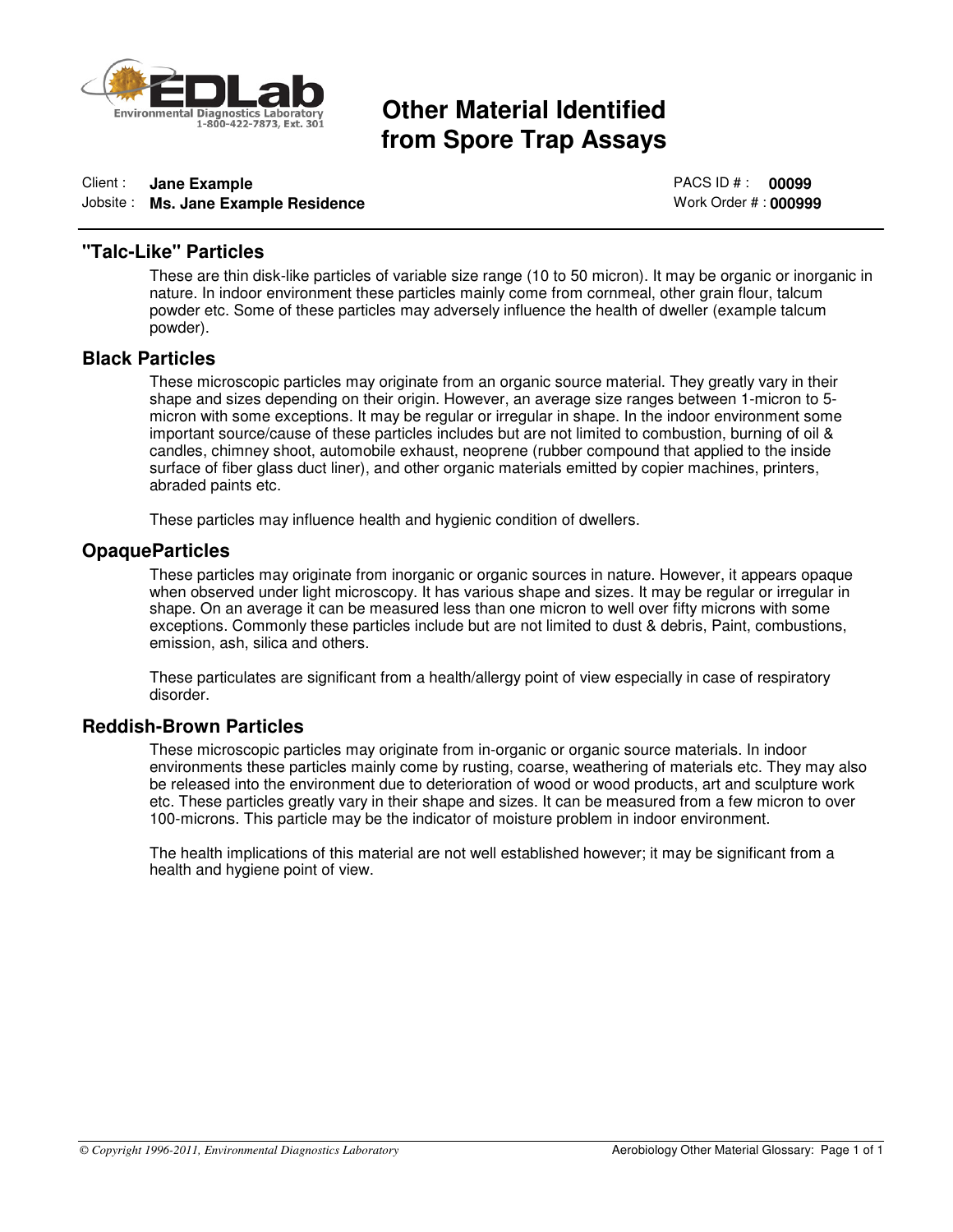

## **Laboratory Analysis ChartAerobiology (Spore Trap Assays)**

| Client:  | Jane Example                | Work Order:            | 000999    |
|----------|-----------------------------|------------------------|-----------|
| Jobsite: | Ms. Jane Example Residence  | PACS ID#:              | 00099     |
|          | Location: Example Residence | Project Date: 1/1/2006 |           |
|          |                             | Date Issued:           | 1/11/2016 |



*© Copyright 1996-2011, Environmental Diagnostics Laboratory*

Aerobiology: Particle Counts Chart: Page 1 of 2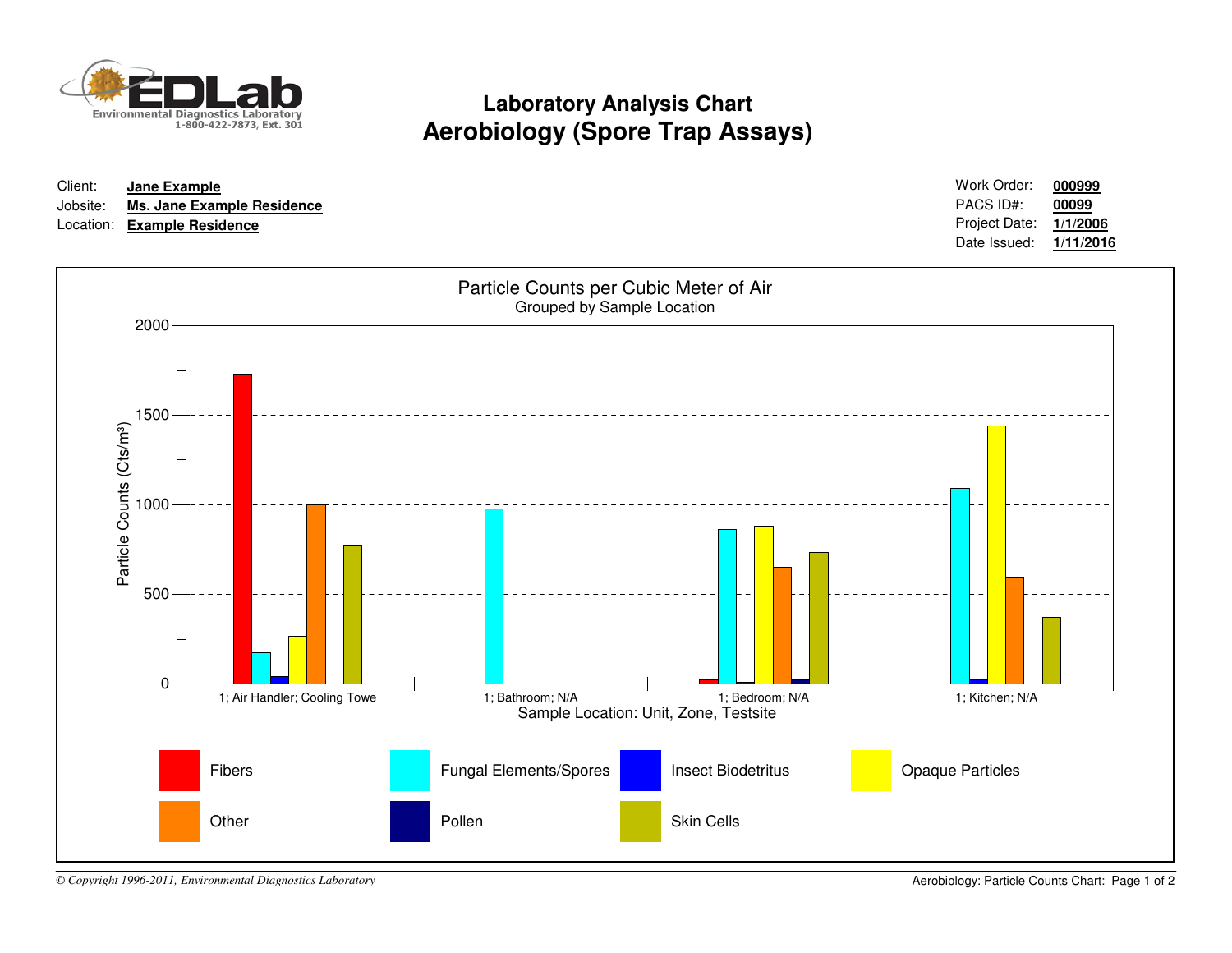

## **Laboratory Analysis ChartAerobiology (Spore Trap Assays)**

| Client: | Jane Example                        | Work Order:            | 000999 |
|---------|-------------------------------------|------------------------|--------|
|         | Jobsite: Ms. Jane Example Residence | PACS ID#:              | 00099  |
|         | Location: Example Residence         | Project Date: 1/1/2006 |        |
|         |                                     | Date Issued: 1/11/2016 |        |



*© Copyright 1996-2011, Environmental Diagnostics Laboratory*

Aerobiology: Particle Counts Chart: Page 2 of 2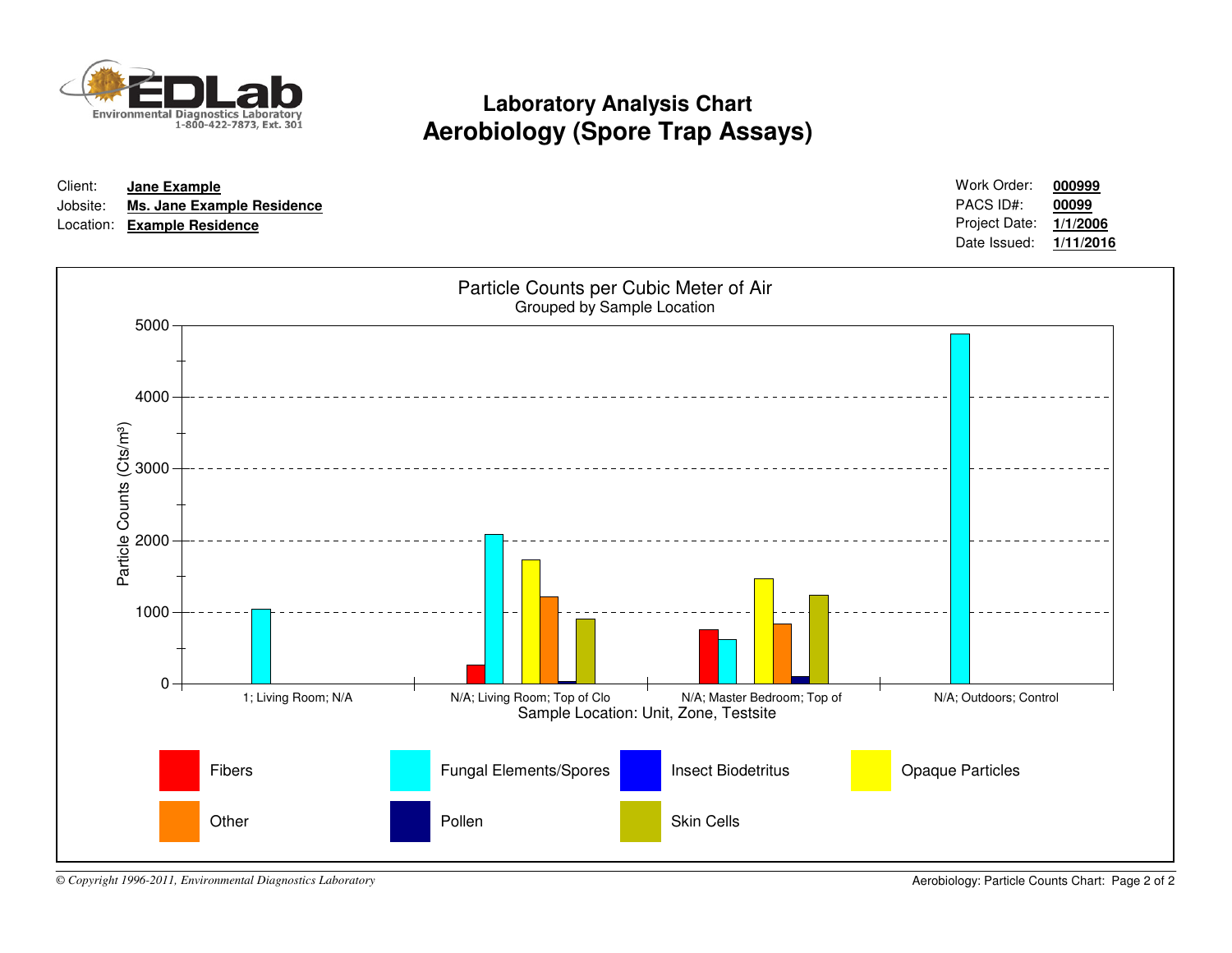

| Client:<br><b>Jane Example</b><br>Jobsite:<br><b>Ms. Jane Example Residence</b><br>Location:<br><b>Example Residence</b>          |                                                                                                   |                                              | PACS ID#:<br>Work Order #:<br>Project Date:                                       | 00099<br>000999<br>1/1/2006    |
|-----------------------------------------------------------------------------------------------------------------------------------|---------------------------------------------------------------------------------------------------|----------------------------------------------|-----------------------------------------------------------------------------------|--------------------------------|
| Unit:<br>1<br>Zone:<br><b>Kitchen</b><br>Test Site:<br><b>Top of Stove</b><br>Diagnostic Tech: RRS<br>Sample Type: TapePrep Assay | Lab Sample# :<br>109<br>Field Sample#: 9<br>Sample Date:<br>1/11/2016<br>Sample Time:<br>10:45 AM |                                              | Date Lab. Rec'd.: 1/11/2016<br>Date Analyzed:<br>Date Issued:<br>Sample Serial #: | 1/11/2016<br>01/11/16<br>10009 |
| <b>Particle Identification</b>                                                                                                    | <b>Raw Count</b>                                                                                  | <b>Total Count</b><br>(Cts/cm <sup>2</sup> ) | <b>Percent of</b><br><b>Total Count</b>                                           | Remarks                        |
| <b>OpaqueParticles</b>                                                                                                            | 139                                                                                               | 556                                          | 45.2%                                                                             | <b>LOW</b>                     |
| <b>Skin Cell Fragments</b>                                                                                                        | $\mathbf{2}$                                                                                      | 8                                            | 0.650%                                                                            | <b>LOW</b>                     |
| <b>Insect Biodetritus</b>                                                                                                         | <b>BDL</b>                                                                                        | <b>BDL</b>                                   | N/A                                                                               | <b>LOW</b>                     |
| <b>Total Fibers</b>                                                                                                               | 11                                                                                                | 44                                           | 3.58%                                                                             | <b>LOW</b>                     |
| <b>Manmade Fibers</b>                                                                                                             | 11                                                                                                | 44                                           | 3.58%                                                                             |                                |
| <b>Total Pollen</b>                                                                                                               | <b>BDL</b>                                                                                        | <b>BDL</b>                                   | N/A                                                                               | <b>LOW</b>                     |
| <b>Total Fungal Elements/Spores</b>                                                                                               | <b>BDL</b>                                                                                        | <b>BDL</b>                                   | N/A                                                                               | <b>LOW</b>                     |
| Epicoccum species                                                                                                                 | 5                                                                                                 | 20                                           | 1.63%                                                                             |                                |
| Curvularia species                                                                                                                | 14<br>23                                                                                          | 56<br>92                                     | 4.55%<br>7.48%                                                                    |                                |
| <b>Fungal Spore Elements</b><br><b>Fungal Hyphal Elements</b>                                                                     | 33                                                                                                | 132                                          | 10.7%                                                                             |                                |
| <b>Total "Other"</b>                                                                                                              | 81                                                                                                | 324                                          | 26.3%                                                                             | LOW                            |
| <b>Reddish-Brown Particles</b>                                                                                                    | 3                                                                                                 | 12 <sup>2</sup>                              | 0.98%                                                                             |                                |
| <b>Black Particles</b>                                                                                                            | 78                                                                                                | 312                                          | 25.37%                                                                            |                                |
| <b>Total Counts:</b>                                                                                                              | 308                                                                                               | 1,230                                        | 99.8%                                                                             |                                |

**Method of Analysis: EDLAB SOP-7/13001**

Remarks: **A LOW T** LAT or Below Guidelines\* **MODERATE** Le Moderately Above Guidelines\* **A HIGH TE** LSignificantly Above Guidelines\* **\* Please refer to Appendix-1 for Guidelines. Known Pathogens are significant and high priority irrespective of above referenced Guidelines.**

**BDL** = Below Detection Limit: No particles were reported from the microscopically observed area on the specimen slide (at 10x10 or 10x40 magnification).

*The results in this report apply only to the sample(s) specifically listed above and tested at Environmental Diagnostics Laboratory. Unless otherwise noted, samples were received in good condition. Laboratory-prepared Quality Control (QC) samples are analyzed with the samples routinely; however, unless a blank (control) is received, the result for the control is not compared. Quantitative data is based on 3 significant figures; Grand Total may not equal 100% due to rounding.*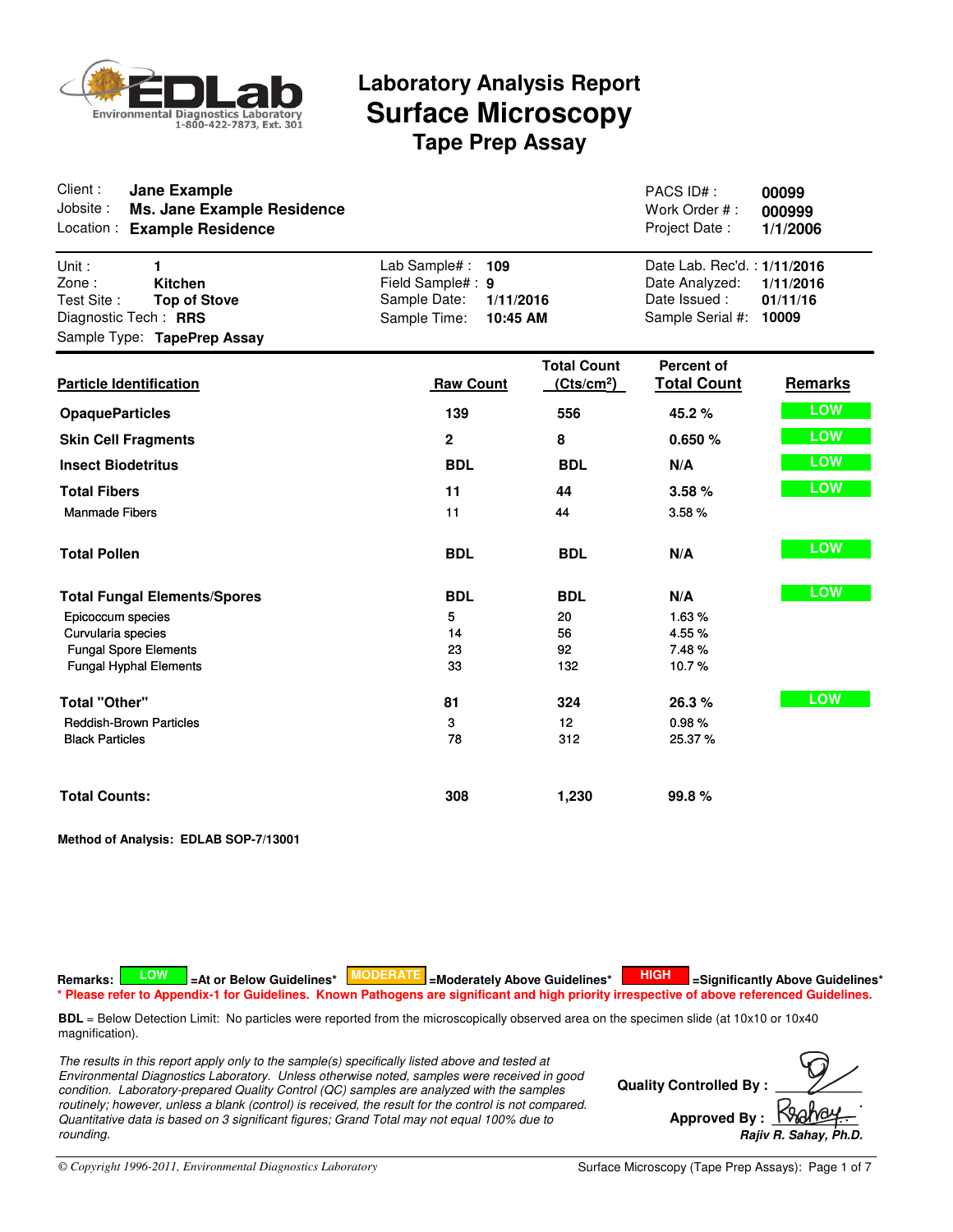

| Client:<br><b>Jane Example</b><br>Jobsite:<br><b>Ms. Jane Example Residence</b><br>Location:<br><b>Example Residence</b>                  |                                                                                                    |                                              | PACS ID#:<br>Work Order #:<br>Project Date:                                       | 00099<br>000999<br>1/1/2006    |
|-------------------------------------------------------------------------------------------------------------------------------------------|----------------------------------------------------------------------------------------------------|----------------------------------------------|-----------------------------------------------------------------------------------|--------------------------------|
| Unit:<br>1<br>Zone:<br><b>Living Room</b><br>Test Site:<br><b>Computer Monitor</b><br>Diagnostic Tech: RRS<br>Sample Type: TapePrep Assay | Lab Sample# :<br>110<br>Field Sample#: 10<br>Sample Date:<br>1/11/2016<br>Sample Time:<br>10:50 AM |                                              | Date Lab. Rec'd.: 1/11/2016<br>Date Analyzed:<br>Date Issued:<br>Sample Serial #: | 1/11/2016<br>01/11/16<br>10009 |
| <b>Particle Identification</b>                                                                                                            | <b>Raw Count</b>                                                                                   | <b>Total Count</b><br>(Cts/cm <sup>2</sup> ) | <b>Percent of</b><br><b>Total Count</b>                                           | Remarks                        |
| <b>OpaqueParticles</b>                                                                                                                    | 89                                                                                                 | 356                                          | 36.8%                                                                             | <b>LOW</b>                     |
| <b>Skin Cell Fragments</b>                                                                                                                | 8                                                                                                  | 32                                           | 3.31%                                                                             | <b>LOW</b>                     |
| <b>Insect Biodetritus</b>                                                                                                                 | $\overline{2}$                                                                                     | 8                                            | 0.826 %                                                                           | <b>MODERATE</b>                |
| <b>Total Fibers</b>                                                                                                                       | 22                                                                                                 | 88                                           | 9.09%                                                                             | LOW                            |
| Hair, Animal                                                                                                                              | 22                                                                                                 | 88                                           | 9.09%                                                                             |                                |
| <b>Total Pollen</b>                                                                                                                       | <b>BDL</b>                                                                                         | <b>BDL</b>                                   | N/A                                                                               | <b>LOW</b>                     |
| <b>Total Fungal Elements/Spores</b>                                                                                                       | 116                                                                                                | 464                                          | 47.9%                                                                             | <b>HIGH</b>                    |
| Dematiaceous Fungal Hyphal Elements                                                                                                       | 13                                                                                                 | 52                                           | 5.37%                                                                             |                                |
| Dematiaceous Fungal Spore Elements                                                                                                        | 19<br>22                                                                                           | 76                                           | 7.85%                                                                             |                                |
| Alternaria species<br>Cercospora species                                                                                                  | 29                                                                                                 | 88<br>116                                    | 9.09%<br>12.0%                                                                    |                                |
| Chaetomium species                                                                                                                        | 33                                                                                                 | 132                                          | 13.6%                                                                             |                                |
| <b>Total "Other"</b>                                                                                                                      | 5                                                                                                  | 20                                           | 2.07%                                                                             | LOW                            |
| "Talc-Like" Particles                                                                                                                     | 5                                                                                                  | 20                                           | 2.07%                                                                             |                                |
| <b>Total Counts:</b>                                                                                                                      | 242                                                                                                | 968                                          | 100 %                                                                             |                                |

### Comments : Tape Prep #10009 (Fungi Only)

**Method of Analysis: EDLAB SOP-7/13001**

Remarks: **A LOW T** LAT or Below Guidelines\* **MODERATE** Le Moderately Above Guidelines\* **A HIGH TE** LSignificantly Above Guidelines\* **\* Please refer to Appendix-1 for Guidelines. Known Pathogens are significant and high priority irrespective of above referenced Guidelines.**

**BDL** = Below Detection Limit: No particles were reported from the microscopically observed area on the specimen slide (at 10x10 or 10x40 magnification).

*The results in this report apply only to the sample(s) specifically listed above and tested at Environmental Diagnostics Laboratory. Unless otherwise noted, samples were received in good condition. Laboratory-prepared Quality Control (QC) samples are analyzed with the samples routinely; however, unless a blank (control) is received, the result for the control is not compared. Quantitative data is based on 3 significant figures; Grand Total may not equal 100% due to rounding.*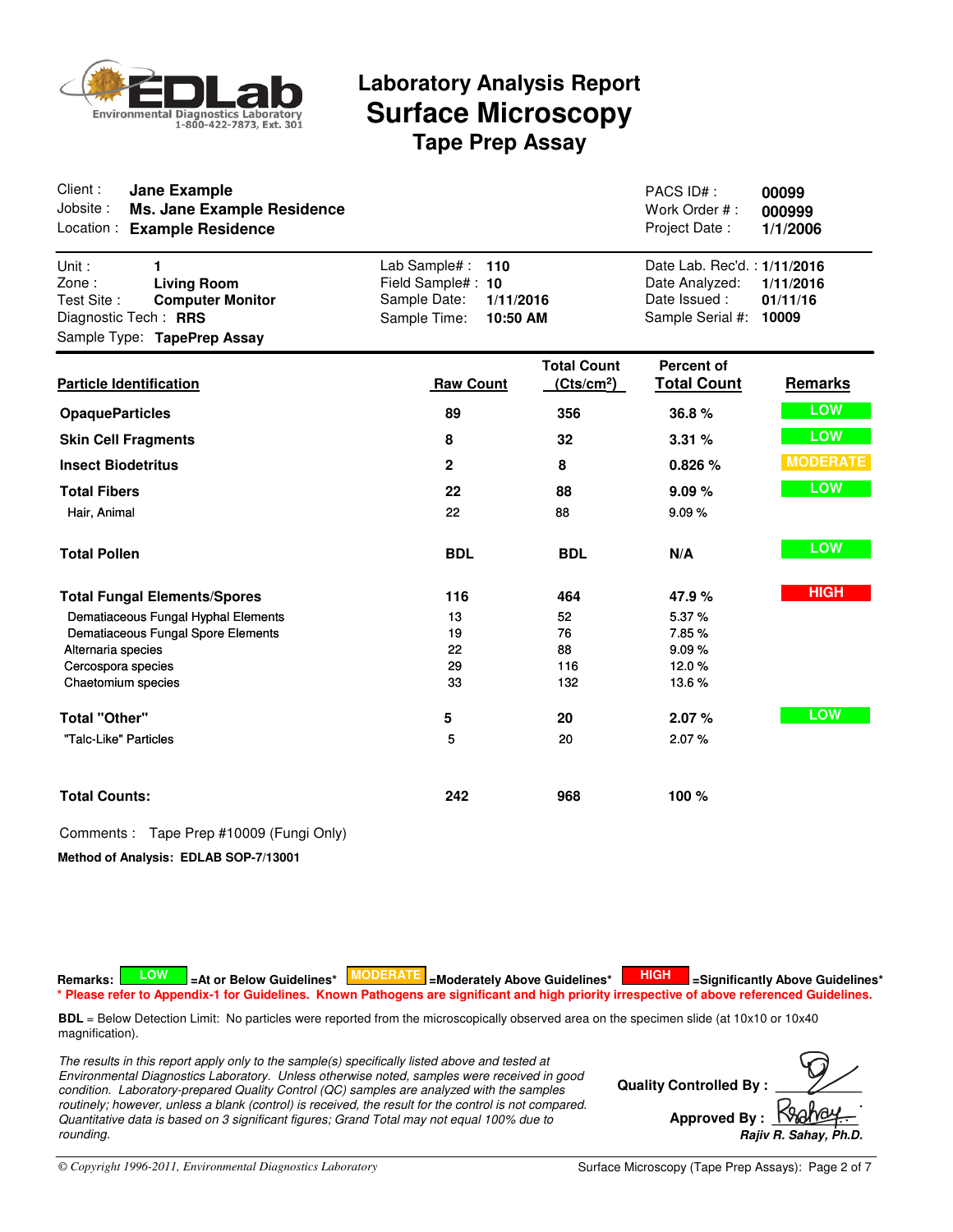

| Client:<br><b>Jane Example</b><br>Jobsite:<br><b>Ms. Jane Example Residence</b><br>Location:<br><b>Example Residence</b>            |                                                                                                   |                                              | PACS ID#:<br>Work Order #:<br>Project Date:                                       | 00099<br>000999<br>1/1/2006    |
|-------------------------------------------------------------------------------------------------------------------------------------|---------------------------------------------------------------------------------------------------|----------------------------------------------|-----------------------------------------------------------------------------------|--------------------------------|
| Unit:<br>1<br>Zone:<br><b>Living Room</b><br>Test Site:<br><b>Floor Tile</b><br>Diagnostic Tech: RRS<br>Sample Type: TapePrep Assay | Lab Sample#:<br>111<br>Field Sample#: 11<br>Sample Date:<br>1/11/2016<br>Sample Time:<br>10:55 AM |                                              | Date Lab. Rec'd.: 1/11/2016<br>Date Analyzed:<br>Date Issued:<br>Sample Serial #: | 1/11/2016<br>01/11/16<br>10010 |
| <b>Particle Identification</b>                                                                                                      | <b>Raw Count</b>                                                                                  | <b>Total Count</b><br>(Cts/cm <sup>2</sup> ) | <b>Percent of</b><br><b>Total Count</b>                                           | <b>Remarks</b>                 |
| <b>OpaqueParticles</b>                                                                                                              | 77                                                                                                | 308                                          | 23.7%                                                                             | LOW                            |
| <b>Skin Cell Fragments</b>                                                                                                          | 78                                                                                                | 312                                          | 24.0%                                                                             | LOW                            |
| <b>Insect Biodetritus</b>                                                                                                           | <b>BDL</b>                                                                                        | <b>BDL</b>                                   | N/A                                                                               | <b>LOW</b>                     |
| <b>Total Fibers</b>                                                                                                                 | 41                                                                                                | 164                                          | 12.6 %                                                                            | <b>MODERATE</b>                |
| <b>Manmade Fibers</b>                                                                                                               | 41                                                                                                | 164                                          | 12.6%                                                                             |                                |
| <b>Total Pollen</b>                                                                                                                 | <b>BDL</b>                                                                                        | <b>BDL</b>                                   | N/A                                                                               | <b>LOW</b>                     |
| <b>Total Fungal Elements/Spores</b>                                                                                                 | 130                                                                                               | 520                                          | 40.0%                                                                             | <b>HIGH</b>                    |
| Aspergillus/Penicillium-Like Spores                                                                                                 | 13                                                                                                | 52                                           | 4.00%                                                                             |                                |
| Alternaria species                                                                                                                  | 14                                                                                                | 56                                           | 4.31%                                                                             |                                |
| Chaetomium species<br>Dematiaceous Fungal Hyphal Elements                                                                           | 22<br>39                                                                                          | 88<br>156                                    | 6.77%<br>12.0%                                                                    |                                |
| Dematiaceous Fungal Spore Elements                                                                                                  | 42                                                                                                | 168                                          | 12.9%                                                                             |                                |
| <b>Total "Other"</b>                                                                                                                | <b>BDL</b>                                                                                        | <b>BDL</b>                                   | N/A                                                                               | <b>LOW</b>                     |
| <b>Total Counts:</b>                                                                                                                | 326                                                                                               | 1,300                                        | 99.7%                                                                             |                                |

Comments : Tape Prep #10010 (Fungi Only)

**Method of Analysis: EDLAB SOP-7/13001**

Remarks: **A LOW T** LAT or Below Guidelines\* **MODERATE** Le Moderately Above Guidelines\* **A HIGH TE** LSignificantly Above Guidelines\* **\* Please refer to Appendix-1 for Guidelines. Known Pathogens are significant and high priority irrespective of above referenced Guidelines.**

**BDL** = Below Detection Limit: No particles were reported from the microscopically observed area on the specimen slide (at 10x10 or 10x40 magnification).

*The results in this report apply only to the sample(s) specifically listed above and tested at Environmental Diagnostics Laboratory. Unless otherwise noted, samples were received in good condition. Laboratory-prepared Quality Control (QC) samples are analyzed with the samples routinely; however, unless a blank (control) is received, the result for the control is not compared. Quantitative data is based on 3 significant figures; Grand Total may not equal 100% due to rounding.*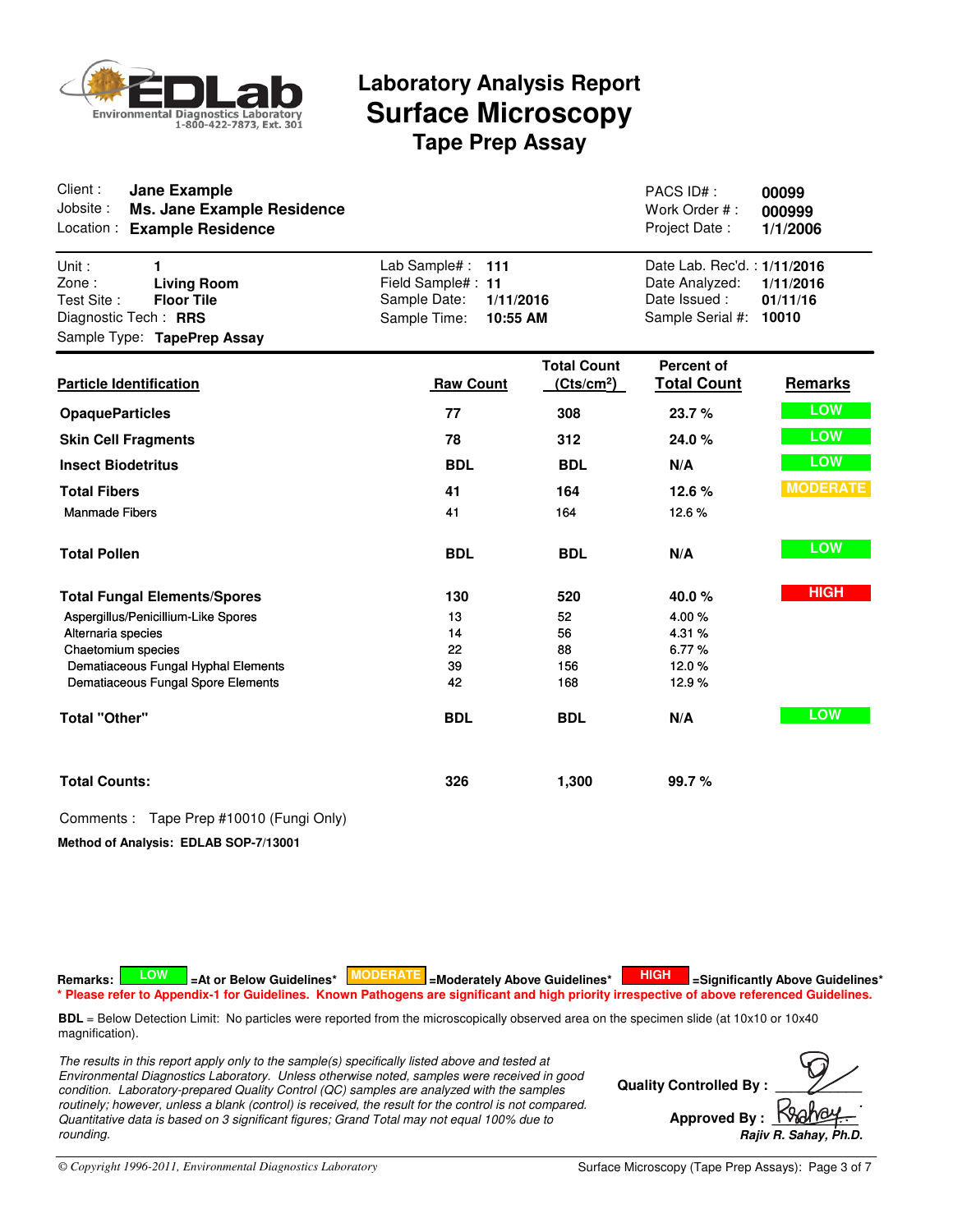

| Client:<br><b>Jane Example</b><br>Jobsite:<br><b>Ms. Jane Example Residence</b><br>Location:<br><b>Example Residence</b>               |                                                                                                   |                                              | PACS ID#:<br>Work Order #:<br>Project Date:                                       | 00099<br>000999<br>1/1/2006    |
|----------------------------------------------------------------------------------------------------------------------------------------|---------------------------------------------------------------------------------------------------|----------------------------------------------|-----------------------------------------------------------------------------------|--------------------------------|
| Unit:<br>1<br>Zone:<br><b>Living Room</b><br>Test Site:<br>Top of TV<br>Diagnostic Tech: RRS<br>Sample Type: TapePrep Assay            | Lab Sample#:<br>112<br>Field Sample#: 12<br>Sample Date:<br>1/11/2016<br>Sample Time:<br>12:00 PM |                                              | Date Lab. Rec'd.: 1/11/2016<br>Date Analyzed:<br>Date Issued:<br>Sample Serial #: | 1/11/2016<br>01/11/16<br>10011 |
| <b>Particle Identification</b>                                                                                                         | <b>Raw Count</b>                                                                                  | <b>Total Count</b><br>(Cts/cm <sup>2</sup> ) | Percent of<br><b>Total Count</b>                                                  | <b>Remarks</b>                 |
| <b>OpaqueParticles</b>                                                                                                                 | 11                                                                                                | 44                                           | 5.37 %                                                                            | LOW                            |
| <b>Skin Cell Fragments</b>                                                                                                             | 11                                                                                                | 44                                           | 5.37 %                                                                            | <b>LOW</b>                     |
| <b>Insect Biodetritus</b>                                                                                                              | <b>BDL</b>                                                                                        | <b>BDL</b>                                   | N/A                                                                               | <b>LOW</b>                     |
| <b>Total Fibers</b>                                                                                                                    | <b>BDL</b>                                                                                        | <b>BDL</b>                                   | N/A                                                                               | <b>LOW</b>                     |
| <b>Total Pollen</b>                                                                                                                    | 12                                                                                                | 48                                           | 5.85%                                                                             | <b>HIGH</b>                    |
| Quercus (Oak) Species                                                                                                                  | 12                                                                                                | 48                                           | 5.85%                                                                             |                                |
| <b>Total Fungal Elements/Spores</b>                                                                                                    | 118                                                                                               | 472                                          | 57.6%                                                                             | <b>HIGH</b>                    |
| Alternaria species<br>Dematiaceous Fungal Hyphal Elements<br>Dematiaceous Fungal Spore Elements<br>Aspergillus/Penicillium-Like Spores | 14<br>27<br>32<br>45                                                                              | 56<br>108<br>128<br>180                      | 6.83%<br>13.2%<br>15.6%<br>22.0%                                                  |                                |
| <b>Total "Other"</b><br><b>Reddish-Brown Particles</b>                                                                                 | 53<br>53                                                                                          | 212<br>212                                   | 25.9%<br>25.85%                                                                   | <b>LOW</b>                     |
| <b>Total Counts:</b>                                                                                                                   | 205                                                                                               | 820                                          | 100 %                                                                             |                                |

Comments : Tape Prep #10011 (Fungi Only)

**Method of Analysis: EDLAB SOP-7/13001**

Remarks: **A LOW T** LAT or Below Guidelines\* **MODERATE** Le Moderately Above Guidelines\* **A HIGH TE** LSignificantly Above Guidelines\* **\* Please refer to Appendix-1 for Guidelines. Known Pathogens are significant and high priority irrespective of above referenced Guidelines.**

**BDL** = Below Detection Limit: No particles were reported from the microscopically observed area on the specimen slide (at 10x10 or 10x40 magnification).

*The results in this report apply only to the sample(s) specifically listed above and tested at Environmental Diagnostics Laboratory. Unless otherwise noted, samples were received in good condition. Laboratory-prepared Quality Control (QC) samples are analyzed with the samples routinely; however, unless a blank (control) is received, the result for the control is not compared. Quantitative data is based on 3 significant figures; Grand Total may not equal 100% due to rounding.*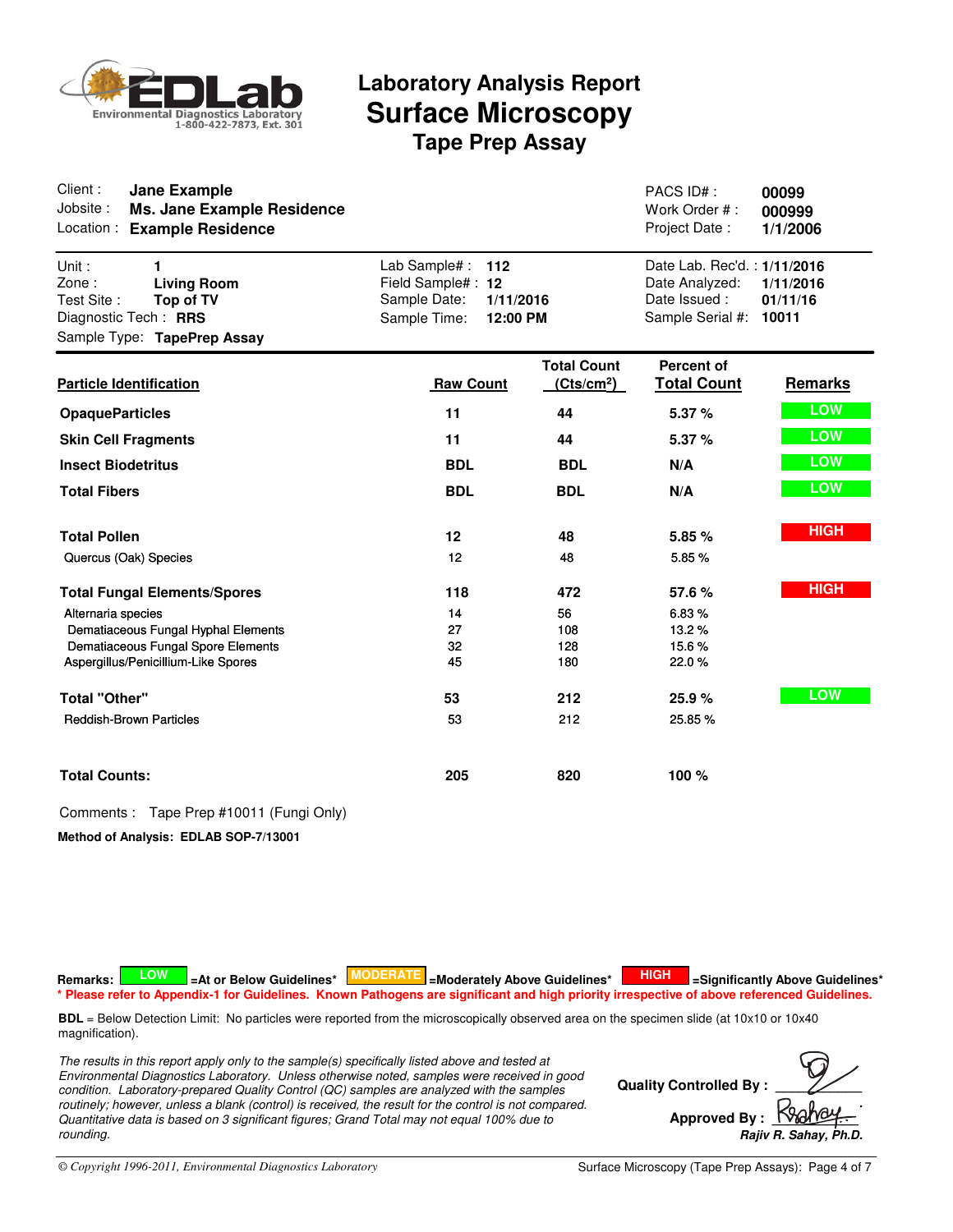

| Client:<br><b>Jane Example</b><br>Jobsite:<br><b>Ms. Jane Example Residence</b><br>Location:<br><b>Example Residence</b> |                                                                                                   |                                              | PACS ID#:<br>Work Order #:<br>Project Date:                                       | 00099<br>000999<br>1/1/2006    |
|--------------------------------------------------------------------------------------------------------------------------|---------------------------------------------------------------------------------------------------|----------------------------------------------|-----------------------------------------------------------------------------------|--------------------------------|
| Unit:<br>1<br>Zone:<br><b>Living Room</b><br>Test Site :<br>N/A<br>Diagnostic Tech: RRS<br>Sample Type: TapePrep Assay   | Lab Sample#:<br>115<br>Field Sample#: 15<br>Sample Date:<br>1/11/2016<br>Sample Time:<br>10:45 AM |                                              | Date Lab. Rec'd.: 1/11/2016<br>Date Analyzed:<br>Date Issued:<br>Sample Serial #: | 1/11/2016<br>01/11/16<br>10012 |
| <b>Particle Identification</b>                                                                                           | <b>Raw Count</b>                                                                                  | <b>Total Count</b><br>(Cts/cm <sup>2</sup> ) | Percent of<br><b>Total Count</b>                                                  | <b>Remarks</b>                 |
| <b>OpaqueParticles</b>                                                                                                   | 55                                                                                                | 220                                          | 23.5 %                                                                            | LOW                            |
| <b>Skin Cell Fragments</b>                                                                                               | 112                                                                                               | 448                                          | 47.9%                                                                             | <b>LOW</b>                     |
| <b>Insect Biodetritus</b>                                                                                                | $\mathbf{2}$                                                                                      | 8                                            | 0.855%                                                                            | <b>MODERATE</b>                |
| <b>Total Fibers</b>                                                                                                      | 5                                                                                                 | 20                                           | 2.14 %                                                                            | LOW                            |
| <b>Manmade Fibers</b>                                                                                                    | 5                                                                                                 | 20                                           | 2.14%                                                                             |                                |
| <b>Total Pollen</b>                                                                                                      | <b>BDL</b>                                                                                        | <b>BDL</b>                                   | N/A                                                                               | LOW                            |
| <b>Total Fungal Elements/Spores</b>                                                                                      | 47                                                                                                | 188                                          | 20.1%                                                                             | <b>HIGH</b>                    |
| Curvularia species                                                                                                       | 47                                                                                                | 188                                          | 20.1%                                                                             |                                |
| <b>Total "Other"</b>                                                                                                     | 13                                                                                                | 52                                           | 5.56 %                                                                            | <b>LOW</b>                     |
| <b>Black Particles</b>                                                                                                   | 13                                                                                                | 52                                           | 5.56%                                                                             |                                |
| <b>Total Counts:</b>                                                                                                     | 234                                                                                               | 936                                          | 100 %                                                                             |                                |

**Method of Analysis: EDLAB SOP-7/13001**

Remarks: **A LOW T** LAT or Below Guidelines\* **MODERATE** Le Moderately Above Guidelines\* **A HIGH TE** LSignificantly Above Guidelines\* **\* Please refer to Appendix-1 for Guidelines. Known Pathogens are significant and high priority irrespective of above referenced Guidelines.**

**BDL** = Below Detection Limit: No particles were reported from the microscopically observed area on the specimen slide (at 10x10 or 10x40 magnification).

*The results in this report apply only to the sample(s) specifically listed above and tested at Environmental Diagnostics Laboratory. Unless otherwise noted, samples were received in good condition. Laboratory-prepared Quality Control (QC) samples are analyzed with the samples routinely; however, unless a blank (control) is received, the result for the control is not compared. Quantitative data is based on 3 significant figures; Grand Total may not equal 100% due to rounding.*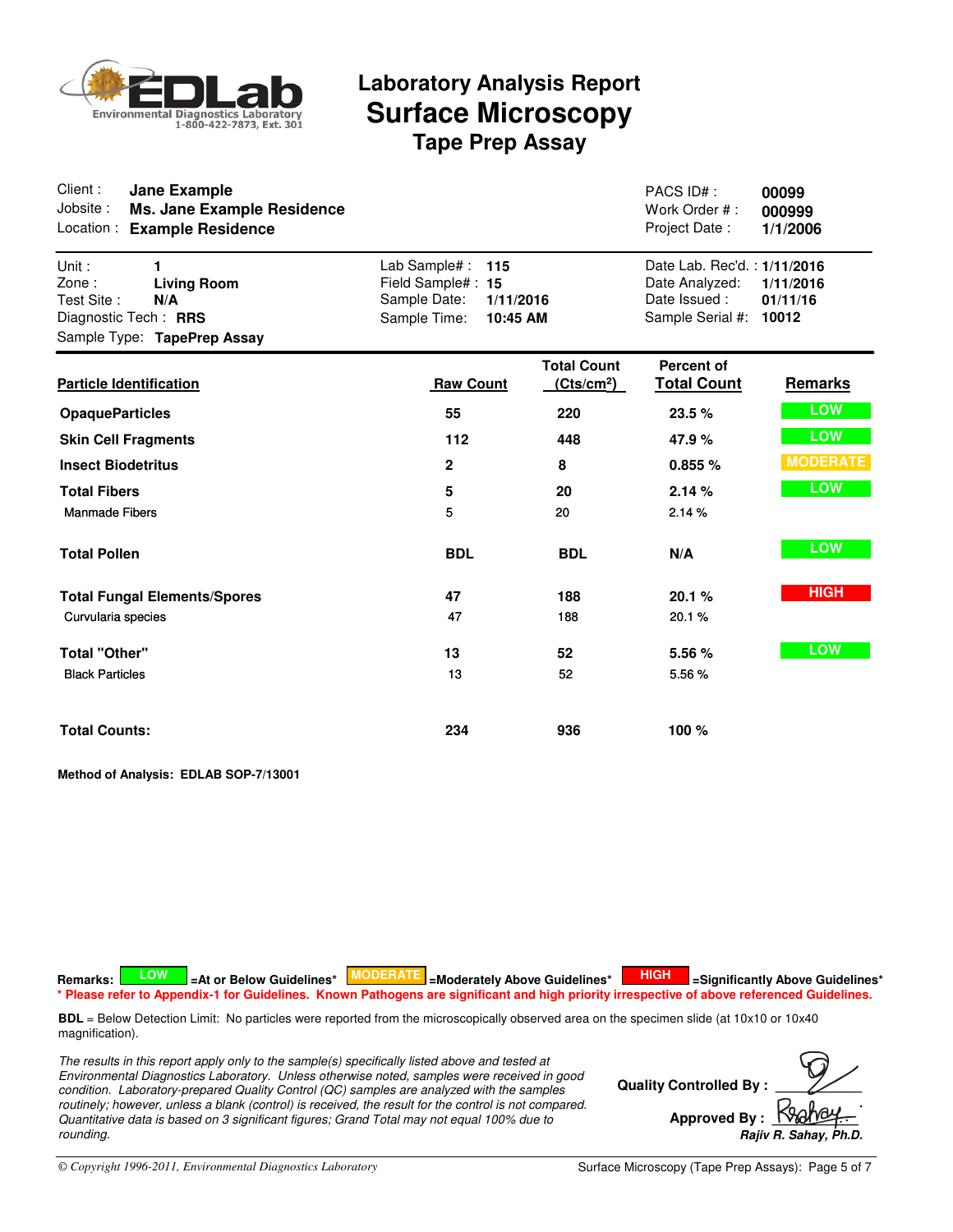

| Client:<br><b>Jane Example</b><br>Jobsite:<br>Ms. Jane Example Residence<br>Location :<br><b>Example Residence</b>               |                                                                                                      |                                              | PACS ID#:<br>Work Order #:<br>Project Date:                                       | 00099<br>000999<br>1/1/2006    |
|----------------------------------------------------------------------------------------------------------------------------------|------------------------------------------------------------------------------------------------------|----------------------------------------------|-----------------------------------------------------------------------------------|--------------------------------|
| Unit:<br>1<br>Zone:<br><b>Bedroom</b><br>Test Site:<br><b>Top of Lamp</b><br>Diagnostic Tech: RRS<br>Sample Type: TapePrep Assay | Lab Sample# :<br>13474<br>Field Sample#: 13<br>Sample Date:<br>1/11/2016<br>Sample Time:<br>10:40 AM |                                              | Date Lab. Rec'd.: 1/11/2016<br>Date Analyzed:<br>Date Issued:<br>Sample Serial #: | 1/11/2016<br>01/11/16<br>10003 |
| <b>Particle Identification</b>                                                                                                   | <b>Raw Count</b>                                                                                     | <b>Total Count</b><br>(Cts/cm <sup>2</sup> ) | <b>Percent of</b><br><b>Total Count</b>                                           | <b>Remarks</b>                 |
| <b>OpaqueParticles</b>                                                                                                           | 11                                                                                                   | 44                                           | 22.0%                                                                             | LOW                            |
| <b>Skin Cell Fragments</b>                                                                                                       | 14                                                                                                   | 56                                           | 28.0%                                                                             | LOW                            |
| <b>Insect Biodetritus</b>                                                                                                        | 3                                                                                                    | 12                                           | 6.00%                                                                             | <b>HIGH</b>                    |
| <b>Total Fibers</b>                                                                                                              | 22                                                                                                   | 88                                           | 44.0%                                                                             |                                |
| <b>Fiber Glass</b>                                                                                                               | 22                                                                                                   | 88                                           | 44.0%                                                                             | <b>HIGH</b>                    |
| <b>Total Pollen</b>                                                                                                              | <b>BDL</b>                                                                                           | <b>BDL</b>                                   | N/A                                                                               | LOW                            |
| <b>Total Fungal Elements/Spores</b>                                                                                              | <b>BDL</b>                                                                                           | <b>BDL</b>                                   | N/A                                                                               | LOW                            |
| <b>Total "Other"</b>                                                                                                             | <b>BDL</b>                                                                                           | <b>BDL</b>                                   | N/A                                                                               | LOW                            |
| <b>Total Counts:</b>                                                                                                             | 50                                                                                                   | 200                                          | 100 %                                                                             |                                |
| Comments: Tape Prep #10003 (Fibergalss Only)                                                                                     |                                                                                                      |                                              |                                                                                   |                                |
| Method of Analysis: EDLAB SOP-7/13001                                                                                            |                                                                                                      |                                              |                                                                                   |                                |

Remarks: **A LOW T** LAT or Below Guidelines\* **MODERATE** Le Moderately Above Guidelines\* **A HIGH TE** LSignificantly Above Guidelines\* **\* Please refer to Appendix-1 for Guidelines. Known Pathogens are significant and high priority irrespective of above referenced Guidelines.**

**BDL** = Below Detection Limit: No particles were reported from the microscopically observed area on the specimen slide (at 10x10 or 10x40 magnification).

*The results in this report apply only to the sample(s) specifically listed above and tested at Environmental Diagnostics Laboratory. Unless otherwise noted, samples were received in good condition. Laboratory-prepared Quality Control (QC) samples are analyzed with the samples routinely; however, unless a blank (control) is received, the result for the control is not compared. Quantitative data is based on 3 significant figures; Grand Total may not equal 100% due to rounding.*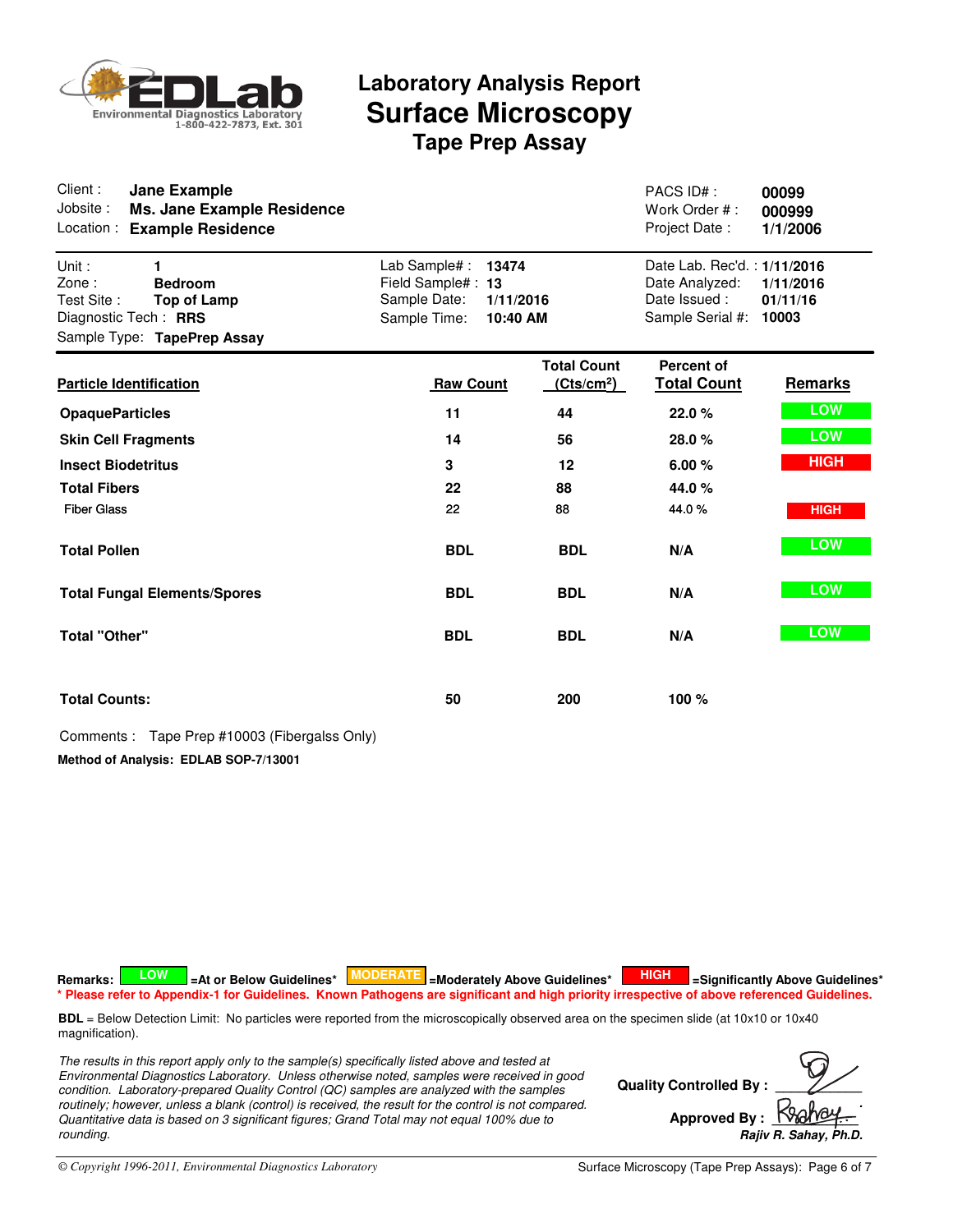

| Client:<br><b>Jane Example</b><br>Jobsite:<br><b>Ms. Jane Example Residence</b><br>Location:<br><b>Example Residence</b>          |                                                                                                     |                                              | PACS ID#:<br>Work Order #:<br>Project Date:                                       | 00099<br>000999<br>1/1/2006    |
|-----------------------------------------------------------------------------------------------------------------------------------|-----------------------------------------------------------------------------------------------------|----------------------------------------------|-----------------------------------------------------------------------------------|--------------------------------|
| Unit:<br>1<br>Zone:<br><b>Bathroom</b><br>Test Site:<br><b>Top of Sink</b><br>Diagnostic Tech: RRS<br>Sample Type: TapePrep Assay | Lab Sample#:<br>72301<br>Field Sample#: 14<br>Sample Date:<br>1/11/2016<br>Sample Time:<br>10:35 AM |                                              | Date Lab. Rec'd.: 1/11/2016<br>Date Analyzed:<br>Date Issued:<br>Sample Serial #: | 1/11/2016<br>01/11/16<br>10002 |
| <b>Particle Identification</b>                                                                                                    | <b>Raw Count</b>                                                                                    | <b>Total Count</b><br>(Cts/cm <sup>2</sup> ) | Percent of<br><b>Total Count</b>                                                  | Remarks                        |
| <b>OpaqueParticles</b>                                                                                                            | 44                                                                                                  | 176                                          | 4.90 %                                                                            | <b>LOW</b>                     |
| <b>Skin Cell Fragments</b>                                                                                                        | 565                                                                                                 | 2,260                                        | 63.0%                                                                             | <b>HIGH</b>                    |
| <b>Insect Biodetritus</b>                                                                                                         | <b>BDL</b>                                                                                          | <b>BDL</b>                                   | N/A                                                                               | LOW                            |
| <b>Total Fibers</b>                                                                                                               | <b>BDL</b>                                                                                          | <b>BDL</b>                                   | N/A                                                                               | LOW                            |
| <b>Total Pollen</b>                                                                                                               | <b>BDL</b>                                                                                          | <b>BDL</b>                                   | N/A                                                                               | LOW                            |
| <b>Total Fungal Elements/Spores</b>                                                                                               | 235                                                                                                 | 940                                          | 26.2%                                                                             | <b>HIGH</b>                    |
| Trichoderma species<br><b>Fungal Hyphal Elements</b>                                                                              | 10                                                                                                  | 40                                           | 1.11%                                                                             |                                |
| Alternaria species                                                                                                                | 25                                                                                                  | 100                                          | 2.79%                                                                             |                                |
| Aspergillus/Penicillium-Like Spores                                                                                               | 50                                                                                                  | 200                                          | 5.57%                                                                             |                                |
| Curvularia species<br>Dematiaceous Fungal Hyphal Elements                                                                         | 50<br>100                                                                                           | 200<br>400                                   | 5.57%<br>11.1%                                                                    |                                |
|                                                                                                                                   |                                                                                                     |                                              |                                                                                   |                                |
| <b>Total "Other"</b>                                                                                                              | 54                                                                                                  | 216                                          | 6.02%                                                                             | <b>LOW</b>                     |
| <b>Black Particles</b>                                                                                                            | 54                                                                                                  | 216                                          | 6.02%                                                                             |                                |
| <b>Total Counts:</b>                                                                                                              | 898                                                                                                 | 3,590                                        | 99.9%                                                                             |                                |

### Comments : Tape Prep #10002 (Fungi Only)

**Method of Analysis: EDLAB SOP-7/13001**

Remarks: **A LOW T** LAT or Below Guidelines\* **MODERATE** Le Moderately Above Guidelines\* **A HIGH TE** LSignificantly Above Guidelines\* **\* Please refer to Appendix-1 for Guidelines. Known Pathogens are significant and high priority irrespective of above referenced Guidelines.**

**BDL** = Below Detection Limit: No particles were reported from the microscopically observed area on the specimen slide (at 10x10 or 10x40 magnification).

*The results in this report apply only to the sample(s) specifically listed above and tested at Environmental Diagnostics Laboratory. Unless otherwise noted, samples were received in good condition. Laboratory-prepared Quality Control (QC) samples are analyzed with the samples routinely; however, unless a blank (control) is received, the result for the control is not compared. Quantitative data is based on 3 significant figures; Grand Total may not equal 100% due to rounding.*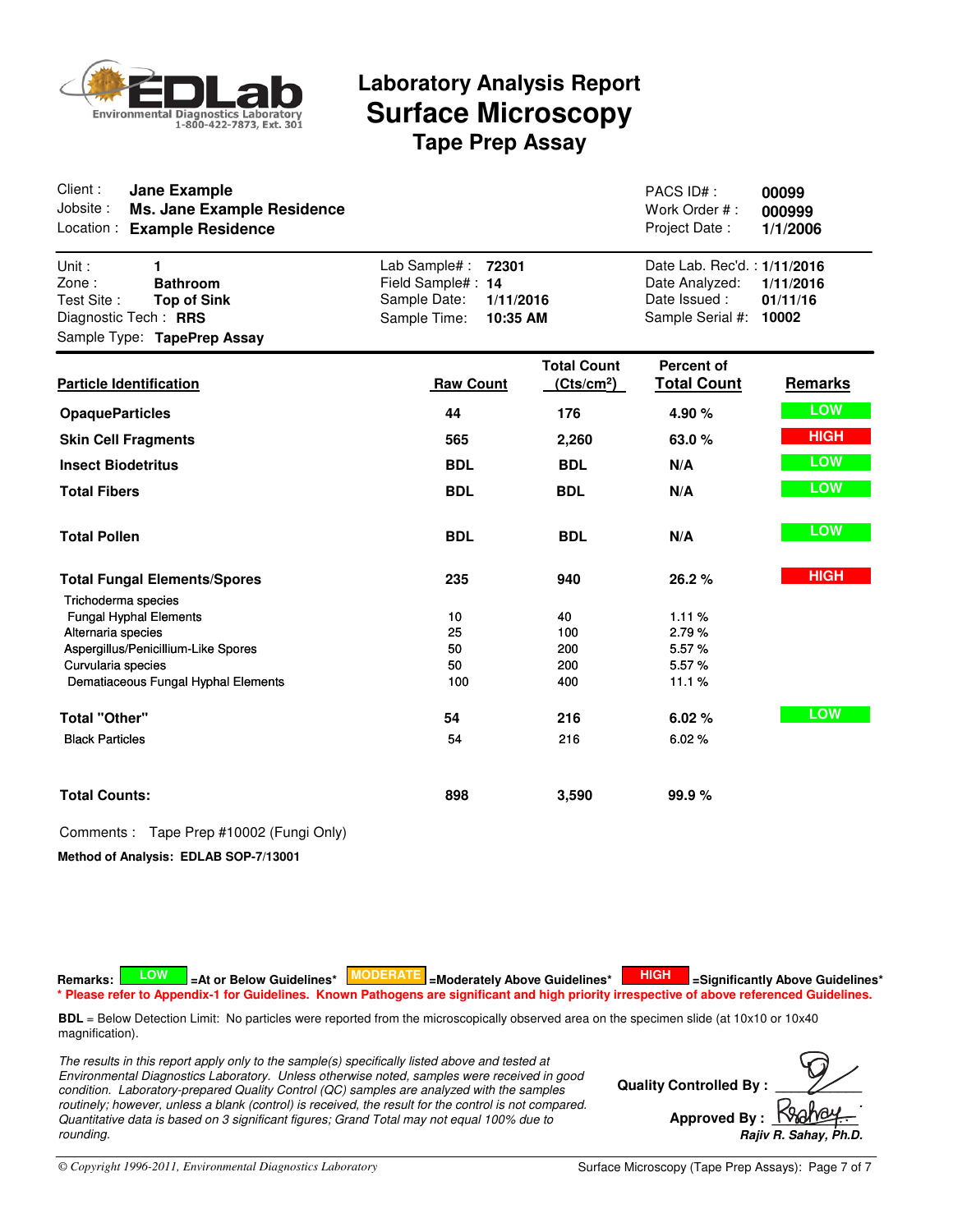

## Opaque Particles<br>Identified from<br>Tape Prep Assays **Opaque Particles Identified from**

### Client : **Jane Example** Jobsite : **Ms. Jane Example Residence**

PACS ID# : **00099** Work Order # : **000999**

### **Opaque Particles**

These particles may originate from inorganic or organic sources in nature. However, it appears opaque when observed under light microscopy. It has various shape and sizes. It may be regular or irregular in shape. On an average it can be measured less than one micron to well over fifty microns with some exceptions. Commonly these particles include but are not limited to dust & debris, paint, combustions, emission, ash, silica and others.

These particulates are significant from a health/allergy point of view especially in case of respiratory disorder.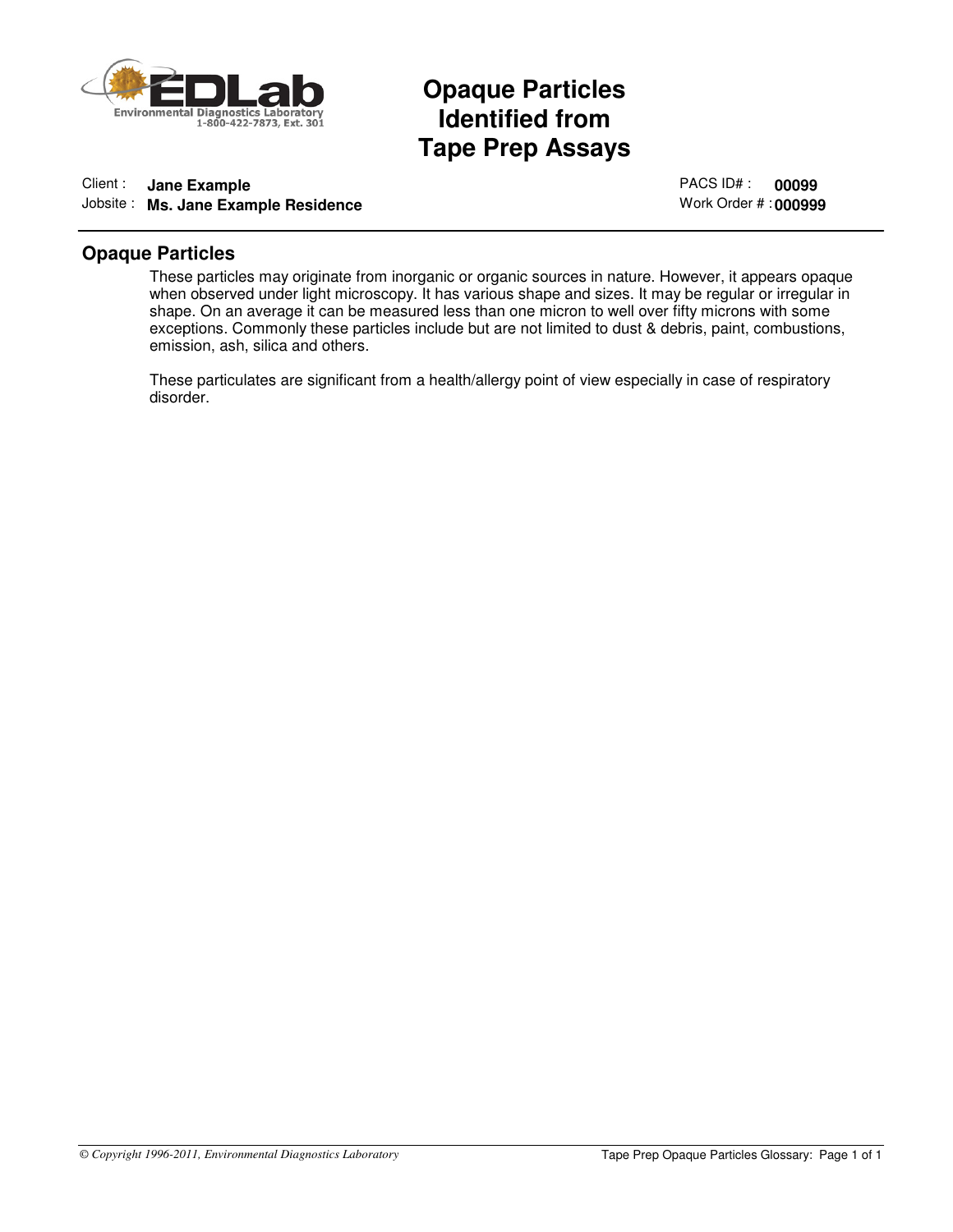

## Fibers<br>Identified from<br>Tape Prep Assays **Fibers Identified from**

### Client : **Jane Example** Jobsite : **Ms. Jane Example Residence**

PACS ID# : **00099** Work Order # : **000999**

### **Hair, Animal**

### **Fiber Glass**

### **Manmade Fibers**

Man-made fibers may come from natural raw materials like cellulose or from synthetic chemicals like rayon, nylon, etc. In indoor environments, some important sources of man made fiber include carpet, cellulose based building materials, clothing, paper and paper products, etc. Size of these fibers varies from a few microns to a several centimeters; however, an average size range may be 1 micron to over 500 microns.

Health implications of these particles are not well described, however some of the man-made fibers are important from an allergy point of view especially for dermal allergy.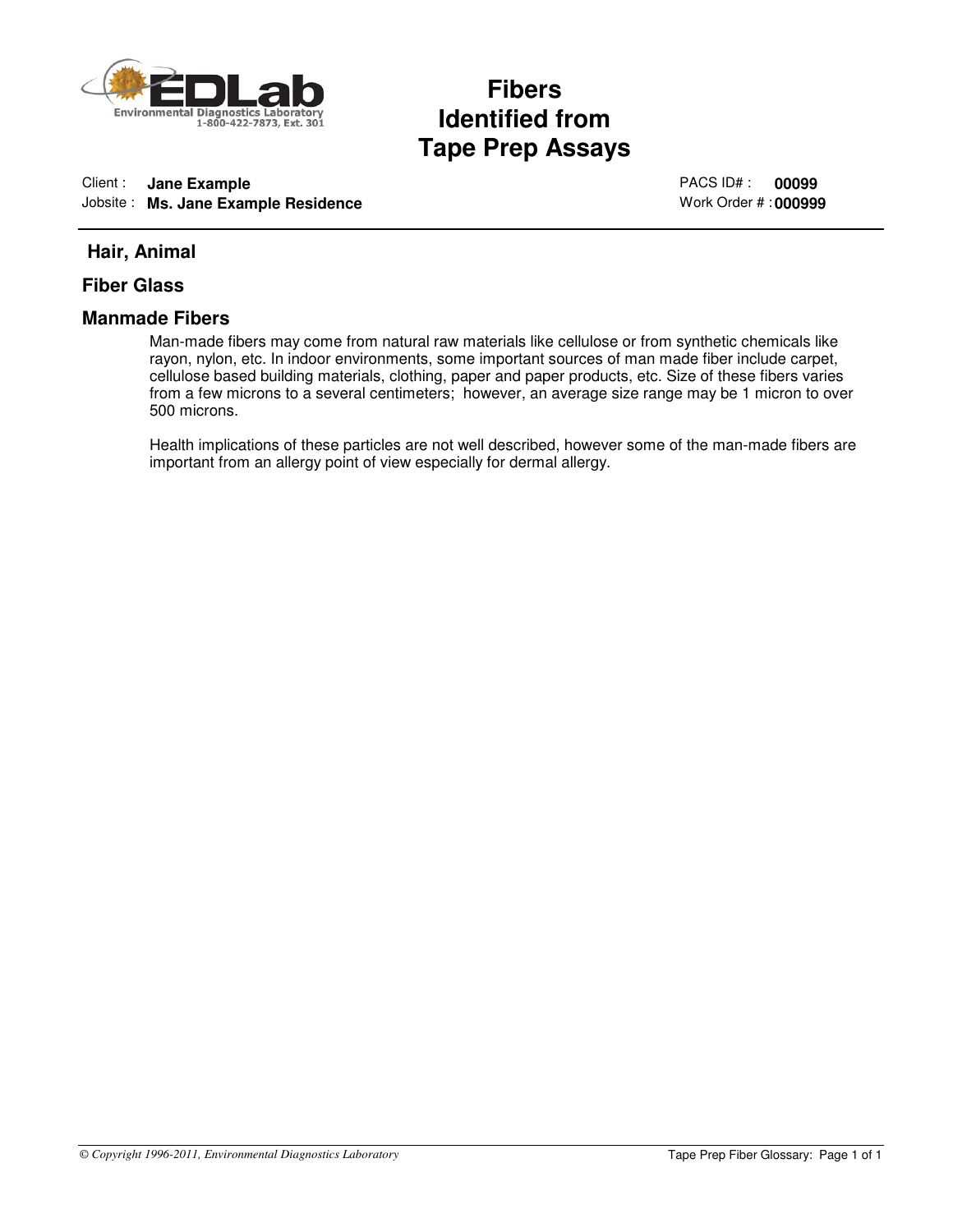

## Pollen Species<br>Identified from<br>Tape Prep Assays **Pollen Species Identified from**

### Client : **Jane Example** Jobsite : **Ms. Jane Example Residence**

PACS ID# : **00099** Work Order # : **000999**

### **Quercus (Oak) Species**

A very large genus in North America that can be divided into five natural classes which may correspond to allergenic classes. The classes are 1) true white oak found predominately in the southeast; 2) chestnut oaks found in the eastern states; 3) true red oaks found in mid-Atlantic to the southeastern states; 4) willow oaks found in the southeastern states to central Florida; and 5) live oaks found in the California and Arizona, the northwest, and the southeastern coastal states. The live oaks have been reported as causing severe pollinosis (an allergic reaction (hay fever) resulting in a type I, antibody-mediated hypersensitivity) in California and the Gulf Coast states.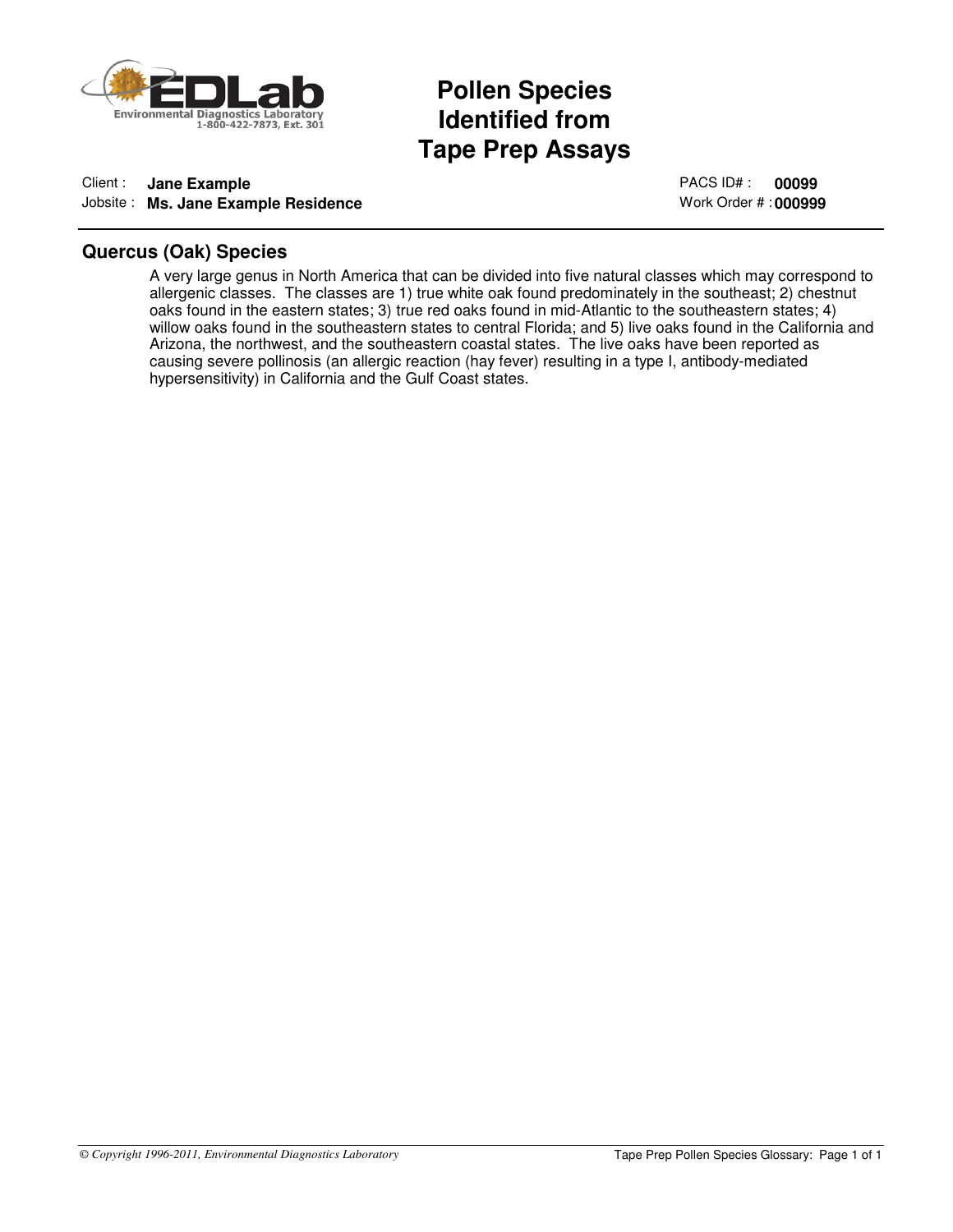

## **Spores / Fungal Elements<br>Identified from<br>Tape Prep Assays Identified from Tape Prep Assays**

### Client : **Jane Example** Jobsite : **Ms. Jane Example Residence**

PACS ID# : **00099** Work Order # : **000999**

### **Dematiaceous Fungal Hyphal Elements**

Fungal hyphae that are brown to black. No identification to genus level can be made.

### **Dematiaceous Fungal Spore Elements**

Fungal spores that are brown to black. No identification to genus level can be made.

### **Fungal Hyphal Elements**

Fungal hyphae that are hyaline or colorless. No identification to genus level can be made.

### **Fungal Spore Elements**

Fungal spores that are hyaline or colorless. No identification to genus level can be made.

### **Alternaria species**

Alternaria species are found worldwide and are very common. The hyphae, conidiophores, and conidia are pigmented olivaceous-brown (dematiaceous). They can be isolated from air, plants ("blackspot" of roses), foodstuffs, soil, carpets, and textiles. They can be an opportunist human pathogen causing a hypersensitivity pneumonitis (woodworker's lung disease) and an immediate-type hypersensitivity -type I (IgE-mediated) extrinsic asthma and disease that is very common in individuals with atopic disease.

### **Aspergillus/Penicillium-Like Spores**

Conidia that are characteristic of the following genera: Aspergillus, Penicillium, Paecilomyces, Scopulariopsis, and Gliocladium. Identification to genus level can not be made.

### **Cercospora species**

Cercospora species are weak parasites on dead, dying or physiologically diseased plant tissues with occasional serious injury to healthly plants. They cause round, brown leaf spots on celery, beet, tobacco and other crops. One of the more than 3,800 named species, Cercospora apii, is believed to be the cause of one case of cutaneous and subcutaneous lesions.

### **Chaetomium species**

Chaetomium species are found worldwide and may produce an earthy odor. They are an important cause of decay of cotton and other cellulose materials; causes soft rot in wood and fruit rot; and is an important component in the decomposition of plant material in composts. They can be isolated from dung, straw, bird feathers, soil and plants. They may be associated with allergic disease.

### **Curvularia species**

Curvularia species are found worldwide and are very common. The hyphae, conidiophores, and conidia are pigmented olivaceous-brown (dematiaceous). They can be isolated from the air, plants (especially grasses), sand dune soil, and soil. Rarely, they can be an opportunist human pathogen causing allergic reactions, eye (corneal) infections, mycetoma, and infections in immunocompromised patients.

### **Epicoccum species**

Epicoccum species are found worldwide and are very common. The hyphae, conidiophores, and conidia are pigmented olivaceous-brown (dematiaceous). They can be isolated from air, plants, grains, textiles, animals, foodstuffs, and paper products. They can cause allergic disease in humans.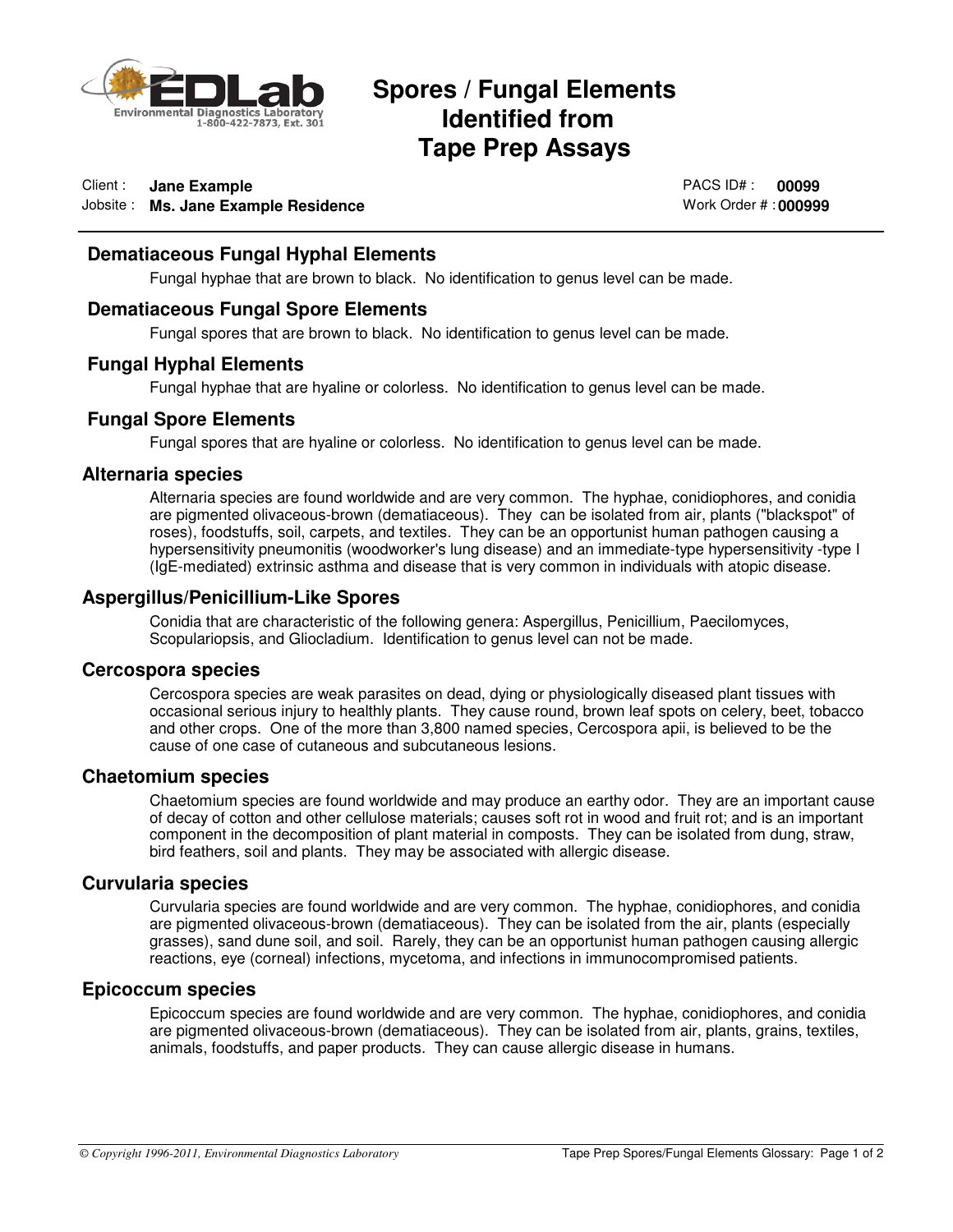

## **Spores / Fungal Elements<br>Identified from<br>Tape Prep Assays Identified from Tape Prep Assays**

### Client : **Jane Example** Jobsite : **Ms. Jane Example Residence**

PACS ID# : **00099** Work Order # : **000999**

### **Trichoderma species**

A rapidly-growing fungus that has worldwide distribution and is common. It can be isolated from soil, sewage sludge, jet fuel, plants, paper, textiles, fresh water, sea water, bird feathers, and bees. There have not been any reports of human infections, however, it can cause allergic disease.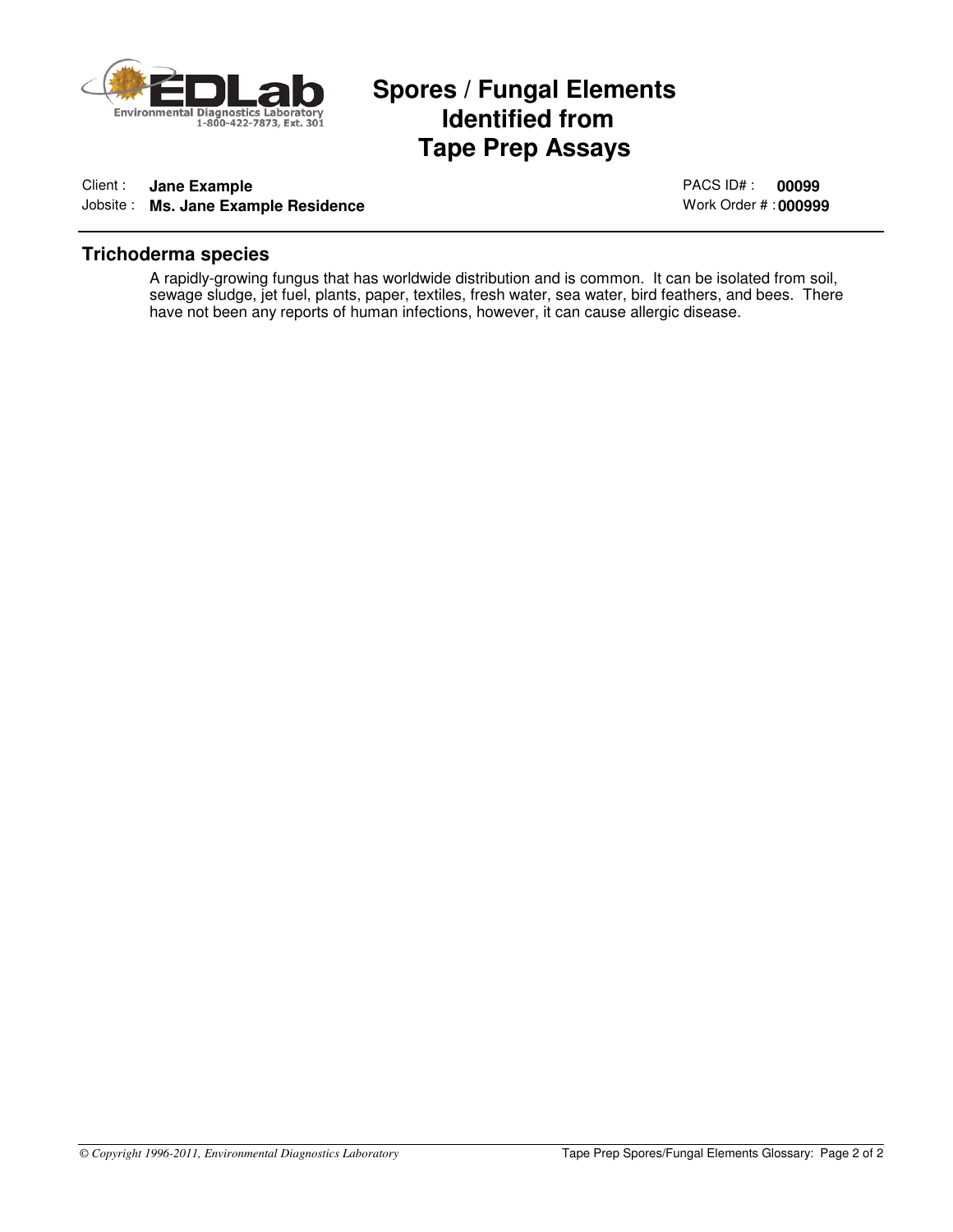

## Other Material<br>Identified from<br>Tape Prep Assays **Other Material Identified from**

### Client : **Jane Example** Jobsite : **Ms. Jane Example Residence**

PACS ID # : **00099** Work Order # : **000999**

### **"Talc-Like" Particles**

These are thin disk-like particles of variable size range (10 to 50 micron). It may be organic or inorganic in nature. In indoor environment these particles mainly come from cornmeal, other grain flour, talcum powder etc. Some of these particles may adversely influence the health of dweller (example talcum powder).

### **Black Particles**

These microscopic particles may originate from an organic source material. They greatly vary in their shape and sizes depending on their origin. However, an average size ranges between 1-micron to 5 micron with some exceptions. It may be regular or irregular in shape. In the indoor environment some important source/cause of these particles includes but are not limited to combustion, burning of oil & candles, chimney shoot, automobile exhaust, neoprene (rubber compound that applied to the inside surface of fiber glass duct liner), and other organic materials emitted by copier machines, printers, abraded paints etc.

These particles may influence health and hygienic condition of dwellers.

### **Reddish-Brown Particles**

These microscopic particles may originate from in-organic or organic source materials. In indoor environments these particles mainly come by rusting, coarse, weathering of materials etc. They may also be released into the environment due to deterioration of wood or wood products, art and sculpture work etc. These particles greatly vary in their shape and sizes. It can be measured from a few micron to over 100-microns. This particle may be the indicator of moisture problem in indoor environment.

The health implications of this material are not well established however; it may be significant from a health and hygiene point of view.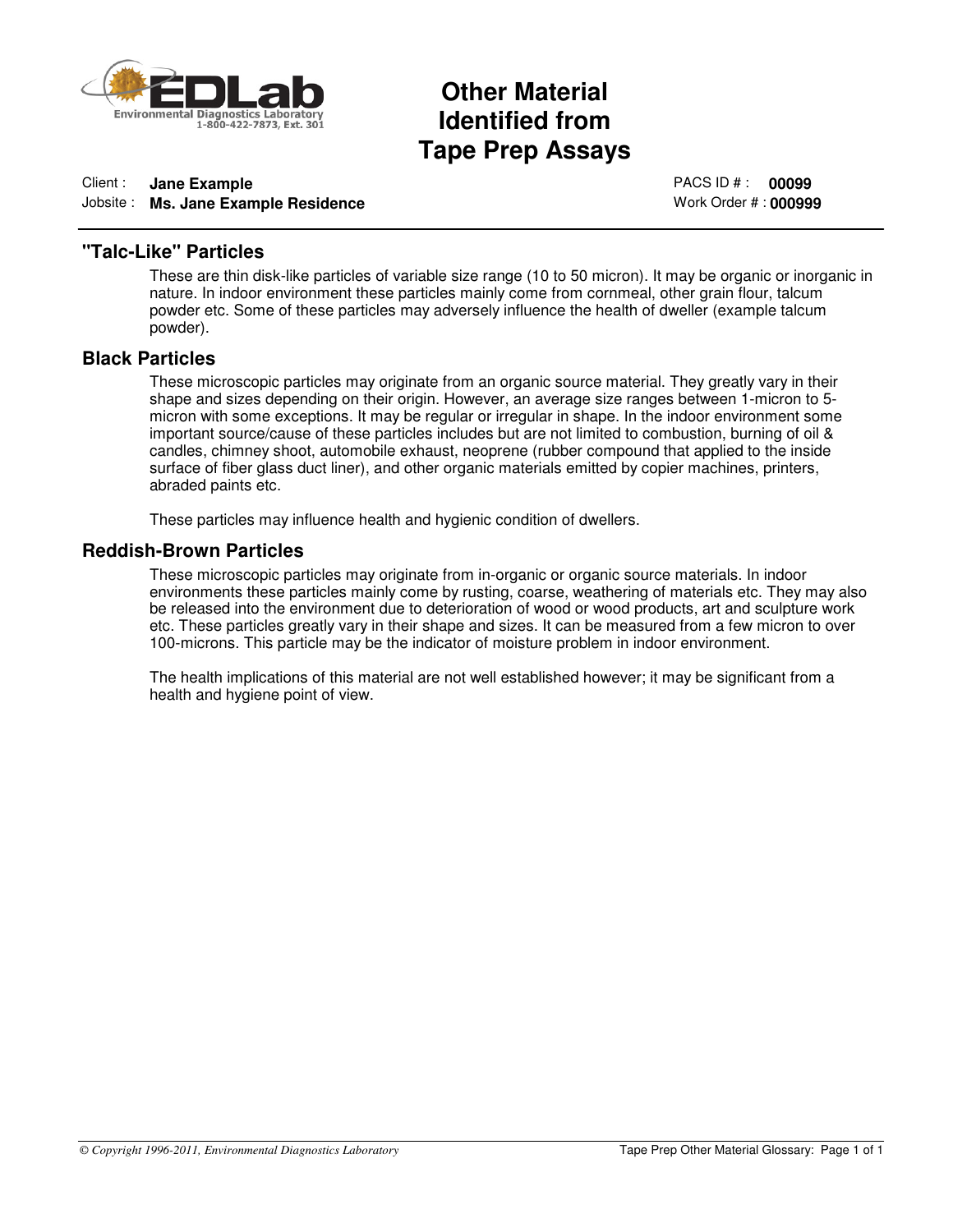

**Laboratory Analysis ChartSurface Microscopy (Tape Prep Assays)**

| Client:<br>Jobsite: | Jane Example<br>Location: Example Residence    | Ms. Jane Example Residence |                                                                     |                                       | Work Order:<br>000999<br>PACS ID#:<br>00099<br>Project Date:<br>1/1/2006<br>Date Issued:<br>1/11/2016 |
|---------------------|------------------------------------------------|----------------------------|---------------------------------------------------------------------|---------------------------------------|-------------------------------------------------------------------------------------------------------|
|                     | 2500                                           |                            | Particle Counts per Square Centimeter<br>Grouped by Sample Location |                                       |                                                                                                       |
|                     | 2000                                           |                            |                                                                     |                                       |                                                                                                       |
|                     | 1500                                           |                            |                                                                     |                                       |                                                                                                       |
|                     | Particle Counts (Cts/cm <sup>2</sup> )<br>1000 |                            |                                                                     |                                       |                                                                                                       |
|                     | 500<br>$0 -$                                   | 1; Bathroom; Top of Sink   | 1; Bedroom; Top of Lamp                                             | 1; Kitchen; Top of Stove              | 1; Living Room; Computer Mon                                                                          |
|                     |                                                |                            |                                                                     | Sample Location: Unit, Zone, Testsite |                                                                                                       |
|                     |                                                | Fibers                     | Fungal Elements/Spores                                              | <b>Insect Biodetritus</b>             | <b>Opaque Particles</b>                                                                               |
|                     |                                                | Other                      | Pollen                                                              | Skin Cells                            |                                                                                                       |

*© Copyright 1996-2011, Environmental Diagnostics Laboratory*

Surface Microscopy: Particle Counts Chart: Page 1 of 2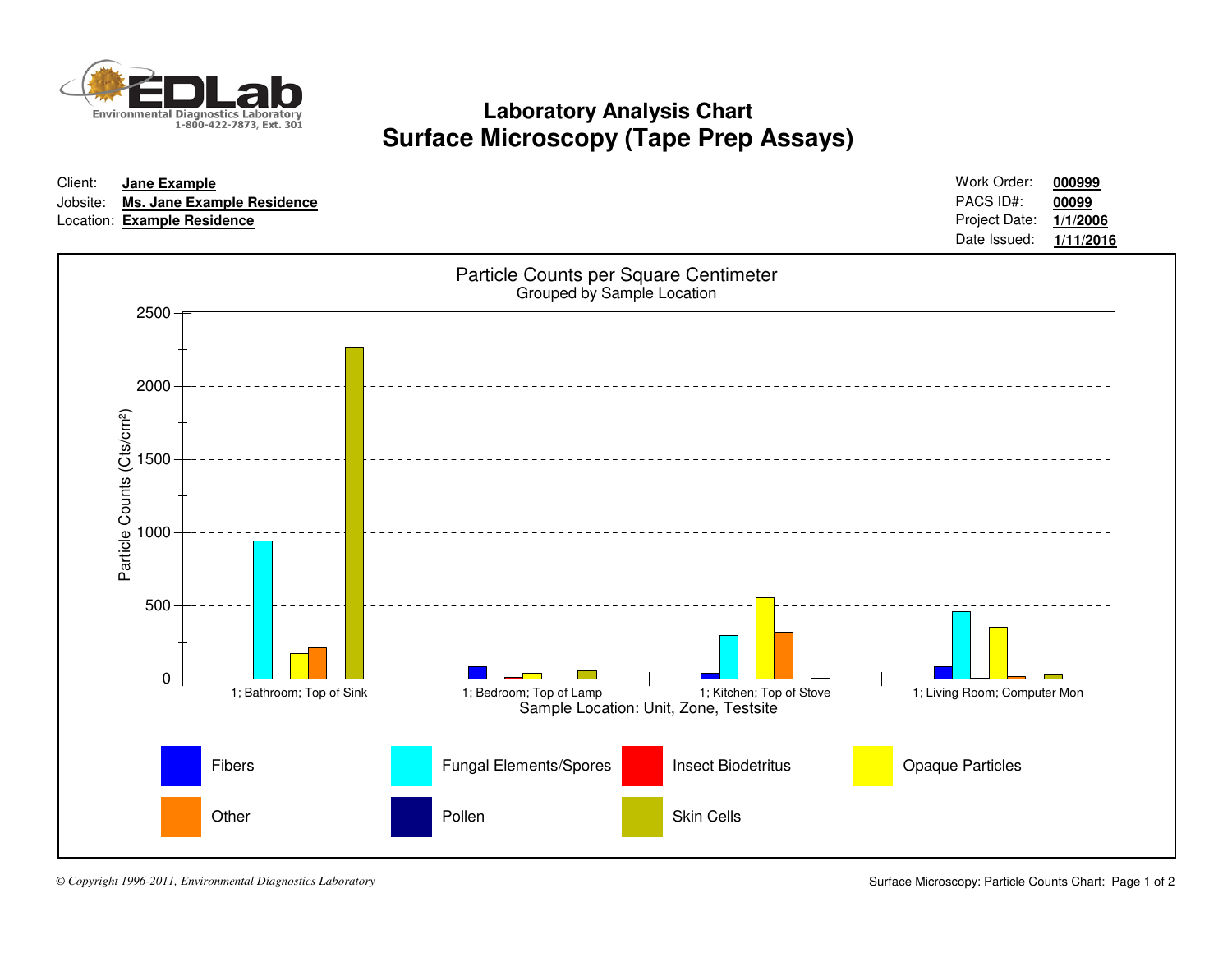

**Laboratory Analysis ChartSurface Microscopy (Tape Prep Assays)**



*© Copyright 1996-2011, Environmental Diagnostics Laboratory*

Surface Microscopy: Particle Counts Chart: Page 2 of 2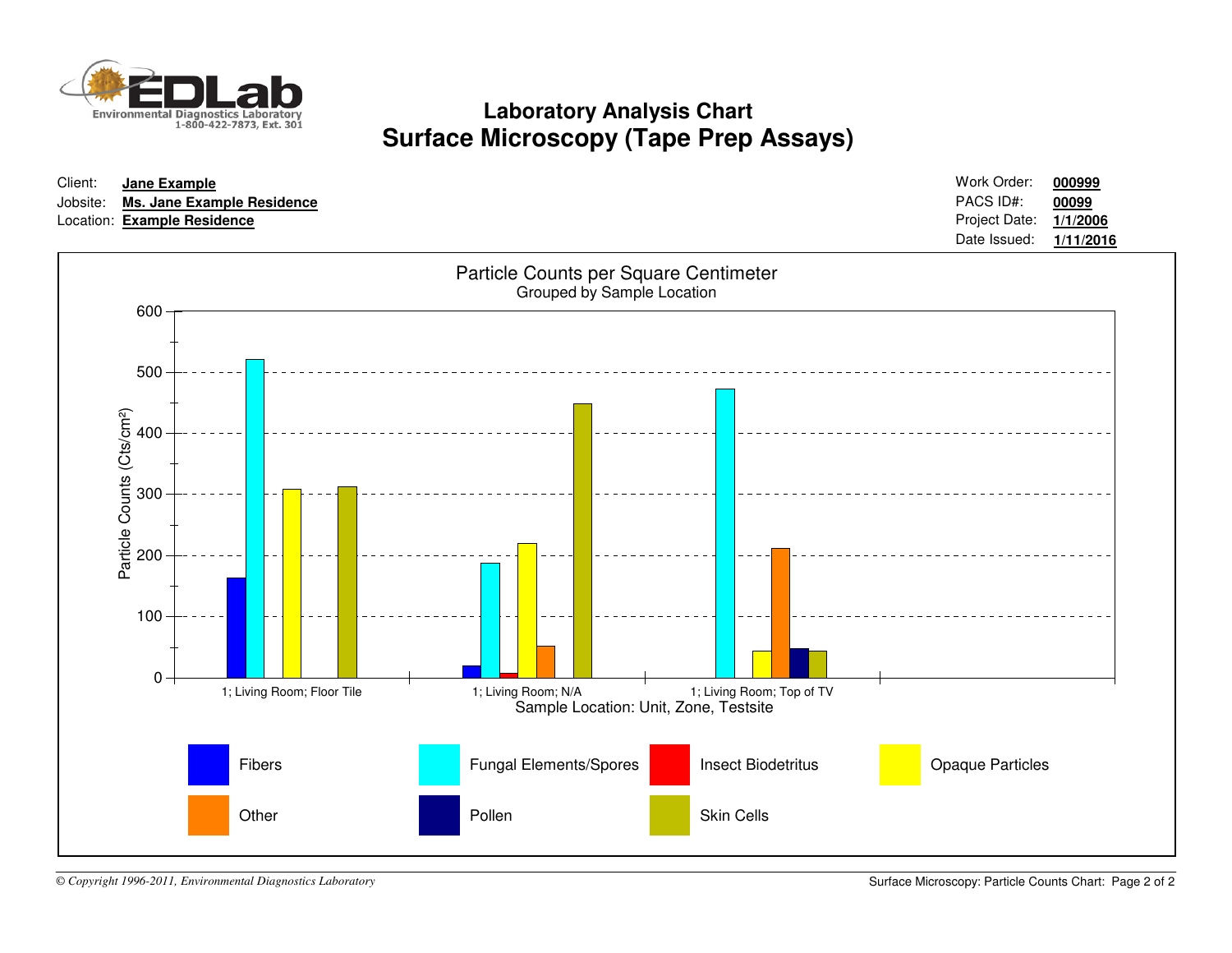

Client: **Jane Example** Jobsite: **Ms. Jane Example Residence** Location: **Example Residence** PACS ID#: **00099** Work Order #: **000999**

## **End of Report**

*© Copyright 1996-2011, Environmental Diagnostics Laboratory*